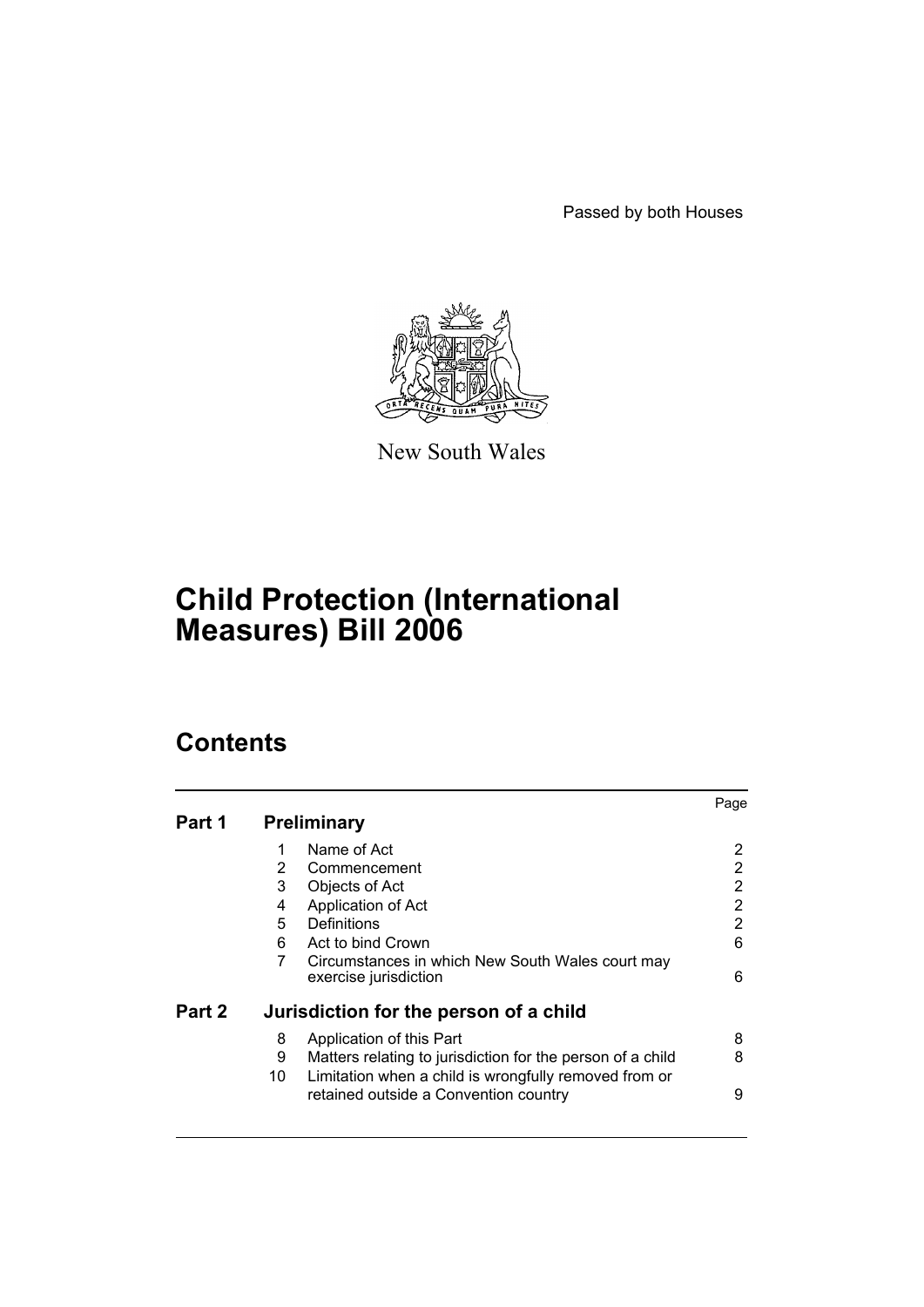Contents

|        |          |                                                                                                                      | Page     |
|--------|----------|----------------------------------------------------------------------------------------------------------------------|----------|
|        | 11       | Limitations concerning prior proceedings in a<br>Convention country                                                  | 9        |
|        | 12       | If a New South Wales authority is asked to assume<br>jurisdiction                                                    | 10       |
|        | 13       | Limitation if a competent authority of Convention country<br>is asked to assume jurisdiction                         | 10       |
|        | 14       | When a certain New South Wales personal protection<br>measure lapses                                                 | 11       |
| Part 3 |          | Jurisdiction for decisions about a guardian of<br>a child's property                                                 |          |
|        | 15<br>16 | Application of this Part<br>Matters relating to jurisdiction to appoint, or determine                                | 12       |
|        |          | the powers of, a guardian of a child's property                                                                      | 12       |
|        | 17       | Limitation when a child is wrongfully removed from or<br>retained outside a Convention country                       | 13       |
|        | 18       | Limitations when prior proceedings pending in a<br>Convention country                                                | 13       |
|        | 19       | If New South Wales authority is asked to assume<br>jurisdiction                                                      | 14       |
|        | 20       | Limitation if a competent authority of a Convention<br>country is asked to assume jurisdiction                       | 15       |
|        | 21       | When a certain New South Wales property protection<br>measure lapses                                                 | 16       |
| Part 4 |          | <b>Applicable law</b>                                                                                                |          |
|        | 22       | Applicable law generally                                                                                             | 18       |
| Part 5 |          | Recognition of foreign measures and their<br>enforcement in New South Wales                                          |          |
|        | 23<br>24 | Action on receipt of foreign personal protection measure<br>Action on receipt of foreign property protection measure | 19<br>21 |
|        | 25       | Recognition of foreign measures in New South Wales<br>courts                                                         | 21       |
|        | 26       | Cancellation of registered foreign measure and related<br>matters                                                    | 22       |
|        | 27       | Matters relevant for New South Wales court in<br>proceeding under section 23 or 26                                   | 23       |
|        | 28       | Recognition and enforcement of New South Wales<br>measure                                                            | 23       |
|        |          |                                                                                                                      |          |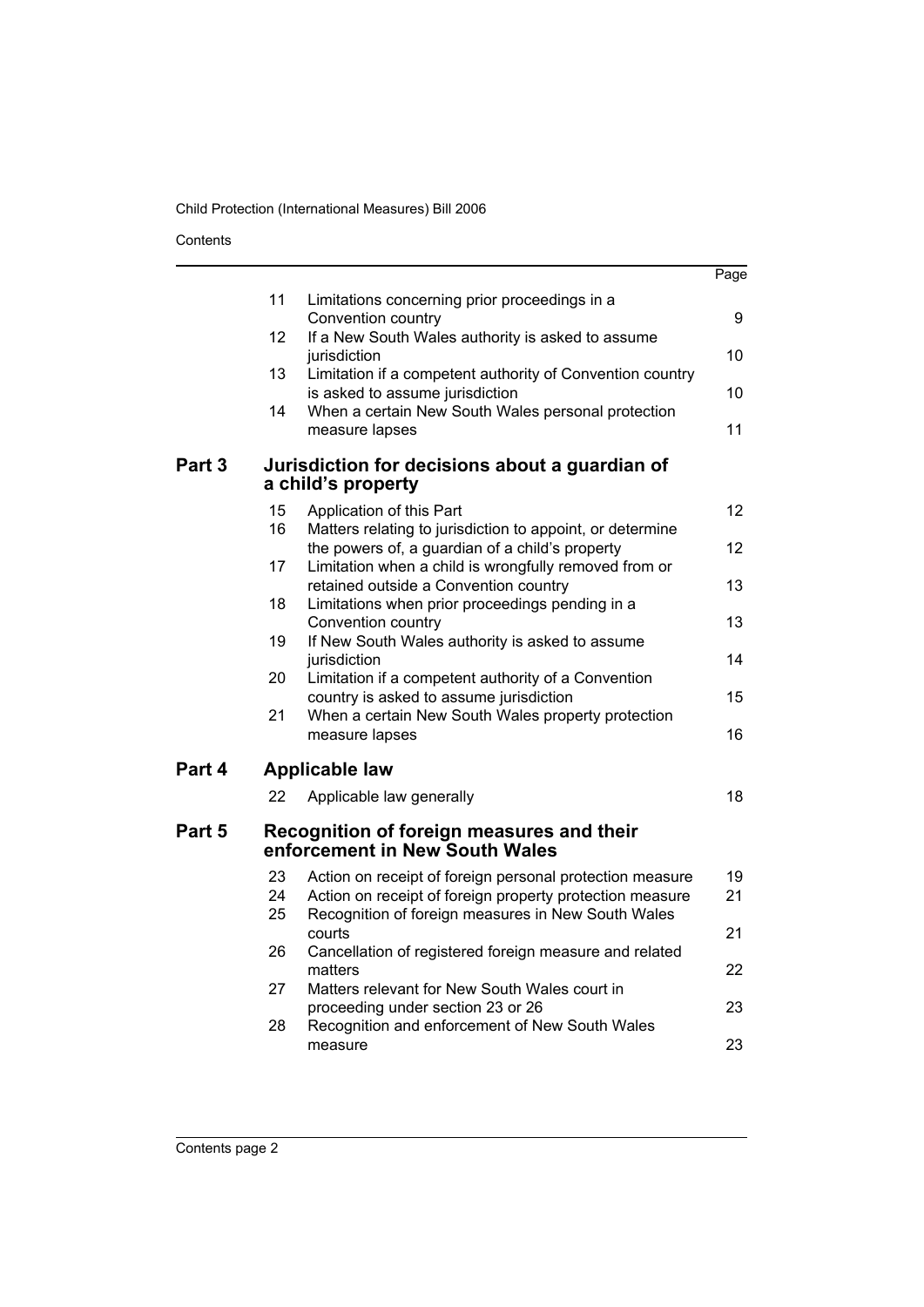Contents

|                   |    |                                                                                                | Page |
|-------------------|----|------------------------------------------------------------------------------------------------|------|
| Part 6            |    | Co-operation and other matters                                                                 |      |
|                   | 29 | Director-General is New South Wales' central authority                                         | 24   |
|                   | 30 | <b>Functions of Director-General</b>                                                           | 24   |
|                   | 31 | <b>Functions of Public Trustee</b>                                                             | 25   |
|                   | 32 | Obligation to obtain consent to place child                                                    | 25   |
|                   | 33 | Obligation to inform competent authority about serious                                         |      |
|                   |    | danger to a child                                                                              | 25   |
|                   | 34 | Proceedings etc for contact                                                                    | 26   |
|                   | 35 | Giving information to central authorities and competent<br>authorities in Convention countries | 27   |
| Part 7            |    | <b>Miscellaneous</b>                                                                           |      |
|                   | 36 | Helping person in relation to New South Wales measure                                          | 28   |
|                   | 37 | Helping person in relation to foreign measure                                                  | 28   |
|                   | 38 | Delegation                                                                                     | 28   |
|                   | 39 | Regulations                                                                                    | 28   |
|                   | 40 | Review of Act                                                                                  | 29   |
| <b>Schedule 1</b> |    | <b>Child Protection Convention</b>                                                             | 30   |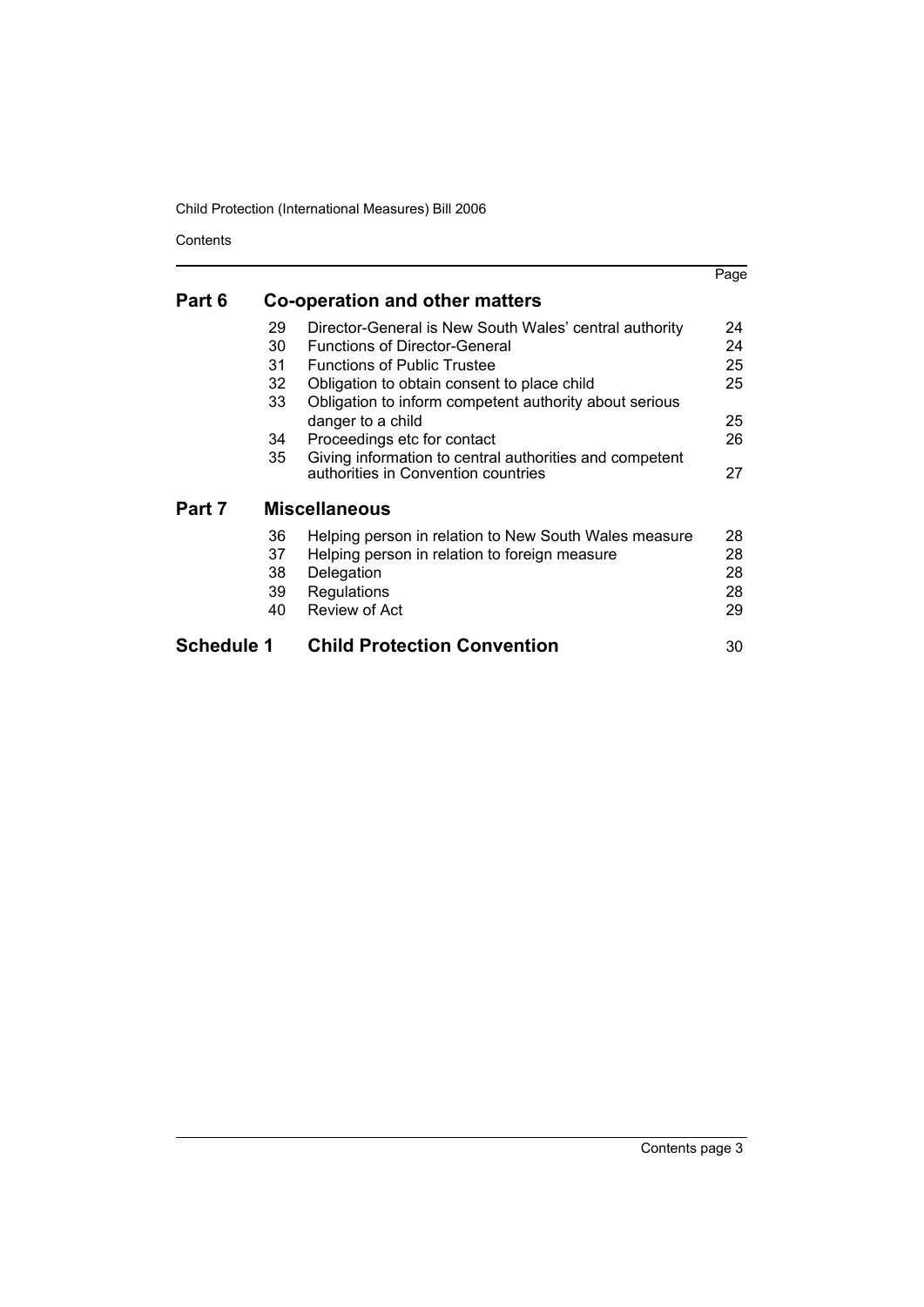*I certify that this PUBLIC BILL, which originated in the LEGISLATIVE ASSEMBLY, has finally passed the LEGISLATIVE COUNCIL and the LEGISLATIVE ASSEMBLY of NEW SOUTH WALES.*

> *Clerk of the Legislative Assembly. Legislative Assembly, Sydney, , 2006*



New South Wales

# **Child Protection (International Measures) Bill 2006**

Act No , 2006

An Act to implement in New South Wales the *Hague Convention on Jurisdiction, Applicable Law, Recognition, Enforcement and Co-operation in respect of Parental Responsibility and Measures for the Protection of Children*; and for other purposes.

*I have examined this Bill, and find it to correspond in all respects with the Bill as finally passed by both Houses.*

*Chairman of Committees of the Legislative Assembly.*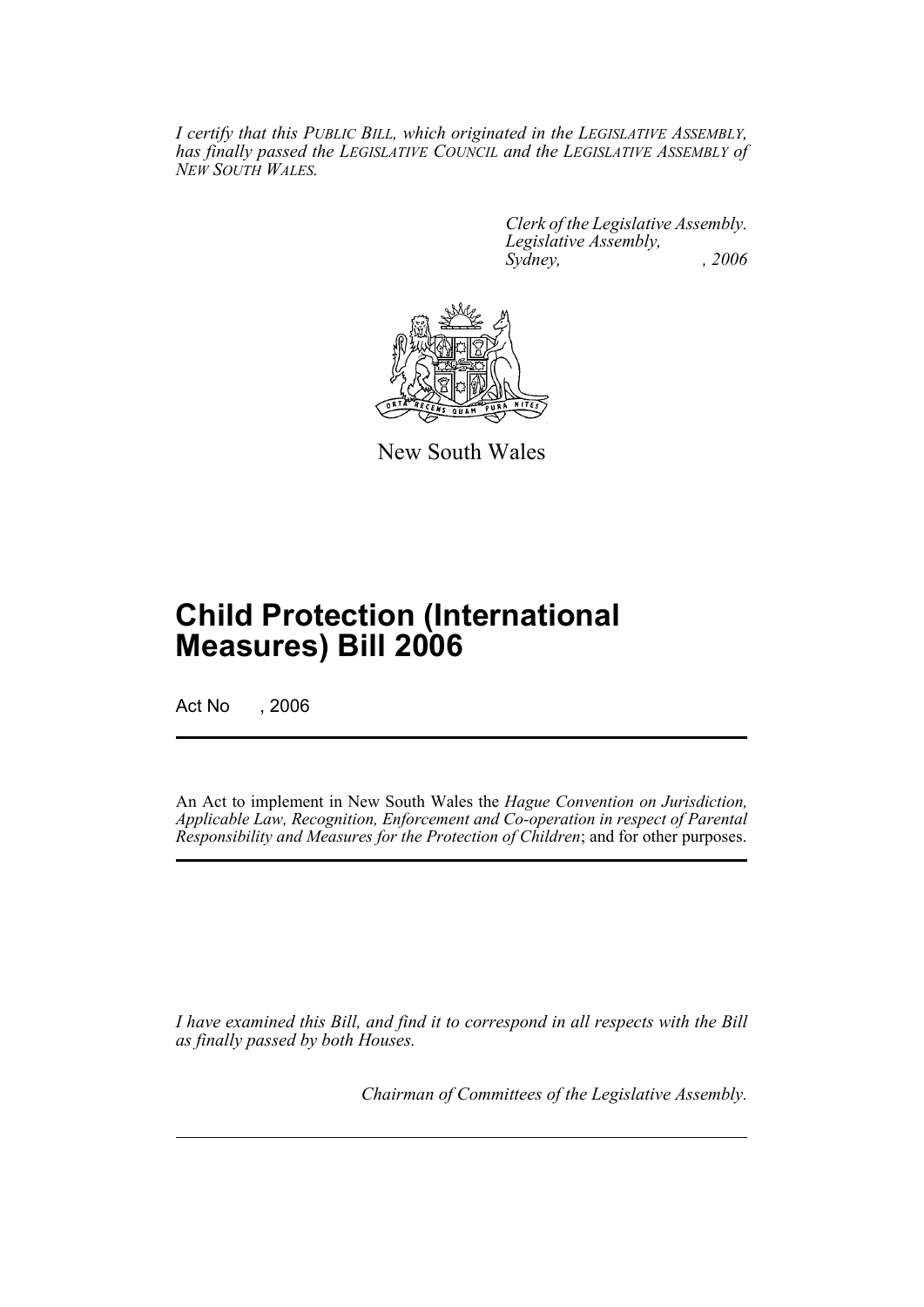Part 1 Preliminary

**The Legislature of New South Wales enacts:**

## **Part 1 Preliminary**

#### **1 Name of Act**

This Act is the *Child Protection (International Measures) Act 2006*.

#### **2 Commencement**

This Act commences on a day or days to be appointed by proclamation.

#### **3 Objects of Act**

The objects of this Act are to recognise:

- (a) the importance of international co-operation for the protection of children, and
- (b) the need to avoid conflict between the legal systems of different countries about the jurisdiction, applicable law, recognition and enforcement of measures for the protection of children, and
- (c) that a child's best interests are a primary consideration in relation to a measure for protecting the person of the child or a measure for protecting the child's property.

#### **4 Application of Act**

- (1) This Act does not apply to a matter to which the Child Protection Convention does not apply under Article 4 of the Convention.
- (2) In addition to measures to which the Child Protection Convention applies under Article 53 of the Convention, this Act applies to a measure taken in another country before the Convention has entered into force for that country if, at all relevant times that action is taken under this Act in relation to the measure, the Convention is in force for that country and Australia.

#### **5 Definitions**

(1) In this Act:

*another country* means a Convention country or a non-Convention country.

*Australia* includes the external Territories.

**Note.** The *Interpretation Act 1987* defines an *external Territory* as a Territory, not being an internal Territory, for the government of which as a Territory provision is made by a Commonwealth Act. An *internal Territory* is the Australian Capital Territory, the Jervis Bay Territory or the Northern Territory.

*authorised carer* has the same meaning as in the *Children and Young Persons (Care and Protection) Act 1998*.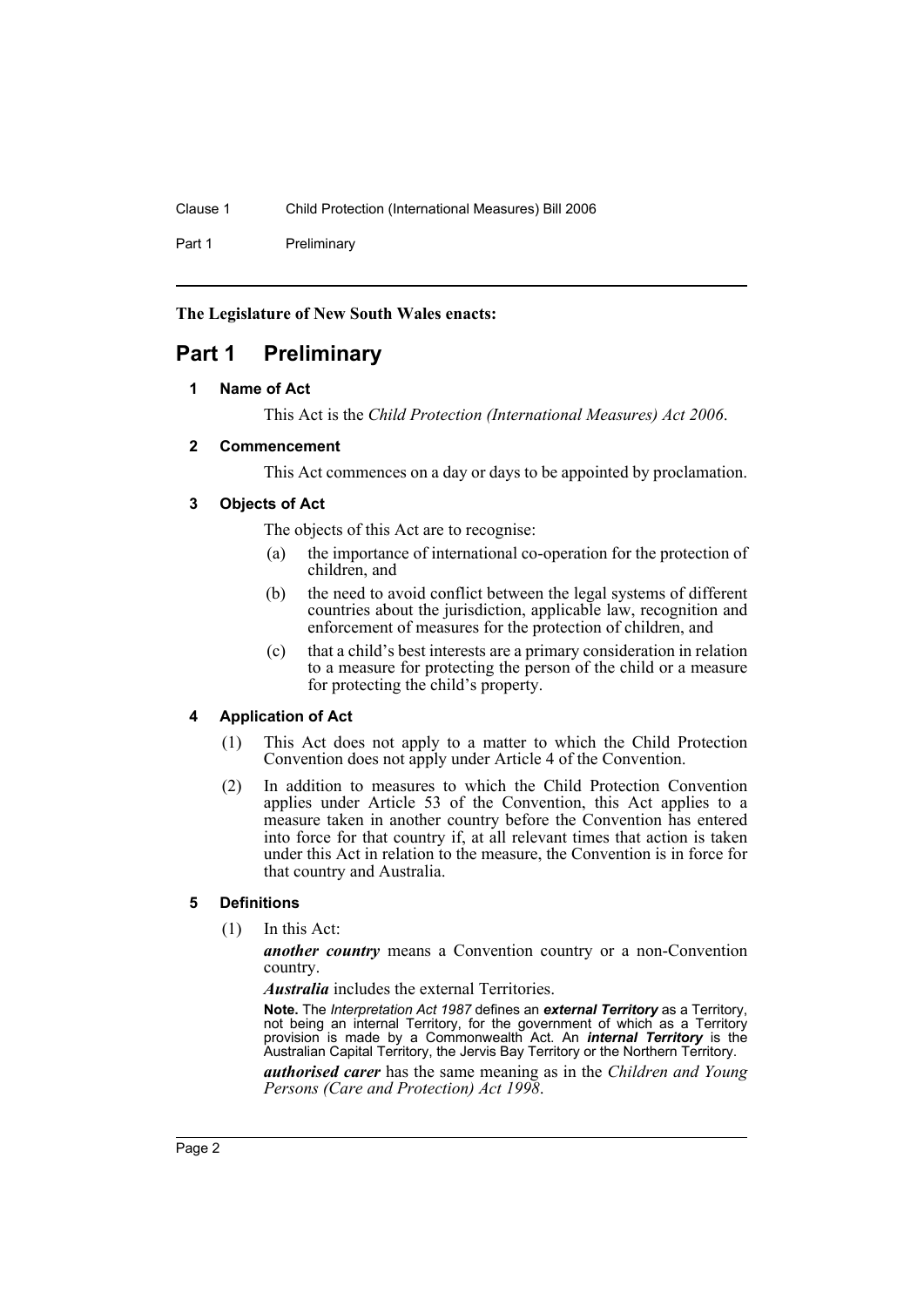Child Protection (International Measures) Bill 2006 Child Protection Clause 5

Preliminary **Preliminary Part 1** 

*central authority* of a Convention country means:

- (a) if there is one central authority of the Convention country under Article 29 of the Child Protection Convention—the Convention country's central authority, or
- (b) otherwise—the central authority designated, under Article 29 of the Child Protection Convention, as the Convention country's central authority to which any communication may be addressed for transmission to the appropriate central authority of the Convention country.

*child* means a person who is under the age of 18 years.

*Child Protection Convention* means the *Convention on Jurisdiction, Applicable Law, Recognition, Enforcement and Co-operation in respect of Parental Responsibility and Measures for the Protection of Children* signed at The Hague on 19 October 1996, a copy of the English text of which is set out in Schedule 1.

*Children's Court* means the Children's Court of New South Wales constituted by the *Children's Court Act 1987*.

*Commonwealth central authority* has the same meaning as in section 111CA (1) of the *Family Law Act 1975* of the Commonwealth.

**Note.** Under section 111CA (1) of the *Family Law Act 1975* of the Commonwealth, *Commonwealth central authority* means the Secretary of the Commonwealth Attorney-General's Department.

#### *competent authority*:

- (a) in relation to Australia—means an entity that has responsibility or authority under the law in force in Australia, or part of Australia, to take measures or make decisions about:
	- (i) protecting the person of a child, or
	- (ii) appointing or deciding the powers of a guardian of a child's property, and
- (b) in relation to a Convention country—means an entity that has responsibility or authority under the law in force in the Convention country to take, or make decisions about, a foreign measure relating to a child, and
- (c) in relation to a non-Convention country—means an entity that has responsibility or authority under the law in force in the country to take measures or make decisions about:
	- (i) protecting the person of a child, or
	- (ii) appointing or deciding the powers of a guardian of a child's property.

*Convention country* means a country, other than Australia, for which the Child Protection Convention has entered into force.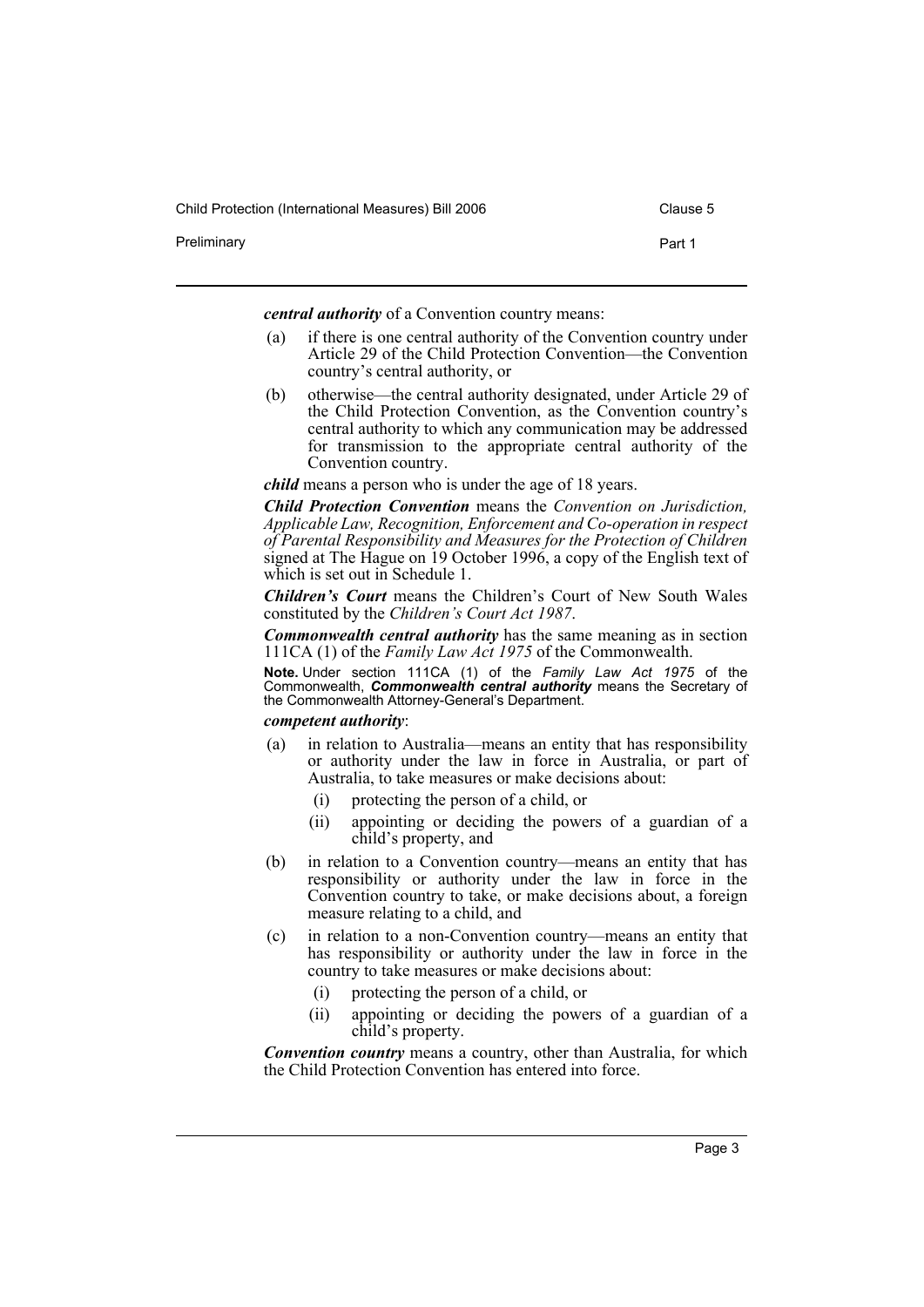Part 1 Preliminary

*country of refuge* of a child means a country in which the child is present as a refugee child.

*Department* means the Department of Community Services.

*designated agency* has the same meaning as in the *Children and Young Persons (Care and Protection) Act 1998*.

*Director-General* means the Director-General of the Department.

*entity* includes the following:

- (a) an individual,
- (b) a corporation,
- (c) an unincorporated body,
- (d) a government authority or body,
- (e) a court or tribunal.

*foreign measure* means:

- (a) a foreign personal protection measure relating to a child, or
- (b) a foreign property protection measure relating to a child.

*foreign personal protection measure relating to a child* means a measure (as referred to in the Child Protection Convention) taken by a competent authority of a Convention country for protecting the person of the child.

*foreign property protection measure relating to a child* means a measure (as referred to in the Child Protection Convention) taken by a competent authority of a Convention country for appointing, or deciding the powers of, a guardian of the child's property.

*interested person*, in relation to a child the subject of a measure or proceedings, means:

- (a) the child, or
- (b) a parent of the child, or
- (c) a grandparent of the child, or
- (d) any other person concerned with the care, welfare or development of the child.

*New South Wales authority* means:

- (a) for a New South Wales personal protection measure relating to a child—a New South Wales court or the Director-General, or
- (b) for a New South Wales property protection measure relating to a child—a New South Wales court or the Public Trustee.

*New South Wales court* means:

- (a) the Supreme Court, or
- (b) the District Court, or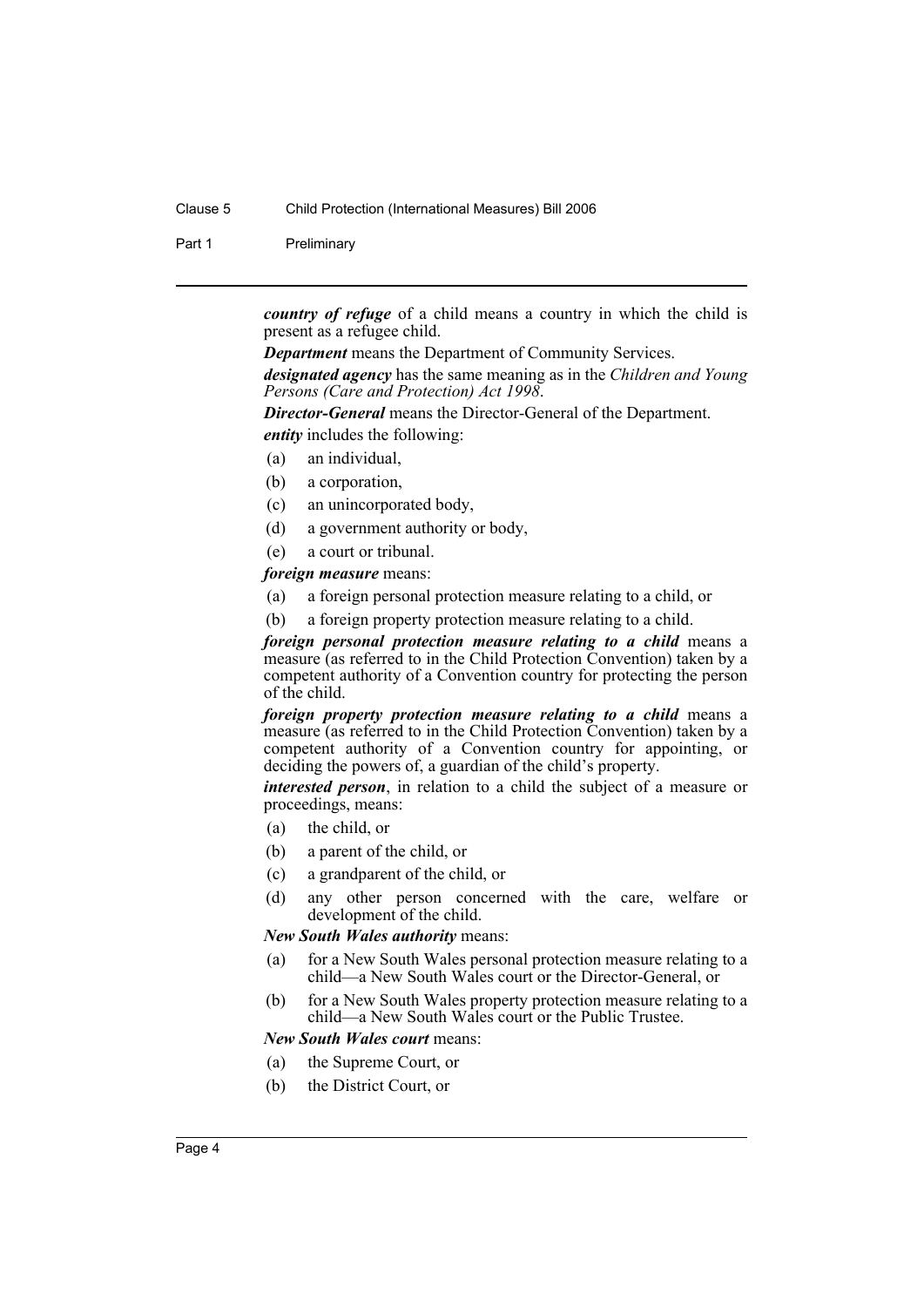Child Protection (International Measures) Bill 2006 Child Protection Clause 5

Preliminary **Preliminary Part 1** 

- (c) the Children's Court, or
- (d) a Local Court, or
- (e) the Administrative Decisions Tribunal, or
- (f) the Guardianship Tribunal.

*New South Wales law* means the law in force in New South Wales.

*New South Wales measure* means:

- (a) a New South Wales personal protection measure relating to a child, or
- (b) a New South Wales property protection measure relating to a child.

*New South Wales personal protection measure relating to a child* means a measure (as referred to in the Child Protection Convention) under New South Wales law that is directed to the protection of the person of the child.

**Note.** Examples of New South Wales personal protection measures:

- 1 A care order or out-of-home care order, within the meaning of the *Children and Young Persons (Care and Protection) Act 1998*.
- 2 An order of the Supreme Court providing for the taking of a child into the Director-General's custody.
- 3 An order protecting the person of a child made by the Supreme Court exercising its inherent jurisdiction for children, including authorising the performance of a medical procedure on, or treatment of, a child for which a parent does not have authority, under New South Wales law, to consent.
- 4 A guardianship order or financial management order made by the Guardianship Tribunal or a consent to medical treatment given by that Tribunal.

Article 3, sub-paragraphs a–f of the Child Protection Convention give examples of the matters that the measures may deal with.

*New South Wales property protection measure relating to a child* means a measure (as referred to in the Child Protection Convention) under New South Wales law for appointing, or deciding the powers of, a guardian of the child's property.

**Note.** Article 3, sub-paragraph g of the Child Protection Convention gives examples of the matters that the measures may deal with.

*non-Convention country* means a country for which the Child Protection Convention has not entered into force.

*parental responsibility* has the same meaning as in the Child Protection Convention.

**Note.** Article 1, paragraph 2 of the Child Protection Convention defines the term *parental responsibility*.

*Public Trustee* means the Public Trustee under the *Public Trustee Act 1913*.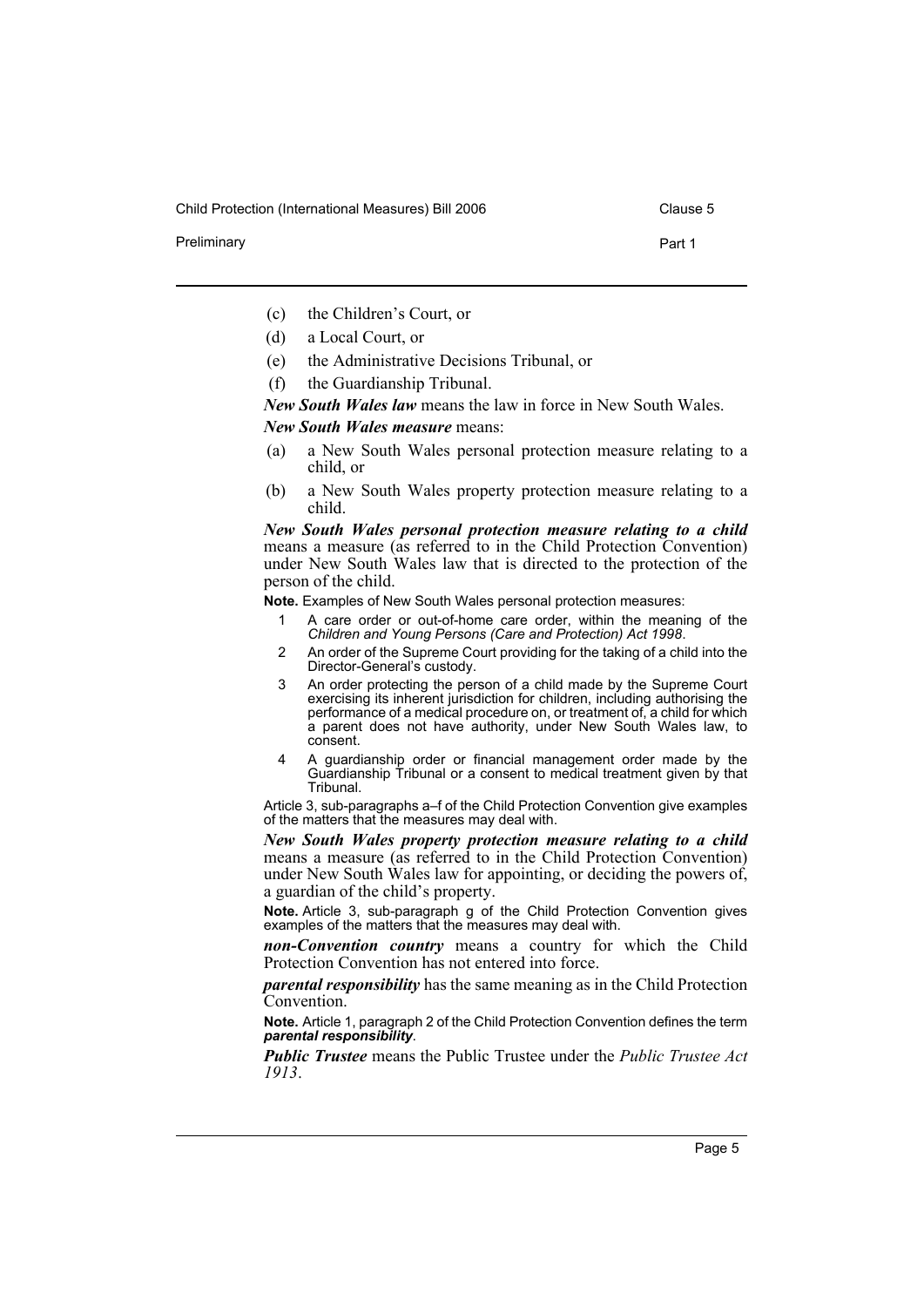Part 1 Preliminary

*refugee child* means a child:

- (a) who is a refugee, or
- (b) who is internationally displaced due to disturbances occurring in his or her country of habitual residence, or
- (c) whose country of habitual residence cannot be determined,

and who is not detained under the *Migration Act 1958* of the Commonwealth.

*registrar*, in relation to a court, means:

- (a) if the court is the Supreme Court—a registrar, within the meaning of section 19 of the *Supreme Court Act 1970*, or
- (b) if the court is the District Court—a registrar referred to in section 18G of the *District Court Act 1973*, or
- (c) if the court is the Children's Court—a Registrar referred to in section 11 of the *Children's Court Act 1987*, or
- (d) if the court is a Local Court—a registrar referred to in section 10 of the *Local Courts Act 1982*.
- (2) Unless the contrary intention appears, expressions used:
	- (a) in this Act, or
	- (b) in regulations made for the purposes of this Act,

have the same meaning as they have in the Child Protection Convention.

(3) Notes included in this Act do not form part of this Act.

#### **6 Act to bind Crown**

This Act binds the Crown in right of New South Wales and, in so far as the legislative power of the Parliament of New South Wales permits, the Crown in all its other capacities.

#### **7 Circumstances in which New South Wales court may exercise jurisdiction**

- (1) If, under this Act, a New South Wales court may exercise jurisdiction for a matter, the court may exercise the jurisdiction for the matter:
	- (a) on application by the Director-General or the Public Trustee, or
	- (b) on its own initiative.
- (2) For the purposes of this Act, the Director-General and Public Trustee may make applications to a New South Wales court.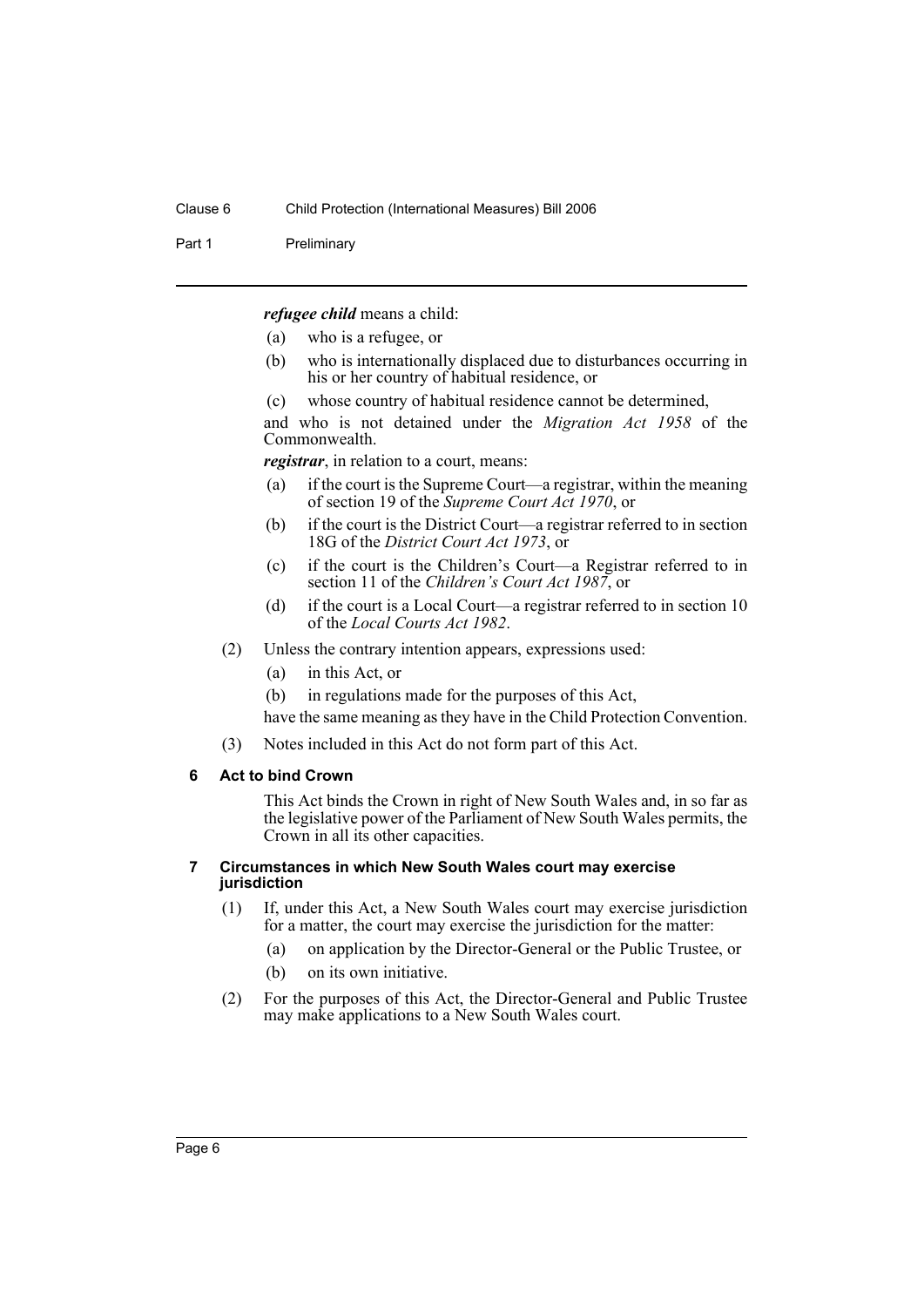Child Protection (International Measures) Bill 2006 Clause 7

Preliminary **Part 1** 

(3) Subsections (1) and (2) are not limited by, and do not limit, a provision made by or under this Act or another Act that states other persons may make an application under this Act or otherwise make a request to a New South Wales court.

**Note.** Example for subsection (3)—As mentioned in section 16 (2) (b) (iii), a New South Wales authority may exercise jurisdiction in relation to a child habitually resident in a Convention country only if the New South Wales authority is requested to assume the jurisdiction by, or at the invitation of, a competent authority of the country of the child's habitual residence or country of refuge.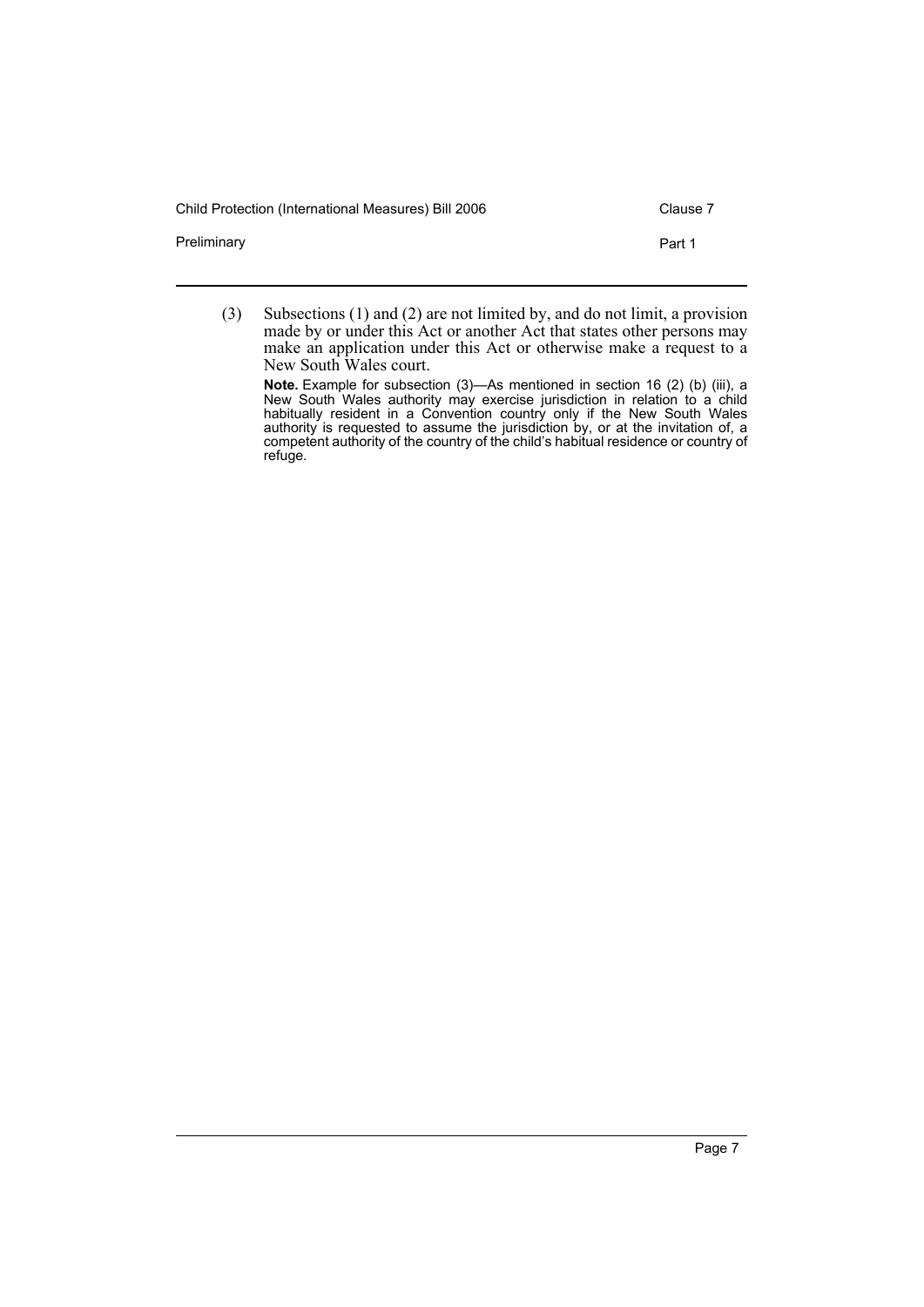### **Part 2 Jurisdiction for the person of a child**

#### **8 Application of this Part**

- (1) This Part applies only if an issue under New South Wales law is whether a New South Wales court or the Director-General, as opposed to any of the following authorities, is to take measures directed to the protection of the person of a child:
	- (a) a central authority or competent authority of a Convention country,
	- (b) a competent authority of a non-Convention country.
- (2) This Part does not apply if an issue under New South Wales law is whether a New South Wales court or the Director-General, as opposed to another competent authority of Australia, is to take measures directed to the protection of the person of a child.

#### **9 Matters relating to jurisdiction for the person of a child**

- (1) This section applies if a New South Wales authority has jurisdiction under New South Wales law, apart from this Act, for a New South Wales personal protection measure relating to a child.
- (2) The New South Wales authority may exercise jurisdiction for a New South Wales personal protection measure relating to a child only in relation to:
	- (a) a child who is present and habitually resident in Australia, or
	- (b) a child who is present in Australia and habitually resident in a Convention country, if:
		- (i) the child's protection requires taking the measure as a matter of urgency, or
		- (ii) the measure is provisional and limited in its territorial effect to Australia, or
		- (iii) the child is a refugee child, or
		- (iv) a request to assume jurisdiction is made to the New South Wales authority by a competent authority of the country of the child's habitual residence, or
		- (v) a competent authority of the country of the child's habitual residence agrees to the New South Wales authority assuming jurisdiction, or
	- (c) a child who is present in a Convention country, if:
		- (i) the child is habitually resident in Australia, or
		- (ii) the child has been wrongfully removed from or retained outside Australia and New South Wales authorities keep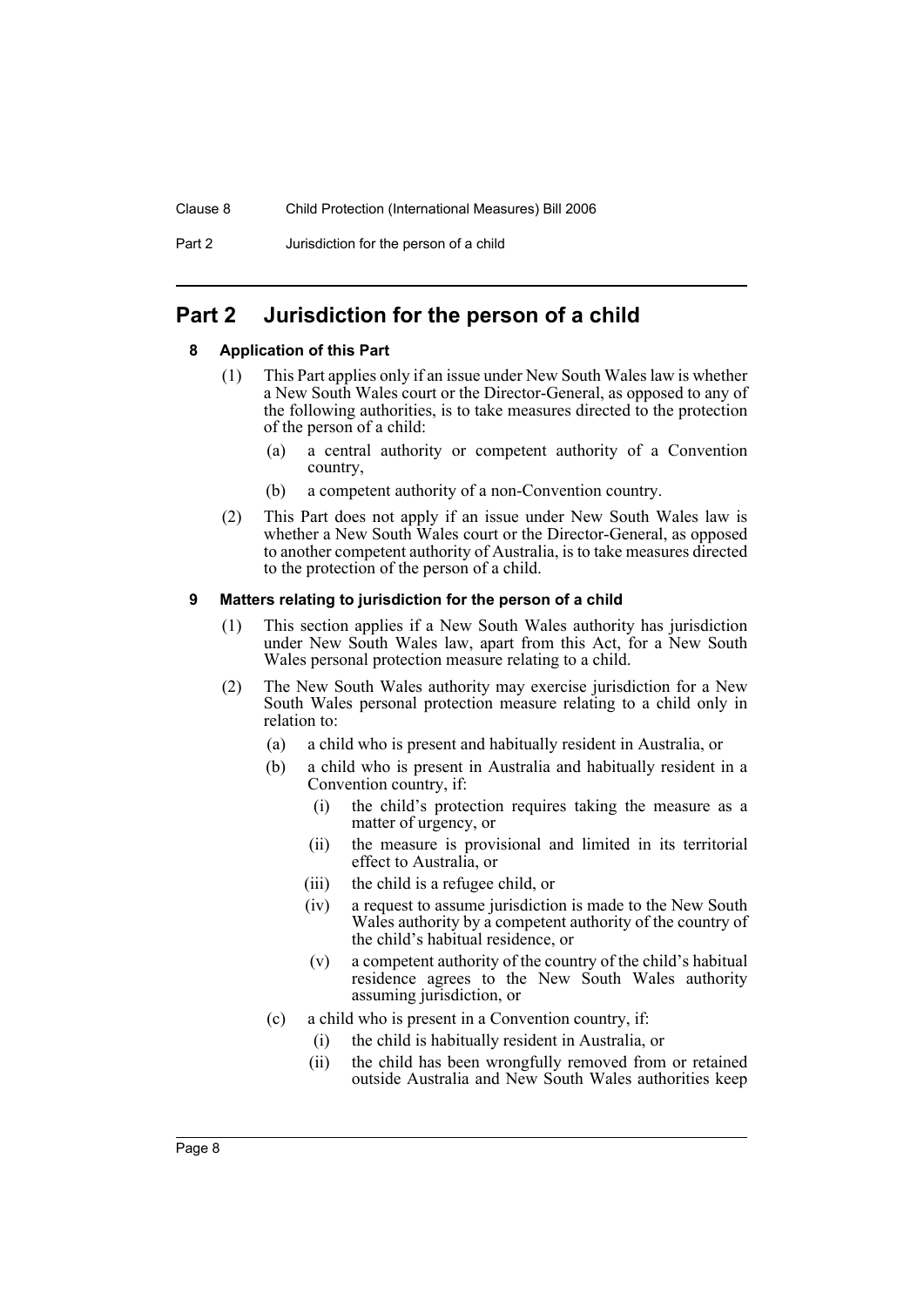Child Protection (International Measures) Bill 2006 Communication Clause 10

jurisdiction under Article 7 of the Child Protection Convention, or

- (iii) a request to assume jurisdiction is made to the New South Wales authority by a competent authority of the country of the child's habitual residence or country of refuge, or
- (iv) a competent authority of the country of the child's habitual residence or country of refuge agrees to the New South Wales authority assuming jurisdiction, or
- (d) a child who is present in Australia and is a refugee child, or
- (e) a child who is present in a non-Convention country, if:
	- (i) the child is habitually resident in Australia, or
	- (ii) the child is habitually resident in a non-Convention country and is an Australian citizen, or
- (f) a child who is present in Australia, if the child is habitually resident in a non-Convention country.
- (3) The New South Wales authority may exercise jurisdiction under subsection (2) (b) (ii) only if the measure is not incompatible with a foreign measure already taken by a competent authority of a Convention country under Articles 5–10 of the Child Protection Convention.
- (4) Subsection (2) (a)–(d) are subject to the limitations in sections 10, 11 and 13.

#### **10 Limitation when a child is wrongfully removed from or retained outside a Convention country**

A New South Wales authority must not, other than in a case of urgency, exercise jurisdiction under section 9 (2) (a), (b), (c) or (d) to take a New South Wales personal protection measure relating to a child if:

- (a) the child has been wrongfully removed from or retained outside a Convention country, and
- (b) an authority of the Convention country keeps jurisdiction under Article 7 of the Child Protection Convention.

#### **11 Limitations concerning prior proceedings in a Convention country**

- (1) This section applies to the exercise of jurisdiction by a New South Wales authority under section 9 (2) (b) (iii)–(v) or (c).
- (2) If the New South Wales authority is a New South Wales court, before the court exercises the jurisdiction it must order the Director-General:
	- (a) to use the Director-General's best efforts to consult with the competent authorities in the Convention country to find out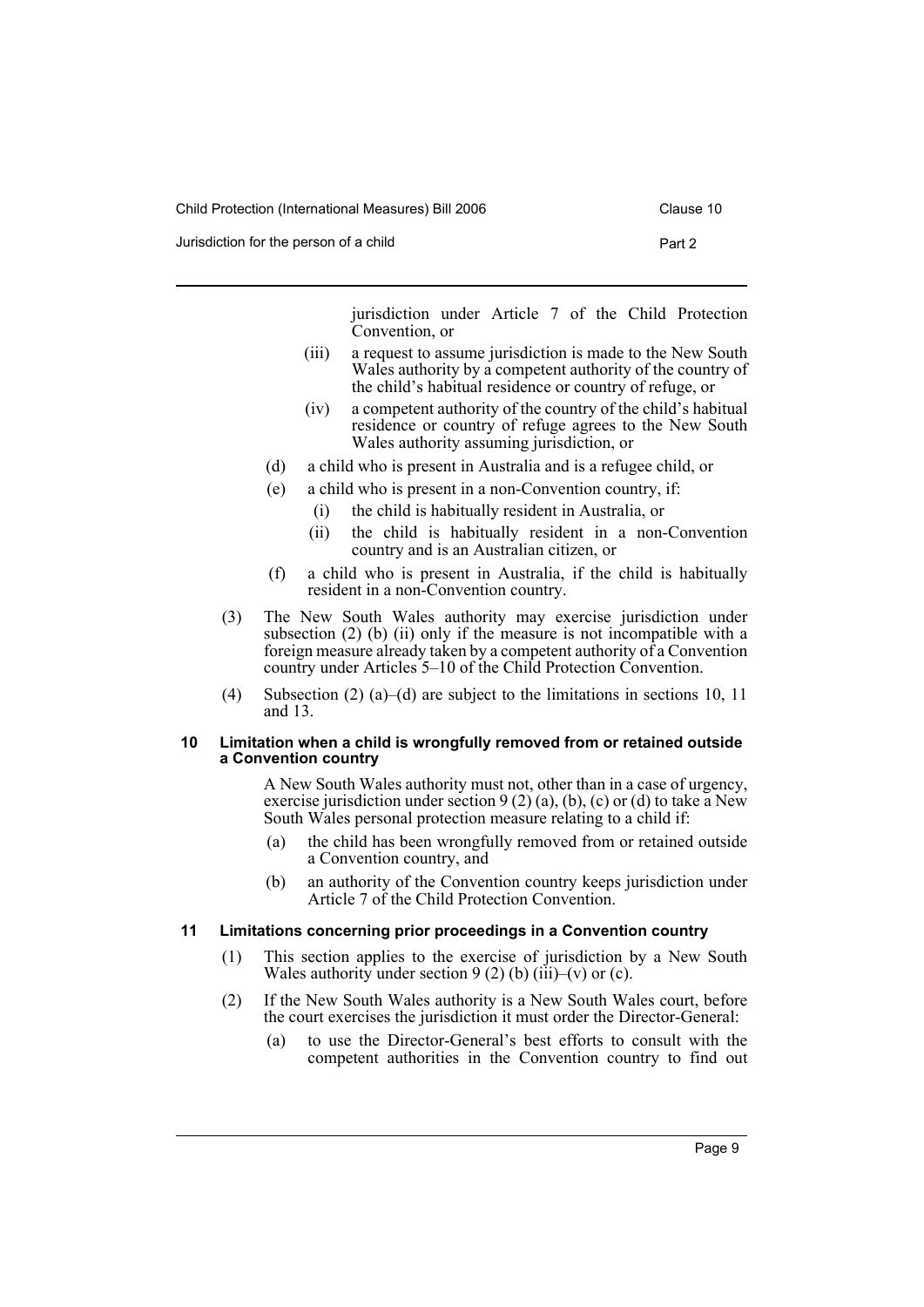Part 2 Jurisdiction for the person of a child

whether measures relating to the protection of the person of the child have been sought from the competent authorities, and

- (b) to report to the court about the outcome of those efforts.
- (3) If the New South Wales authority is the Director-General, before the Director-General exercises the jurisdiction the Director-General must use his or her best endeavours to consult with the competent authorities in the Convention country:
	- (a) to find out whether measures relating to the protection of the person of the child have been sought from the competent authorities, and
	- (b) to decide the most appropriate course of action.

#### **12 If a New South Wales authority is asked to assume jurisdiction**

- (1) A New South Wales authority may, if it considers that it is in the child's best interests, accept or reject a request made under Article 8 of the Child Protection Convention by a competent authority of a Convention country for the New South Wales authority to assume jurisdiction to take a New South Wales personal protection measure relating to the child.
- (2) If the New South Wales authority is a New South Wales court, the court may order the Director-General to do both of the following in a way that the Director-General considers appropriate:
	- (a) to request, under Article 9 of the Child Protection Convention, that a competent authority of a Convention country agree to the New South Wales court assuming jurisdiction to take a New South Wales personal protection measure relating to the child,
	- (b) to report to the court about the outcome of the request.
- (3) The New South Wales court may make the order under subsection (2) only if it considers that it is better placed than the competent authority to assess the child's best interests.

#### **13 Limitation if a competent authority of Convention country is asked to assume jurisdiction**

- (1) A New South Wales court may order the Director-General to request, in a way the Director-General considers appropriate, a competent authority of a Contracting State referred to in Article 8, paragraph 2 of the Child Protection Convention:
	- (a) to assume jurisdiction under Article 8 of the Child Protection Convention for protecting the person of a child, and
	- (b) as the competent authority considers necessary, to take measures to protect the person of a child, and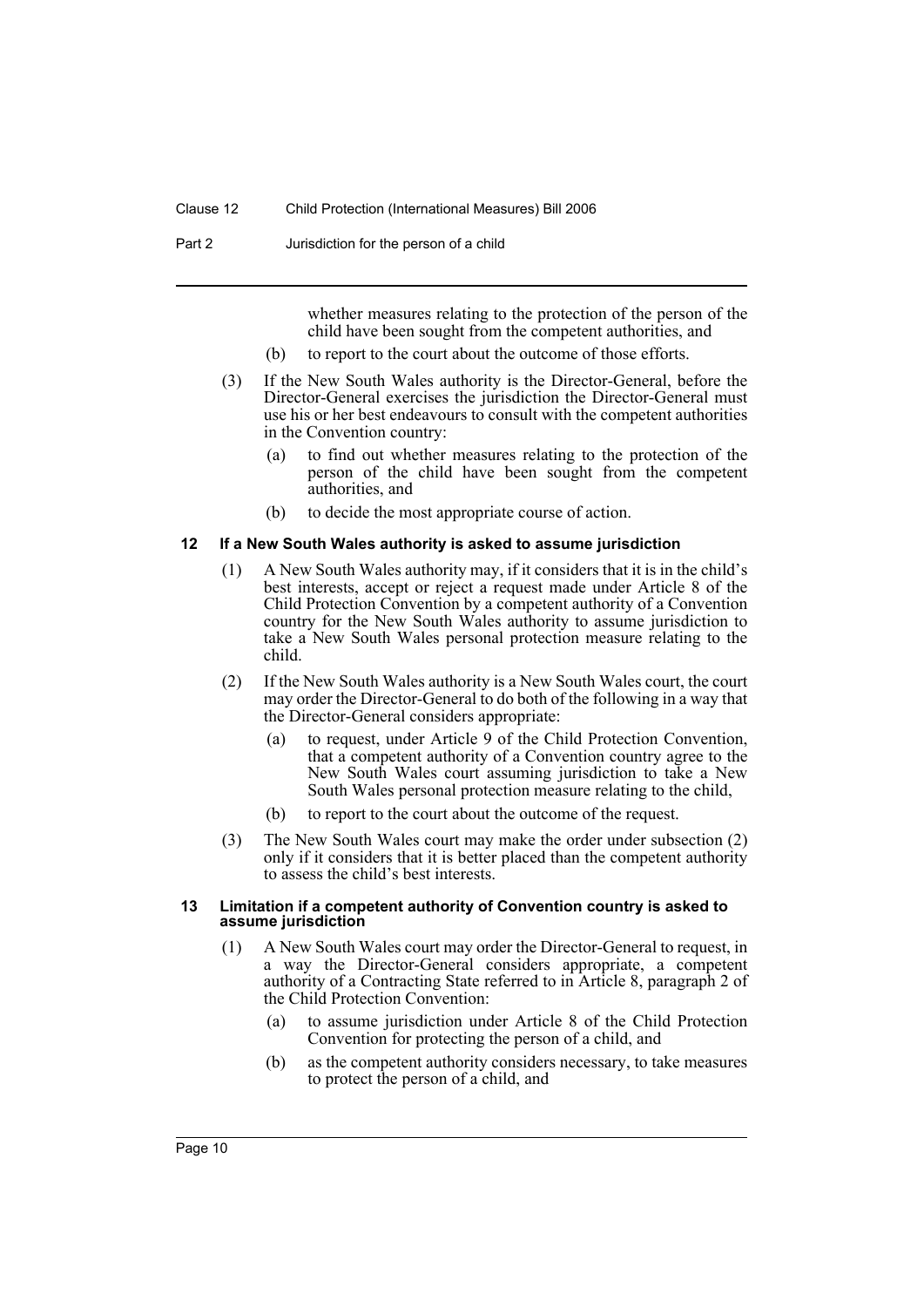| Child Protection (International Measures) Bill 2006 | Clause 14 |
|-----------------------------------------------------|-----------|
| Jurisdiction for the person of a child              | Part 2    |

- (c) to report to the court about the outcome of the request.
- (2) In addition, the New South Wales court may make any other order it considers necessary for an order under subsection (1).
- (3) The New South Wales court may make the order under subsection (1) only if the court considers that the competent authority is better placed to assess the child's best interests.
- (4) The New South Wales court may accept or reject a request under Article 9 of the Child Protection Convention made by a competent authority of a Contracting State referred to in Article 8, paragraph 2 of the Child Protection Convention for the competent authority to assume jurisdiction to take a measure for protecting the person of the child.
- (5) If the competent authority assumes jurisdiction under the request, a New South Wales court must not exercise jurisdiction under section  $9(2)(a)$ , (b) (iii)–(v), (c) or (d) while the competent authority continues to exercise its jurisdiction.

#### **14 When a certain New South Wales personal protection measure lapses**

- (1) A New South Wales personal protection measure relating to a child that is taken in response to a particular situation by a New South Wales authority exercising jurisdiction under section 9 (2) (b) (i) or (ii) lapses if a foreign personal protection measure relating to the child, that is taken in response to the same situation, is recognised by registration under section 25.
- (2) A New South Wales personal protection measure relating to a child that is taken in response to a particular situation by a New South Wales authority exercising jurisdiction in a case of urgency, or in the taking of a measure of a provisional character, lapses if:
	- (a) a measure for protecting the person of the child, that is taken in response to the same situation, is taken by a competent authority of a non-Convention country, and
	- (b) the measure is recognised under New South Wales law or under the law of another State or of a Territory.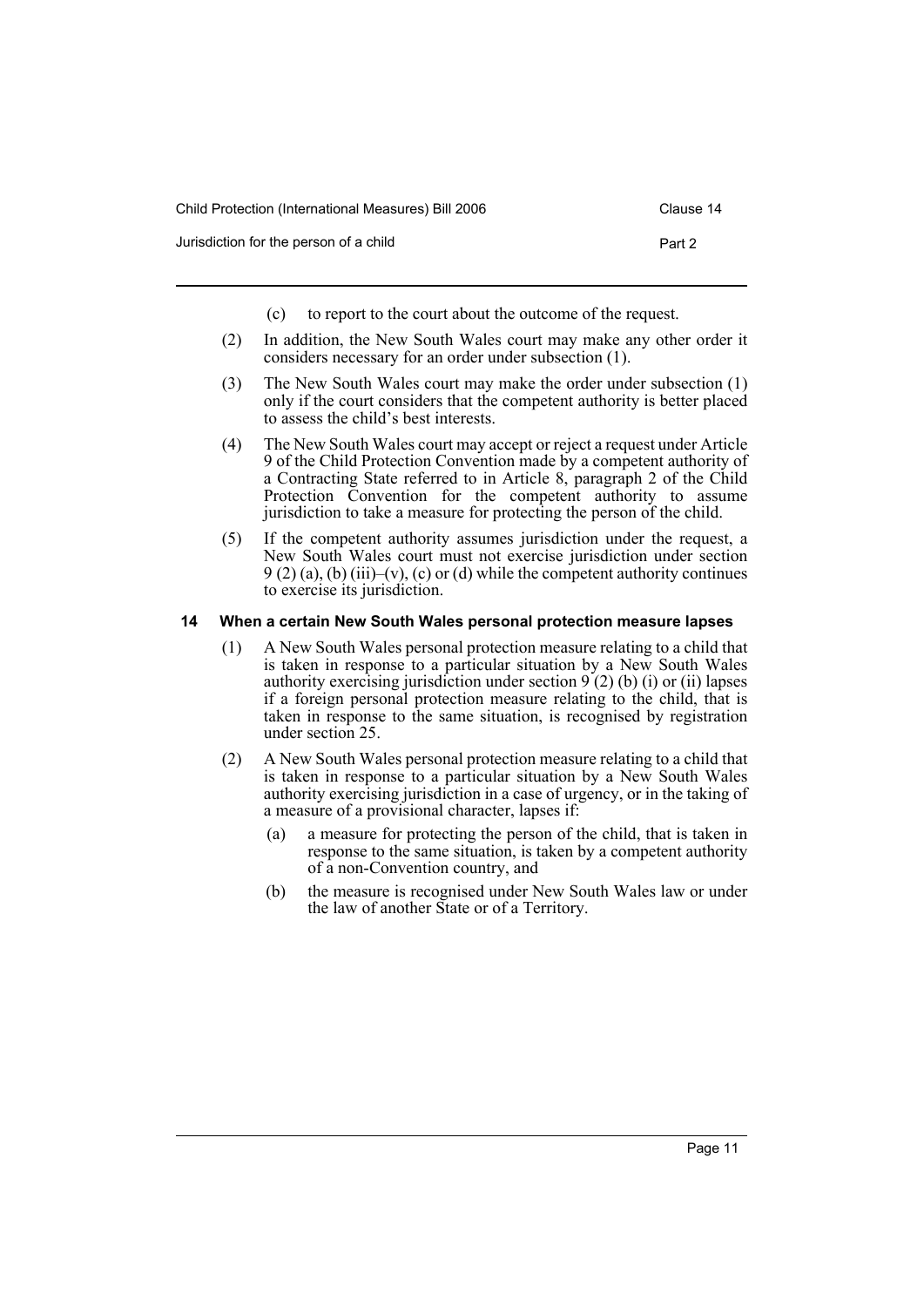### **Part 3 Jurisdiction for decisions about a guardian of a child's property**

#### **15 Application of this Part**

- (1) This Part applies only if an issue under New South Wales law is whether a New South Wales court or the Public Trustee, as opposed to any of the following authorities, is to appoint, or determine the powers of, a guardian of a child's property:
	- (a) a central authority or competent authority of a Convention country,
	- (b) a competent authority of a non-Convention country.
- (2) This Part does not apply if an issue under New South Wales law is whether a New South Wales court or the Public Trustee, as opposed to another competent authority of Australia, is to appoint, or determine the powers of, a guardian of a child's property.

#### **16 Matters relating to jurisdiction to appoint, or determine the powers of, a guardian of a child's property**

- (1) This section applies if a New South Wales authority has jurisdiction under New South Wales law, apart from this Act, for a New South Wales property protection measure relating to a child.
- (2) The New South Wales authority may exercise jurisdiction for a New South Wales property protection measure relating to a child only in relation to:
	- (a) a child who is habitually resident in Australia, or
	- (b) a child who is habitually resident in a Convention country, if:
		- (i) the protection of the child's property in Australia requires taking the measure as a matter of urgency, or
		- (ii) the measure is provisional and limited in its territorial effect to property in Australia, or
		- (iii) a request to assume jurisdiction is made to the New South Wales authority by, or at the invitation of, a competent authority of the country of the child's habitual residence or country of refuge, or
		- (iv) a competent authority of the country of the child's habitual residence or country of refuge agrees to the New South Wales authority assuming jurisdiction, or
		- (v) the child has been wrongfully removed from or retained outside Australia and New South Wales authorities keep jurisdiction under Article 7 of the Child Protection Convention, or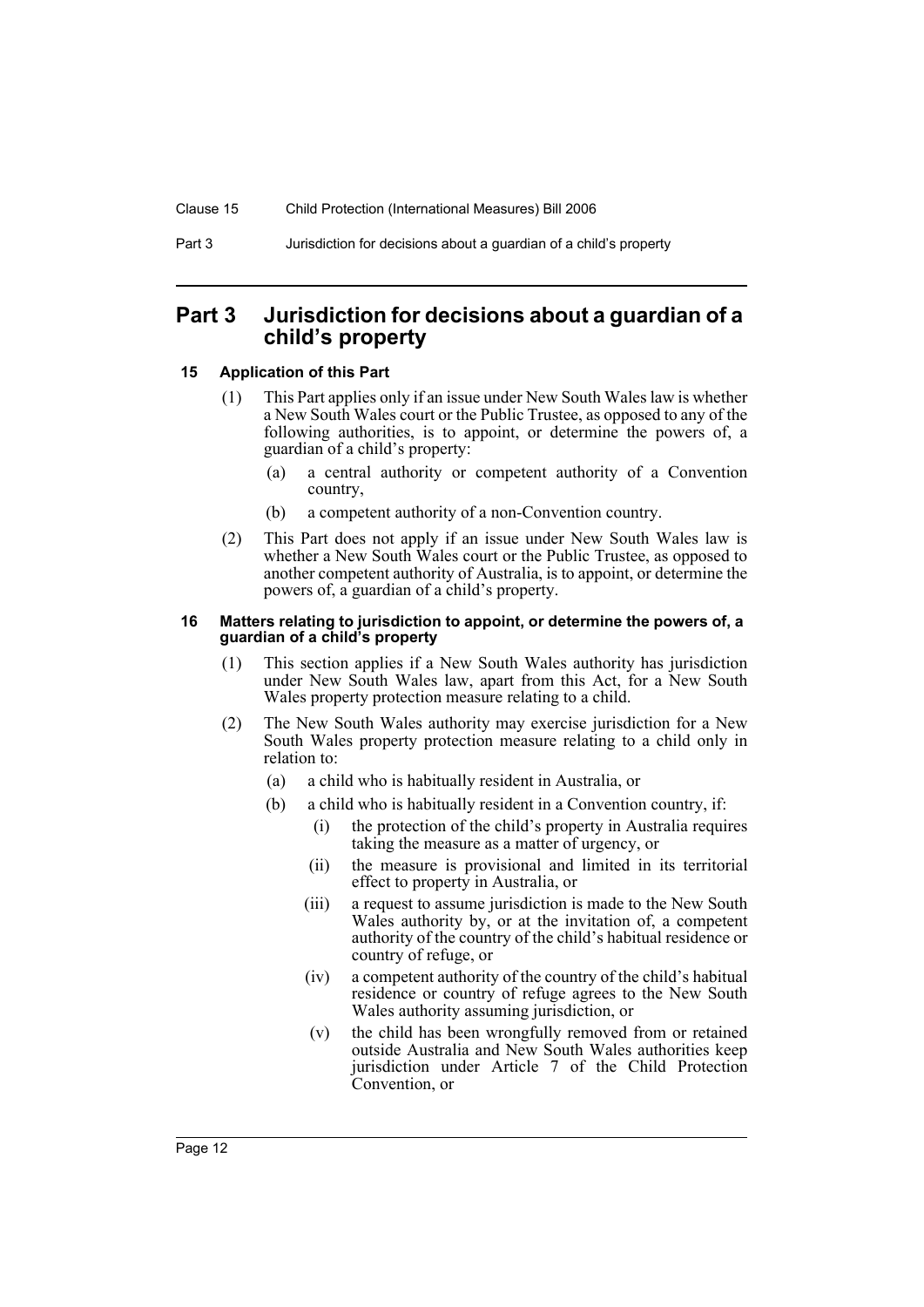| Child Protection (International Measures) Bill 2006               | Clause 17 |
|-------------------------------------------------------------------|-----------|
| Jurisdiction for decisions about a quardian of a child's property | Part 3    |

- (c) a child who is present in Australia and is a refugee child, or
- (d) a child who is present in a non-Convention country, if:
	- (i) the child is habitually resident in Australia, or
	- (ii) the child is habitually resident in a non-Convention country and is an Australian citizen, or
- (e) a child who is present in Australia, if the child is habitually resident in a non-Convention country.
- (3) The New South Wales authority may exercise jurisdiction under subsection (2) (b) (ii) only if the measure is not incompatible with a foreign measure already taken by a competent authority of a Convention country under Articles 5–10 of the Child Protection Convention.
- (4) Subsection (2) (a)–(c) are subject to the limitations in sections 17, 18 and 20.

#### **17 Limitation when a child is wrongfully removed from or retained outside a Convention country**

A New South Wales authority must not, other than in a case of urgency, exercise jurisdiction under section 16 (2) (a), (b) or (c) to take a New South Wales property protection measure relating to a child if:

- (a) the child has been wrongfully removed from or retained outside a Convention country, and
- (b) an authority of the Convention country keeps jurisdiction under Article 7 of the Child Protection Convention.

#### **18 Limitations when prior proceedings pending in a Convention country**

- (1) This section applies to the exercise of jurisdiction by a New South Wales authority under section 16 (2) (a), (b) (iii)–(v) or (c).
- (2) The New South Wales authority must not exercise that jurisdiction to take a New South Wales property protection measure relating to a child if:
	- (a) a corresponding measure has been sought from a competent authority of a Convention country and it was sought:
		- (i) if the New South Wales authority is a New South Wales court—before the proceedings were started in the court, or
		- (ii) if the New South Wales authority is the Public Trustee before the Public Trustee exercises the jurisdiction, and
	- (b) any of the following applies:
		- (i) the child is habitually resident in the Convention country,
		- (ii) the child is present in the Convention country and is a refugee child,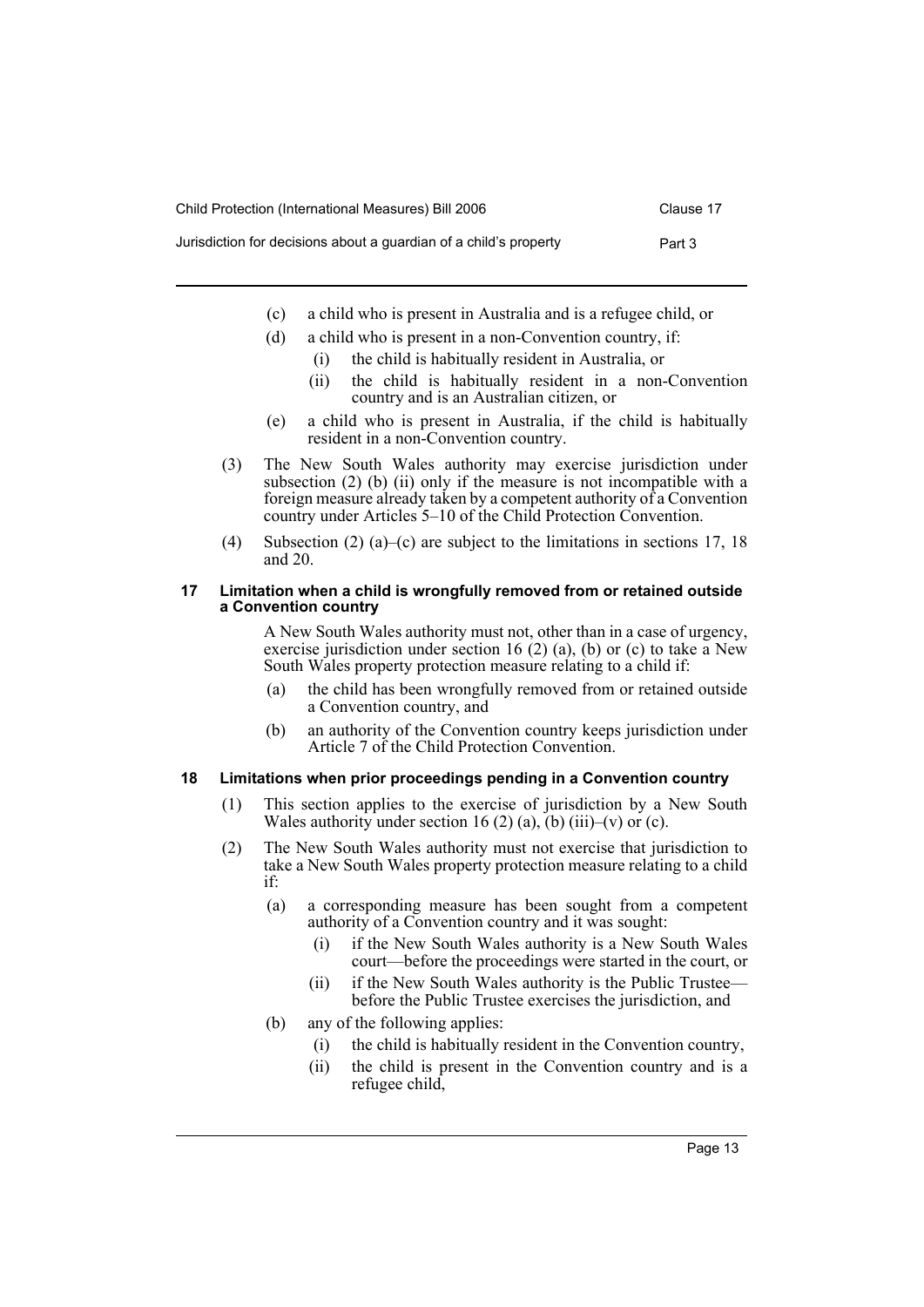- (iii) a request to assume jurisdiction is made to a competent authority of the country of the child's habitual residence or country of refuge,
- (iv) a competent authority of the country of the child's habitual residence or country of refuge agrees to the competent authority assuming jurisdiction,
- (v) the competent authority of the Convention country is exercising jurisdiction in proceedings concerning the divorce or separation of the child's parents or the annulment of their marriage (but see subsection (3)),
- (vi) the child has been wrongfully removed from or retained outside the Convention country and a competent authority of the Convention country keeps jurisdiction under Article 7 of the Child Protection Convention.
- (3) Subsection (2) (b) (v) applies (subject to subsection (4)) only if:
	- (a) one or both of the child's parents are habitually resident in the Convention country when the proceedings referred to in that subparagraph are started, and
	- (b) one or both of the parents have parental responsibility for the child, and
	- (c) the jurisdiction of the competent authority of the Convention country to take the measure is accepted by the parents and each other person with parental responsibility for the child, and
	- (d) the exercise of jurisdiction to take the measure is in the best interests of the child, and
	- (e) the proceedings on the application for divorce or separation of the child's parents or the annulment of their marriage have not been finalised.
- (4) Subsection (2) does not apply if the competent authority of the Convention country has declined jurisdiction or is no longer considering taking the measure sought.

#### **19 If New South Wales authority is asked to assume jurisdiction**

(1) A New South Wales court may, if it considers that it is in the child's best interests, accept or reject a request made under Article 8 of the Child Protection Convention by, or at the invitation of, a competent authority of a Convention country for the New South Wales court to assume jurisdiction to take a New South Wales property protection measure relating to the child.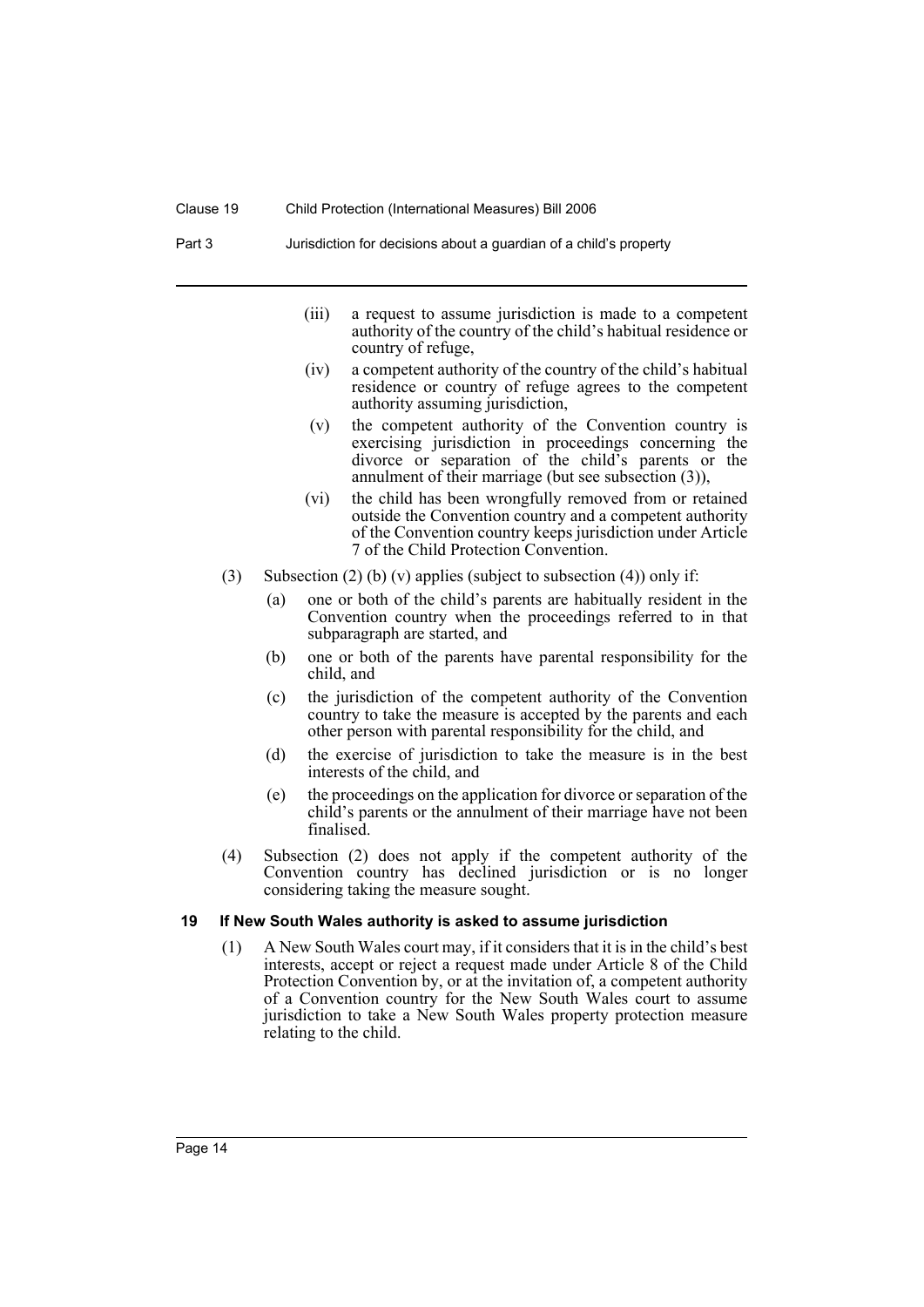| Child Protection (International Measures) Bill 2006               | Clause 20 |
|-------------------------------------------------------------------|-----------|
| Jurisdiction for decisions about a quardian of a child's property | Part 3    |

- (2) A New South Wales court may order, or invite the parties to proceedings before the court to ask, the Public Trustee to do both of the following in a way that the Public Trustee considers appropriate:
	- (a) to request, under Article 9 of the Child Protection Convention, that a competent authority of a Convention country agree to the New South Wales court assuming jurisdiction to take a New South Wales property protection measure relating to the child,
	- (b) to report to the court about the outcome of the request.
- (3) The Public Trustee must:
	- (a) apply to a New South Wales court, under the *Public Trustee Act 1913*, for an order that the Public Trustee may accept a request, under Article 9 of the Child Protection Convention, for the Public Trustee to assume jurisdiction to take a New South Wales property protection measure relating to the child that the Public Trustee considers necessary, or
	- (b) reject the request.
- (4) The New South Wales court may:
	- (a) make the order, or issue the invitation, under subsection (2) only if it considers that it is better placed than the competent authority to assess the child's best interests, or
	- (b) make the order under subsection (3) (a) only if it considers that the Public Trustee is better placed than the competent authority to assess the child's best interests.

#### **20 Limitation if a competent authority of a Convention country is asked to assume jurisdiction**

- (1) A New South Wales court may order, or invite the parties to proceedings before the court to ask, the Public Trustee to request, in a way the Public Trustee considers appropriate, a competent authority of a Contracting State referred to in Article 8, paragraph 2 of the Child Protection Convention:
	- (a) to assume jurisdiction under Article 8 of the Child Protection Convention for appointing, or deciding the powers of, a guardian of the child's property, and
	- (b) as the competent authority considers necessary, to take a measure appointing, or deciding the powers of, a guardian of the child's property, and
	- (c) to report to the court about the outcome of the request.
- (2) In addition, the New South Wales court may make any other order it considers necessary for an order under subsection (1).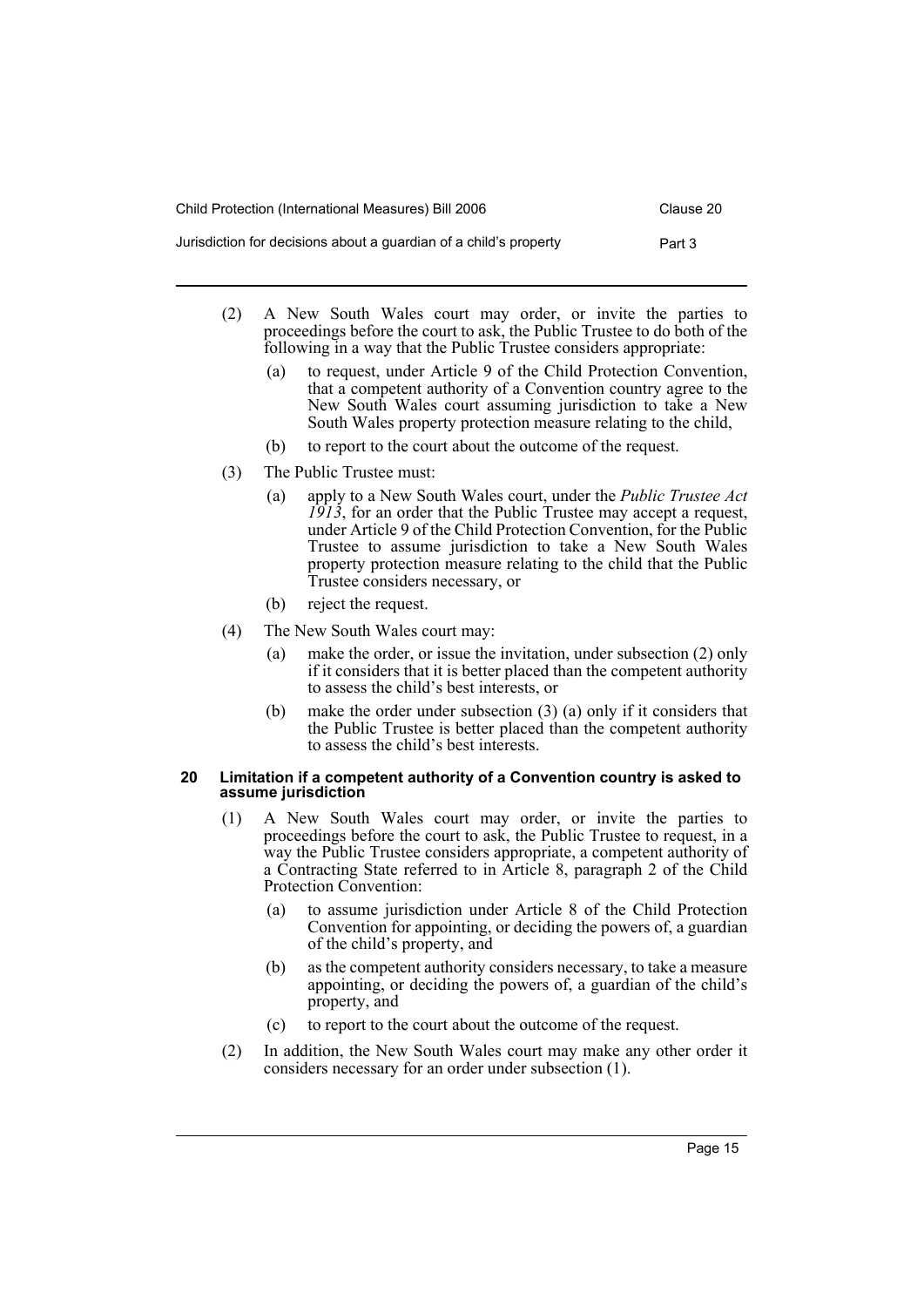Part 3 Jurisdiction for decisions about a guardian of a child's property

- (3) The New South Wales court may make the order or issue the invitation under subsection (1) only if the court considers that the competent authority is better placed to assess the child's best interests.
- (4) The New South Wales court may accept or reject a request under Article 9 of the Child Protection Convention made by, or at the invitation of, a competent authority of a Contracting State referred to in Article 8, paragraph 2 of the Convention, for the competent authority to assume jurisdiction to take measures for the protection of the child's property.
- (5) If the competent authority assumes jurisdiction under the request, a New South Wales court must not exercise jurisdiction under section 16 (2) (a), (b) (iii)–(v) or (c) while the competent authority continues to exercise its jurisdiction.

#### **21 When a certain New South Wales property protection measure lapses**

- (1) A New South Wales property protection measure relating to a child that is taken in response to a particular situation by a New South Wales authority exercising jurisdiction under section  $16(2)(b)(i)$  or (ii) lapses if:
	- (a) a foreign property protection measure relating to the child, that is taken in response to the same situation, is taken by a competent authority of a Convention country, and
	- (b) any of the following applies:
		- (i) the child is habitually resident in the Convention country,
		- (ii) the child is present in the Convention country and is a refugee child,
		- (iii) a request to assume jurisdiction is made to the competent authority of the Convention country by, or at the invitation of, a competent authority of the country of the child's habitual residence,
		- (iv) a competent authority of the country of the child's habitual residence agrees to the competent authority of the Convention country assuming jurisdiction,
		- (v) a competent authority of the Convention country is exercising jurisdiction in proceedings concerning the divorce or separation of the child's parents or the annulment of their marriage (but see subsection (2)),
		- (vi) the child has been wrongfully removed from or retained outside the Convention country and a competent authority of the Convention country keeps jurisdiction under Article 7 of the Child Protection Convention.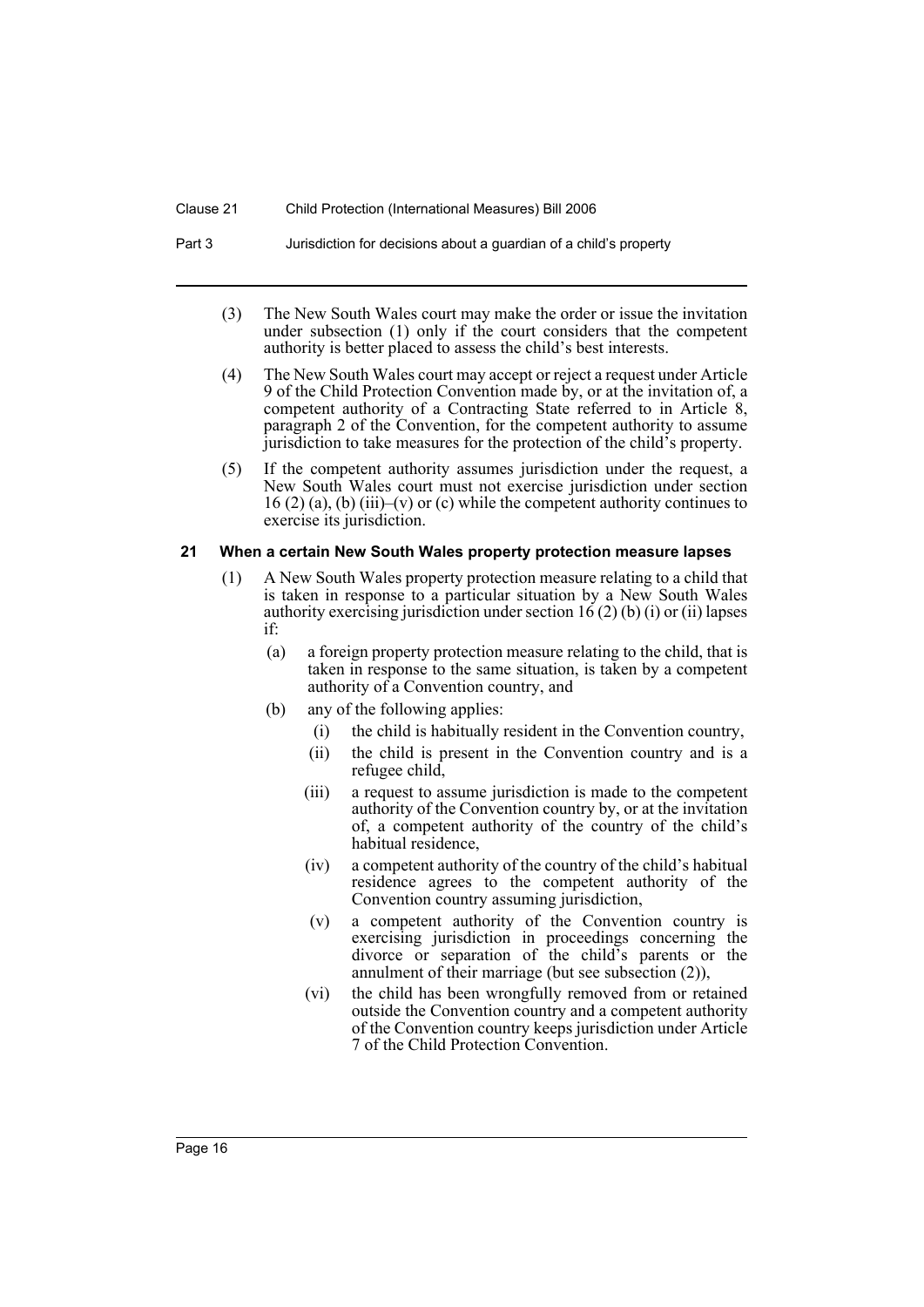| Child Protection (International Measures) Bill 2006               | Clause 21 |
|-------------------------------------------------------------------|-----------|
| Jurisdiction for decisions about a quardian of a child's property | Part 3    |

(2) Subsection (1) (b) (v) applies only if:

- (a) one or both of the child's parents are habitually resident in the Convention country when the proceedings referred to in that subparagraph are started, and
- (b) one or both of the parents have parental responsibility for the child, and
- (c) the jurisdiction of the competent authority of the Convention country to take the measure is accepted by the parents and each other person with parental responsibility for the child, and
- (d) the exercise of jurisdiction to take the measure is in the best interests of the child, and
- (e) the proceedings on the application for divorce or separation of the child's parents or the annulment of their marriage have not been finalised.
- (3) A New South Wales property protection measure relating to a child that is taken in response to a particular situation by a New South Wales authority exercising jurisdiction in a case of urgency, or in the taking of a measure of a provisional character, lapses if:
	- (a) a measure for the appointment, or the determination of the powers, of a guardian for the child's property, that is taken in response to the same situation, is taken by a competent authority of a non-Convention country, and
	- (b) the measure is recognised under New South Wales law or under the law of another State or of a Territory.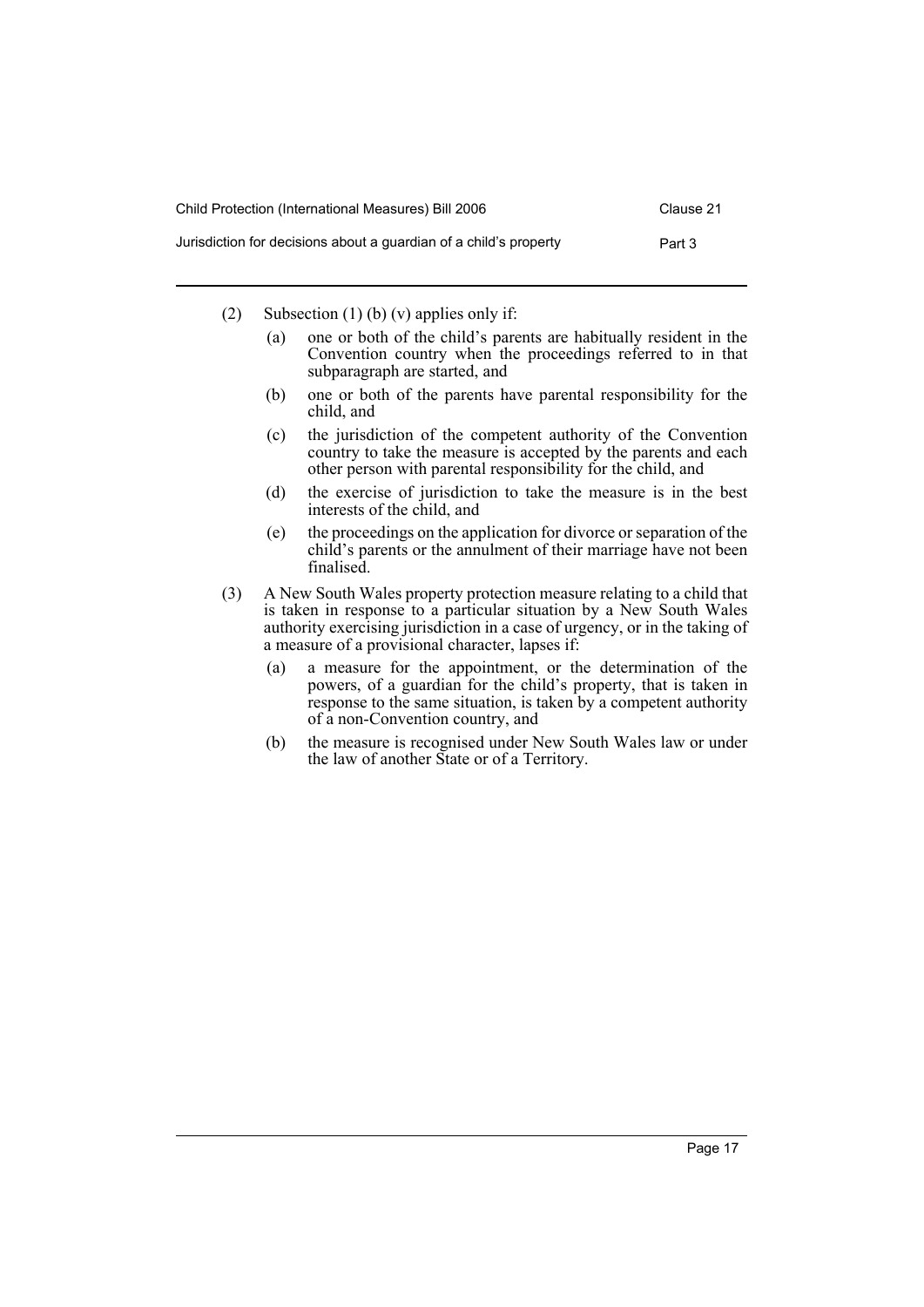Part 4 Applicable law

### **Part 4 Applicable law**

#### **22 Applicable law generally**

- (1) This section applies to a New South Wales authority exercising jurisdiction under Part 2 or 3.
- (2) The New South Wales authority must apply New South Wales law in exercising that jurisdiction, other than choice of law rules.
- (3) However, the New South Wales authority may in exceptional circumstances apply or take into account the law of another country with which:
	- (a) a child has a substantial connection, or
	- (b) a child's property is substantially connected,

if the New South Wales authority considers the protection of the person of the child, or the child's property, requires the authority to do so.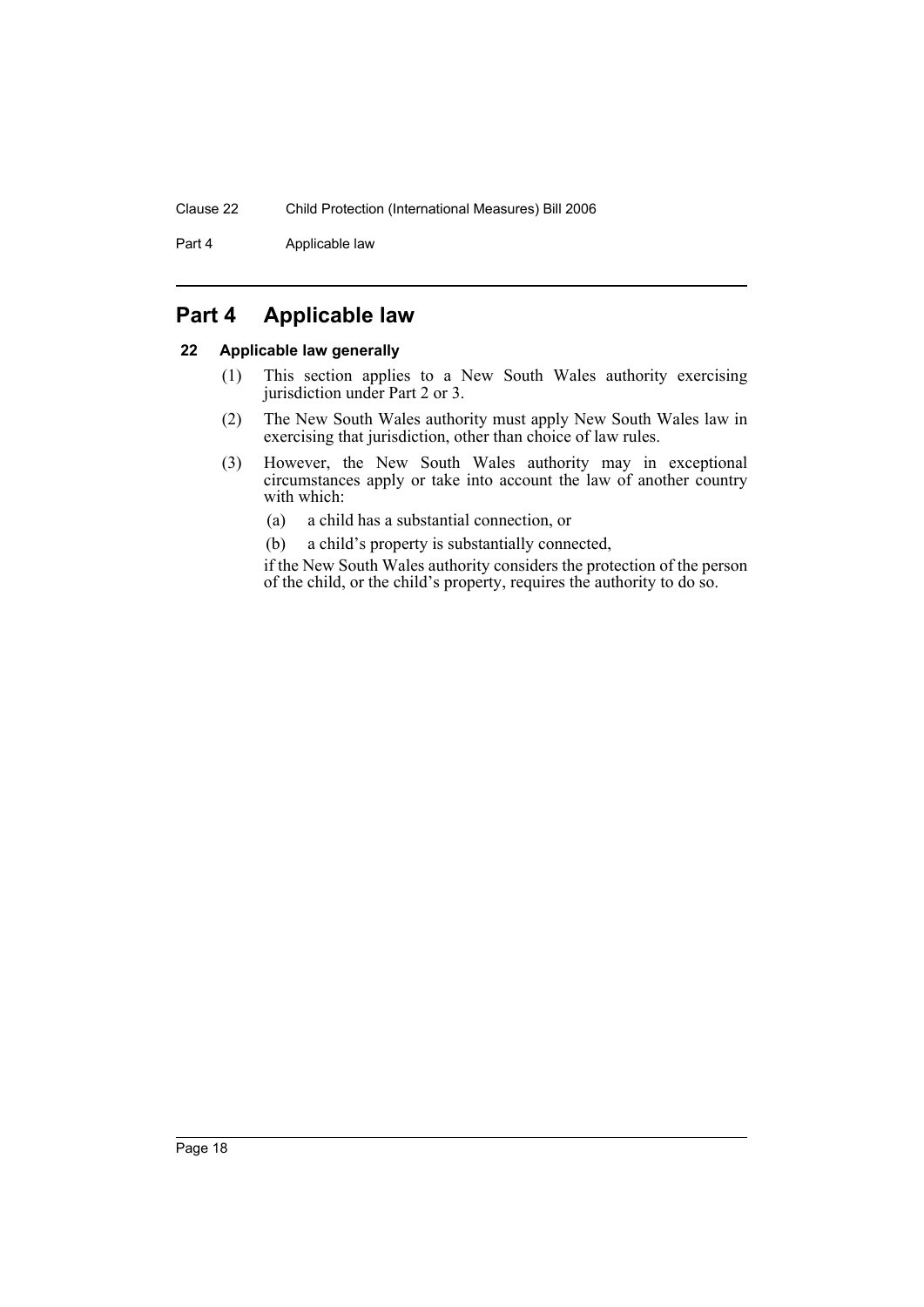Child Protection (International Measures) Bill 2006 Child Protection Clause 23

Recognition of foreign measures and their enforcement in New South Wales Part 5

### **Part 5 Recognition of foreign measures and their enforcement in New South Wales**

#### **23 Action on receipt of foreign personal protection measure**

- (1) This section applies if the Director-General is given either of the following documents, together with a request for the Director-General to take an action under the Child Protection Convention:
	- (a) a document that is a foreign personal protection measure relating to a child,
	- (b) a document that, although it is not a foreign personal protection measure relating to a child, states details of a foreign personal protection measure relating to a child.
- (2) After consulting with the competent authority of the country in which the foreign personal protection measure was taken, the Director-General must do one of the following:
	- (a) give the foreign personal protection measure to a registrar of a New South Wales court for recognition of the measure by registration under section 25,
	- (b) give the foreign personal protection measure to the Commonwealth central authority together with a request for the Commonwealth central authority to take action under the Child Protection Convention, including, for example, registration of the foreign measure under the *Family Law Act 1975* of the Commonwealth,
	- (c) exercise the Director-General's jurisdiction under Part 2,
	- (d) apply to a New South Wales court for the court:
		- (i) to exercise the court's jurisdiction under Part 2, or
		- (ii) to decide whether or not the court should refuse recognition of the foreign measure under subsection (3),
	- (e) agree with the competent authority that the Director-General will not do anything.
- (3) A New South Wales court may order that a foreign personal protection measure relating to a child be refused recognition on any of the following grounds:
	- (a) the competent authority of the Convention country did not have jurisdiction under the Child Protection Convention for taking the foreign personal protection measure,
	- (b) in taking the foreign personal protection measure, the competent authority of the Convention country is taken to have acted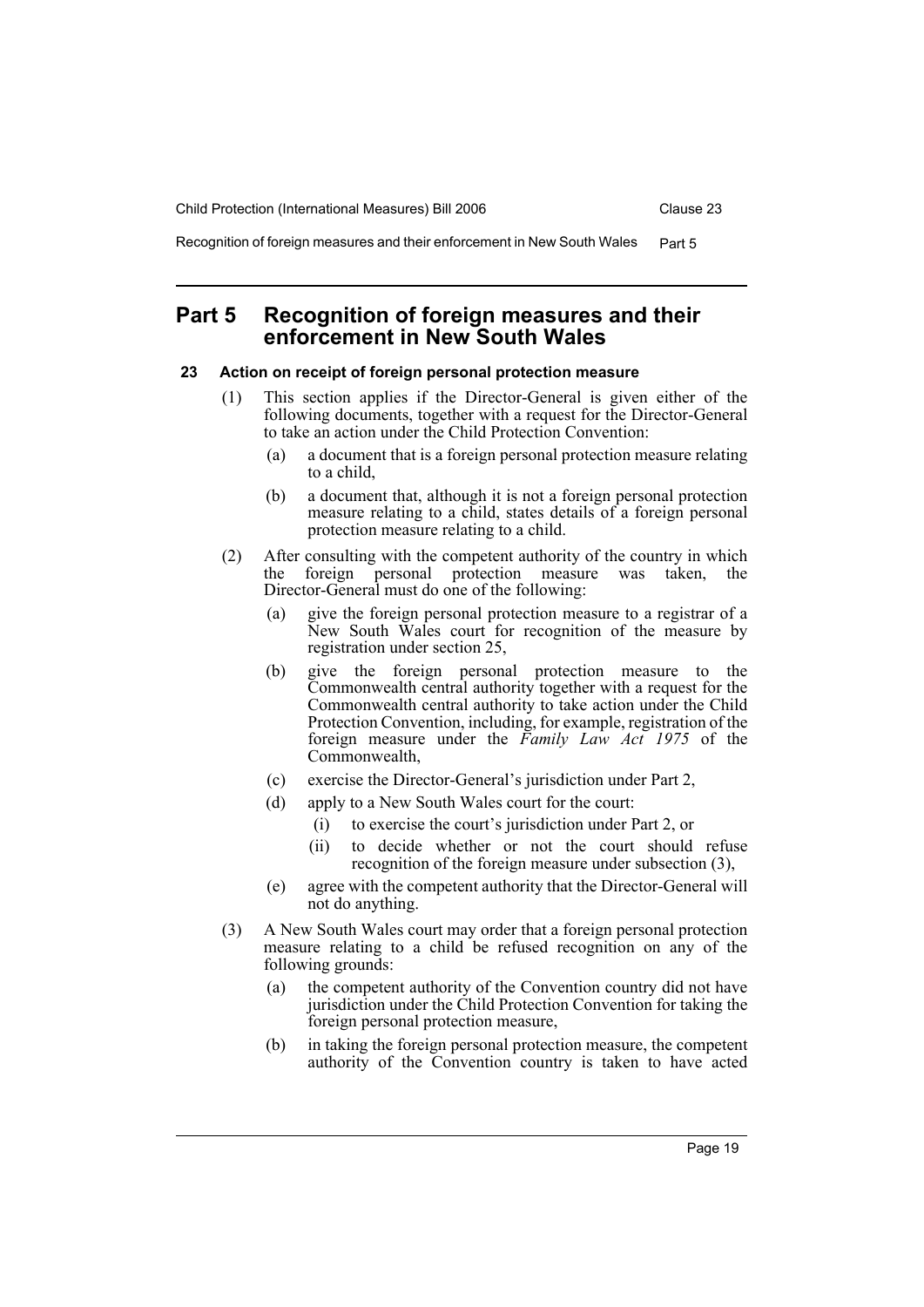Part 5 Recognition of foreign measures and their enforcement in New South Wales

contrary to the fundamental principles of procedure under New South Wales law as mentioned in subsection (4),

- (c) recognition of the foreign personal protection measure is contrary to public policy in New South Wales having regard to the child's best interests,
- (d) if the foreign personal protection measure were recognised by registration under section 25, there would be no appropriate means of enforcing the measure under New South Wales law,
- (e) the foreign personal protection measure is incompatible with a later measure taken in a non-Convention country in which the child habitually resides and, if the later measure were a foreign personal protection measure, it could not be refused recognition under paragraph  $(b)$  or  $(c)$ ,
- (f) the foreign personal protection measure places the child in the care of an authorised carer or of the principal officer of a designated agency as an authorised carer in New South Wales and the competent authority did not obtain the Director-General's consent to the placement before taking the measure.
- (4) The competent authority of the Convention country is taken to have acted contrary to the fundamental principles of procedure under New South Wales law if:
	- (a) the competent authority did not give the child, or a person with parental responsibility for the child, an opportunity to be heard before taking the foreign personal protection measure, and
	- (b) the competent authority did not take the foreign personal protection measure as a matter of urgency.
- (5) An interested person may apply to the court to be joined as a party to the proceeding arising from an application under subsection (2) (d).
- (6) If:
	- (a) under subsection (2) (a) the Director-General gives a foreign personal protection measure relating to a child to a registrar of a New South Wales court, and
	- (b) the measure authorises the performance of a medical procedure or treatment on the child that is a procedure or treatment for which a parent does not, under New South Wales law, have authority to consent,

the measure must be accompanied by a Family Court declaration that recognition of the measure is not contrary to public policy having regard to the child's best interests.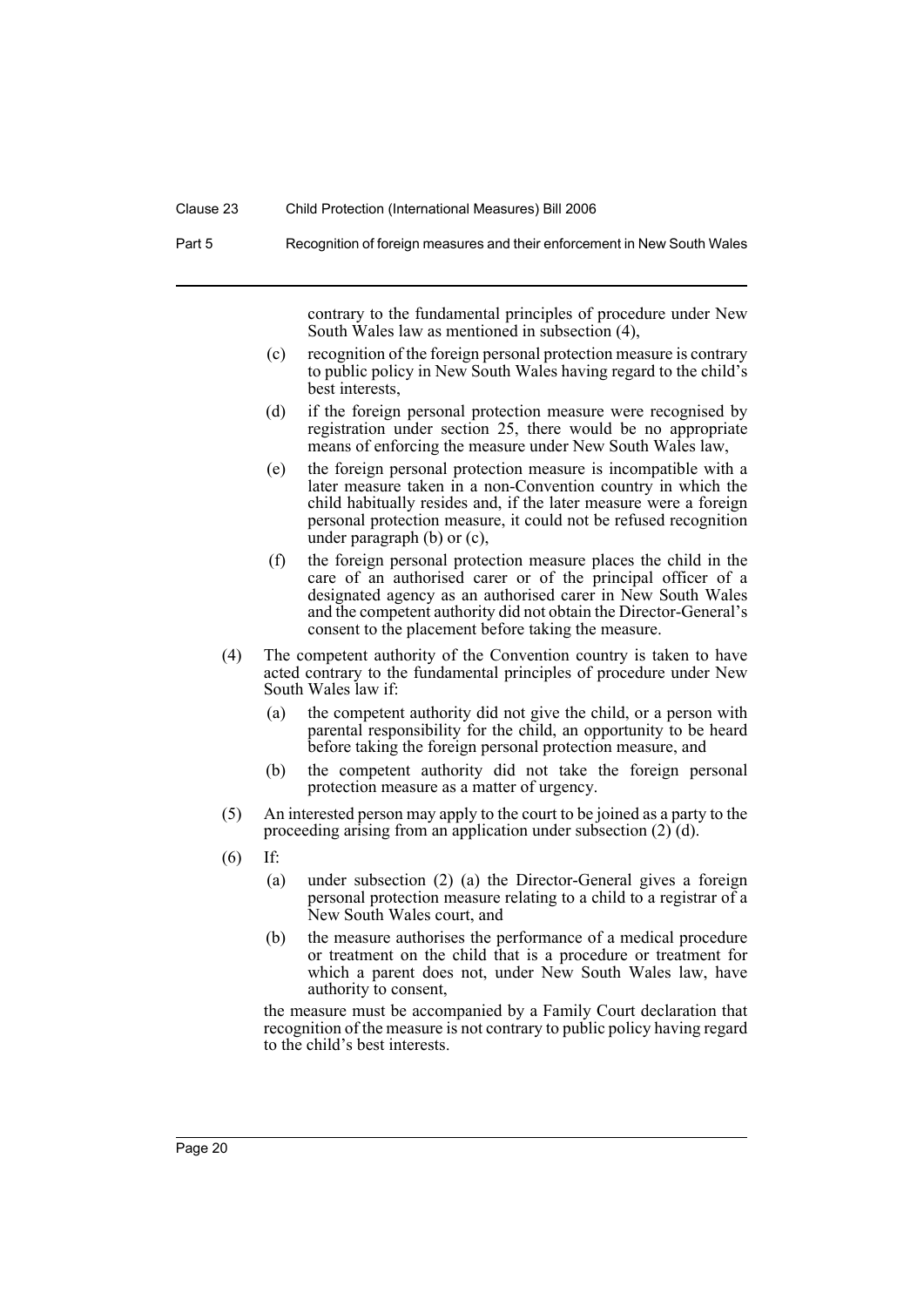Child Protection (International Measures) Bill 2006 Communication Clause 24

Recognition of foreign measures and their enforcement in New South Wales Part 5

(7) In this section:

*Family Court declaration* means a declaration by a court exercising jurisdiction for proceedings under the *Family Law Act 1975* of the Commonwealth or the *Family Court Act 1997* of Western Australia.

#### **24 Action on receipt of foreign property protection measure**

- (1) This section applies if the Director-General or Public Trustee is given either of the following documents, together with a request for the Director-General or the Public Trustee to take an action under the Child Protection Convention:
	- (a) a document that is a foreign property protection measure relating to a child,
	- (b) a document that, although it is not a foreign property protection measure relating to a child, states details of a foreign property protection measure relating to a child.
- (2) The Director-General or Public Trustee (as the case may be) must consider whether the foreign property protection measure includes a provision directed to protecting the person of the child.
- (3) If the Director-General is given a foreign property protection measure that the Director-General considers includes a provision directed to protecting the person of the child, the Director-General must deal with the measure under section 23 as if it were a foreign personal protection measure relating to a child.
- (4) If the Public Trustee is given a foreign property protection measure that the Public Trustee considers includes a provision directed to protecting the person of the child, the Public Trustee must provide the Director-General with the measure. The Director-General is then to deal with the measure under section 23 as if it were a foreign personal protection measure relating to a child.
- (5) If the Director-General or Public Trustee (as the case may be) does not consider that the foreign property protection measure includes a provision directed to protecting the person of the child, the Director-General or Public Trustee must give the measure to a registrar of a New South Wales court for recognition of the measure by registration under section 25.

#### **25 Recognition of foreign measures in New South Wales courts**

(1) A registrar of a New South Wales court must register a foreign measure given to the registrar by the Director-General or the Public Trustee under section 23 or 24.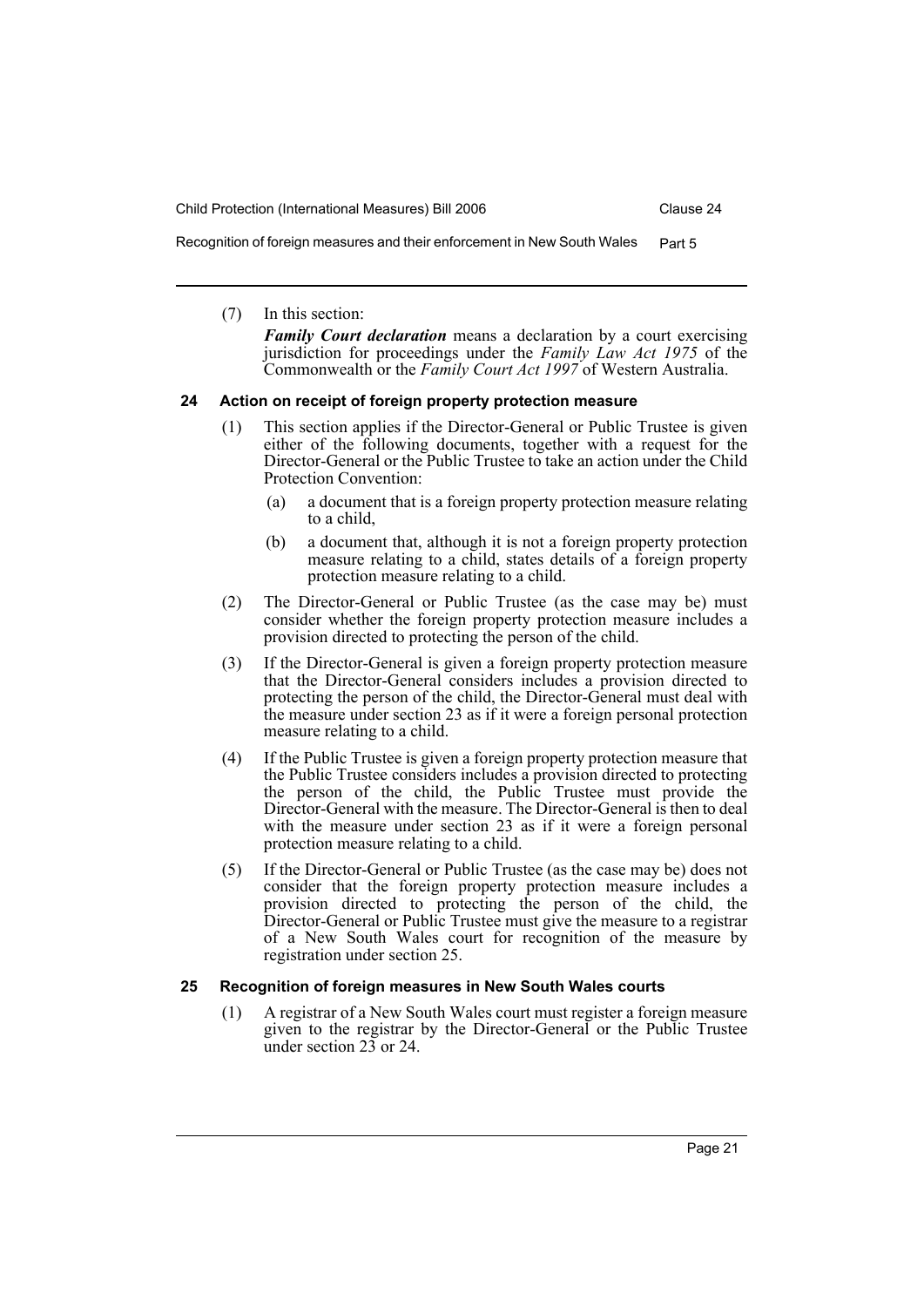Part 5 Recognition of foreign measures and their enforcement in New South Wales

- (2) A foreign measure registered under subsection (1):
	- (a) has the same force and effect as a New South Wales personal protection measure relating to a child or a New South Wales property protection measure relating to a child (as appropriate), and
	- (b) prevails over an earlier measure in force in New South Wales to the extent the foreign measure is inconsistent with the earlier measure.
- (3) An interested person may take legal proceedings in a New South Wales court to enforce a foreign measure registered under subsection (1).
- (4) Subsections (2) and (3) are subject to the cancellation of the registration of the foreign measure under section 26.

#### **26 Cancellation of registered foreign measure and related matters**

- (1) An interested person may apply to a New South Wales court to cancel the registration under section 25 of a foreign measure relating to a child.
- (2) The New South Wales court may cancel the registration of the foreign measure if any of the following applies:
	- (a) in the case of a foreign measure that is a foreign personal protection measure relating to a child—the New South Wales court may take a New South Wales personal protection measure relating to the child under Part 2,
	- (b) in the case of a foreign measure that is a foreign property protection measure relating to a child—the New South Wales court may take a New South Wales property protection measure relating to the child under Part 3,
	- (c) the relevant competent authority responsible for taking the foreign measure did not have jurisdiction, under the Child Protection Convention, for taking the measure,
	- (d) in taking the measure, the relevant competent authority is taken to have acted contrary to the fundamental principles of procedure under New South Wales law as mentioned in subsection (3),
	- (e) recognition or enforcement of the measure in New South Wales is contrary to public policy taking into account the child's best interests,
	- (f) in the case of a foreign measure that is a foreign property protection measure relating to a child—there are no appropriate means of enforcing the measure under New South Wales law.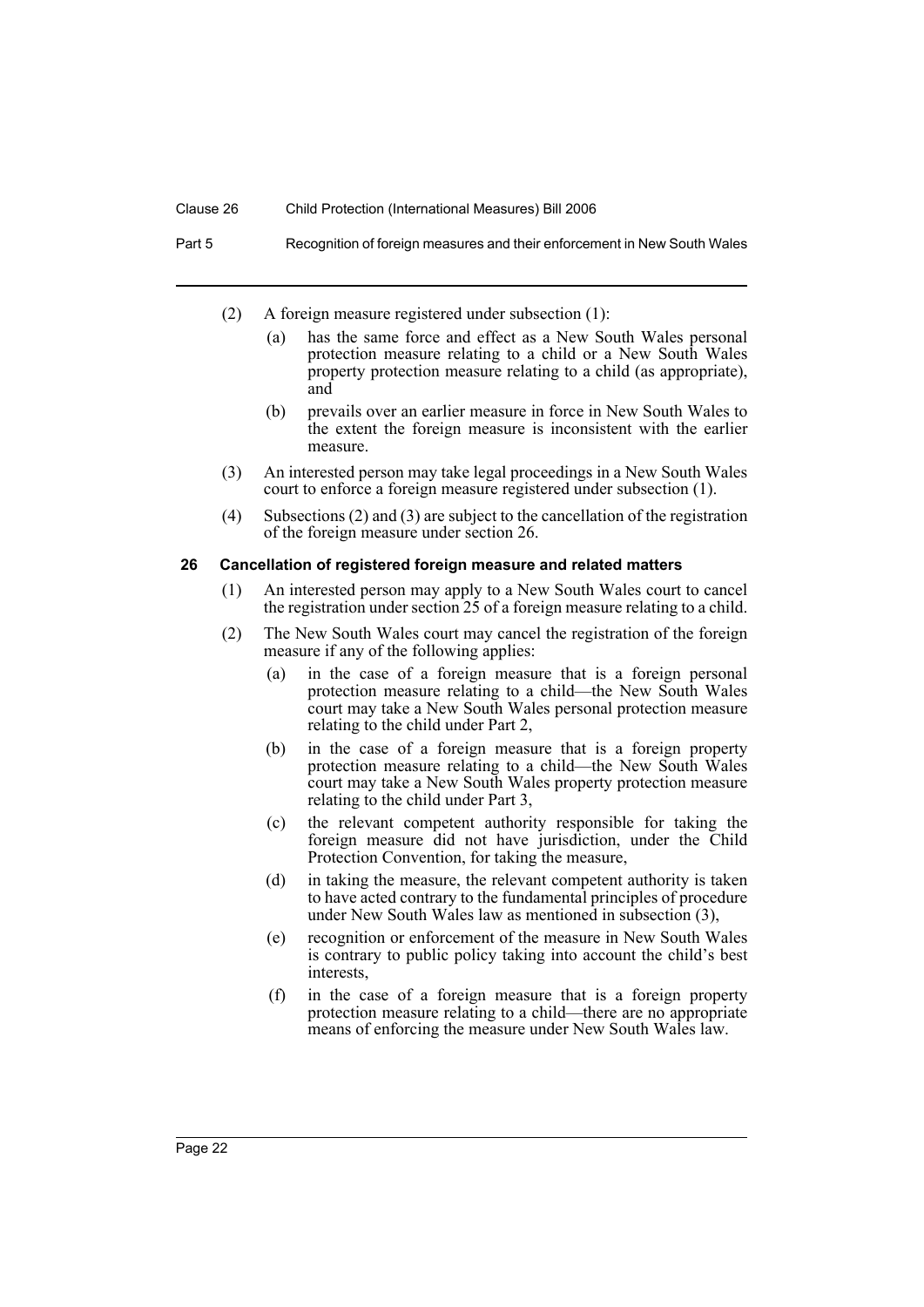#### Recognition of foreign measures and their enforcement in New South Wales Part 5

- (3) The relevant competent authority is taken to have acted contrary to the fundamental principles of procedure under New South Wales law if:
	- (a) the competent authority did not give the child, or a person with parental responsibility for the child, an opportunity to be heard before taking the foreign measure, and
	- (b) the competent authority did not take the foreign measure as a matter of urgency.

#### **27 Matters relevant for New South Wales court in proceeding under section 23 or 26**

- (1) This section applies to a proceeding in a New South Wales court under section 23 or  $2\overline{6}$  about a foreign measure.
- (2) The New South Wales court is bound by findings of fact on which the competent authority of the Convention country based its jurisdiction.
- (3) Subject to section 26, the New South Wales court must not review the merits of the measure.
- (4) A document of a competent authority of a Convention country is admissible as evidence of the facts stated in the document.
- (5) An affidavit of a witness who resides outside Australia, that is filed in the proceeding, is admissible as evidence in the proceeding, even though the witness does not attend for cross-examination in the proceeding.

#### **28 Recognition and enforcement of New South Wales measure**

- (1) After consulting with the central authority or a competent authority of a Convention country, the Director-General may give a New South Wales personal protection measure relating to a child to the central authority of the Convention country for recognition and enforcement of the New South Wales personal protection measure in the Convention country.
- (2) The Director-General or the Public Trustee may give a New South Wales property protection measure relating to a child to the central authority of a Convention country for recognition and enforcement of the New South Wales property protection measure in the Convention country.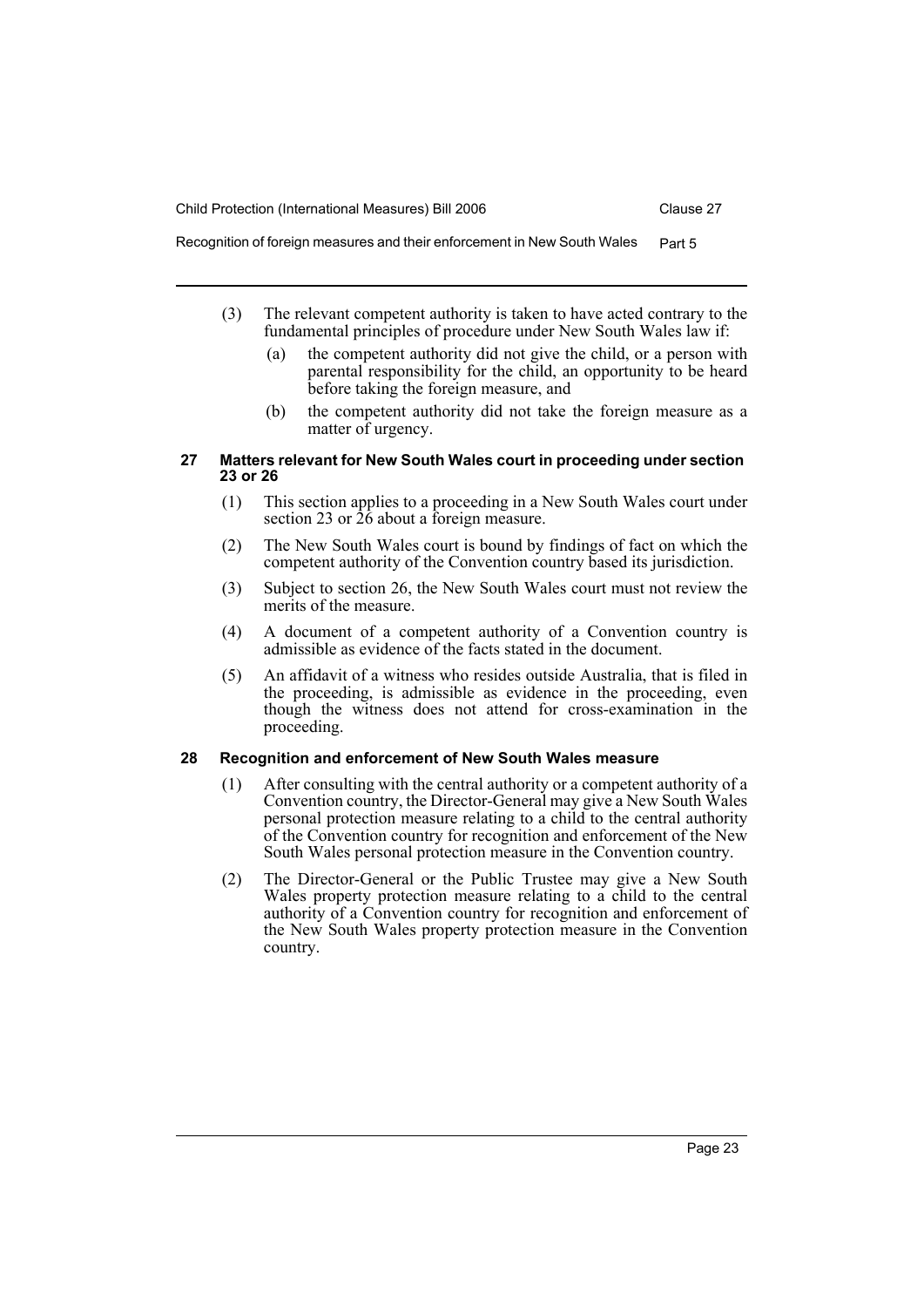Part 6 Co-operation and other matters

### **Part 6 Co-operation and other matters**

#### **29 Director-General is New South Wales' central authority**

For the Child Protection Convention, the Director-General is New South Wales's central authority.

#### **30 Functions of Director-General**

- (1) The Director-General's functions include co-operating with central authorities of Convention countries:
	- (a) to find solutions for the protection of particular children, and
	- (b) to help in the implementation of New South Wales measures, foreign measures and measures of non-Convention countries directed to protecting children or their property, and
	- (c) to consider taking, or applying for, a New South Wales measure relating to a child:
		- (i) at the request of a competent authority of another country if the measure is a New South Wales personal protection measure, or
		- (ii) at the request, or at the invitation, of a competent authority of another country if the measure is a New South Wales property protection measure, and
	- (d) to exchange information, subject to appropriate confidentiality provisions, and
	- (e) to provide information on laws and services, and
	- (f) to help in locating children, and
	- (g) to provide reports on the situation of particular children, and
	- (h) to apply to New South Wales courts for orders in response to requests from competent authorities in Convention countries:
		- (i) to transfer or receive jurisdiction, or
		- (ii) to take measures directed to protecting the person of a child.
- (2) If a competent authority of a Convention country consults with the Director-General for the purpose of obtaining the Department's consent to placing a child with an authorised carer, or in the care of the principal officer of a designated agency as an authorised carer, in New South Wales, the Department must take into account the child's best interests in deciding whether or not to consent.
- (3) Subsection (1) is subject to section 35 (2).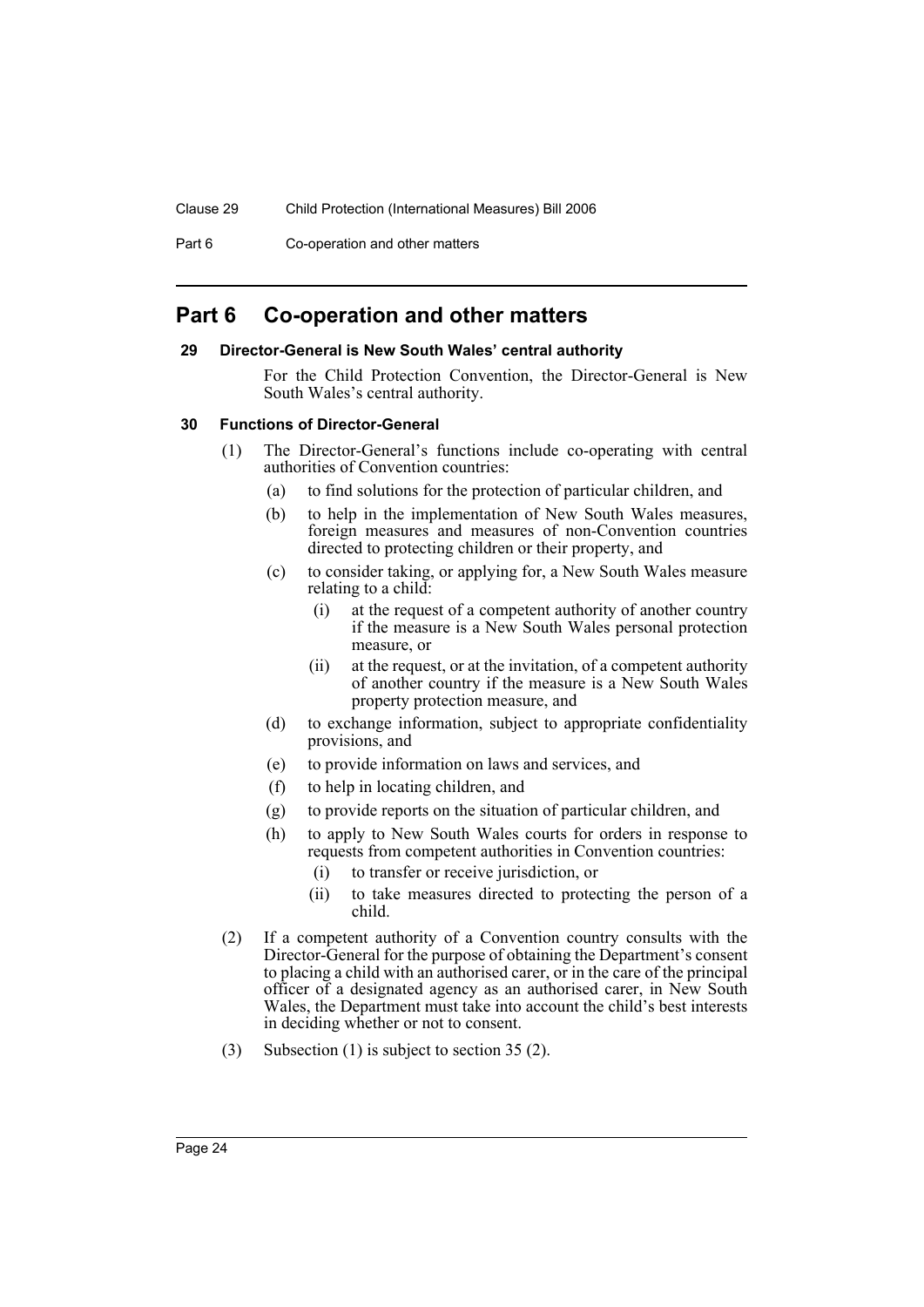Child Protection (International Measures) Bill 2006 Clause 31

Co-operation and other matters **Part 6** Part 6

#### **31 Functions of Public Trustee**

The Public Trustee's functions include co-operating with central authorities of Convention countries to apply to New South Wales courts for orders in response to requests from competent authorities in Convention countries to take measures directed to protecting the property of a child.

#### **32 Obligation to obtain consent to place child**

- (1) A New South Wales authority must obtain the consent of the Director-General and a competent authority of a Convention country before placing a child in a foster family, or in institutional care, in the Convention country.
- (2) If the New South Wales authority is a New South Wales court, before placing a child the New South Wales authority may order the Director-General to consult a competent authority of the Convention country concerned.
- (3) If a New South Wales court orders the Director-General to consult, then the Director-General must prepare a report on the child and the reasons for the proposed placement. The Children's Court must, at the Director-General's request, make any relevant information that the Children's Court has under its control available to the Director-General for this purpose.

#### **33 Obligation to inform competent authority about serious danger to a child**

- (1) A New South Wales authority must inform a competent authority of another country about any information the New South Wales authority may have about any serious danger to a child:
	- (a) whose residence has moved from New South Wales to the other country, or
	- (b) who is present in the other country.
- (2) Subsection (1) has effect despite any obligation of confidentiality imposed on the New South Wales authority or a person by a New South Wales law or anything else (including a contract or professional ethics).
- (3) A person is not liable in civil or criminal proceedings, and is not to be considered to have breached any professional ethics, in respect of the provision of information under subsection (1).
- (4) Evidence of the provision of information under subsection (1) is not admissible in any:
	- (a) court (whether or not exercising jurisdiction under this Act), or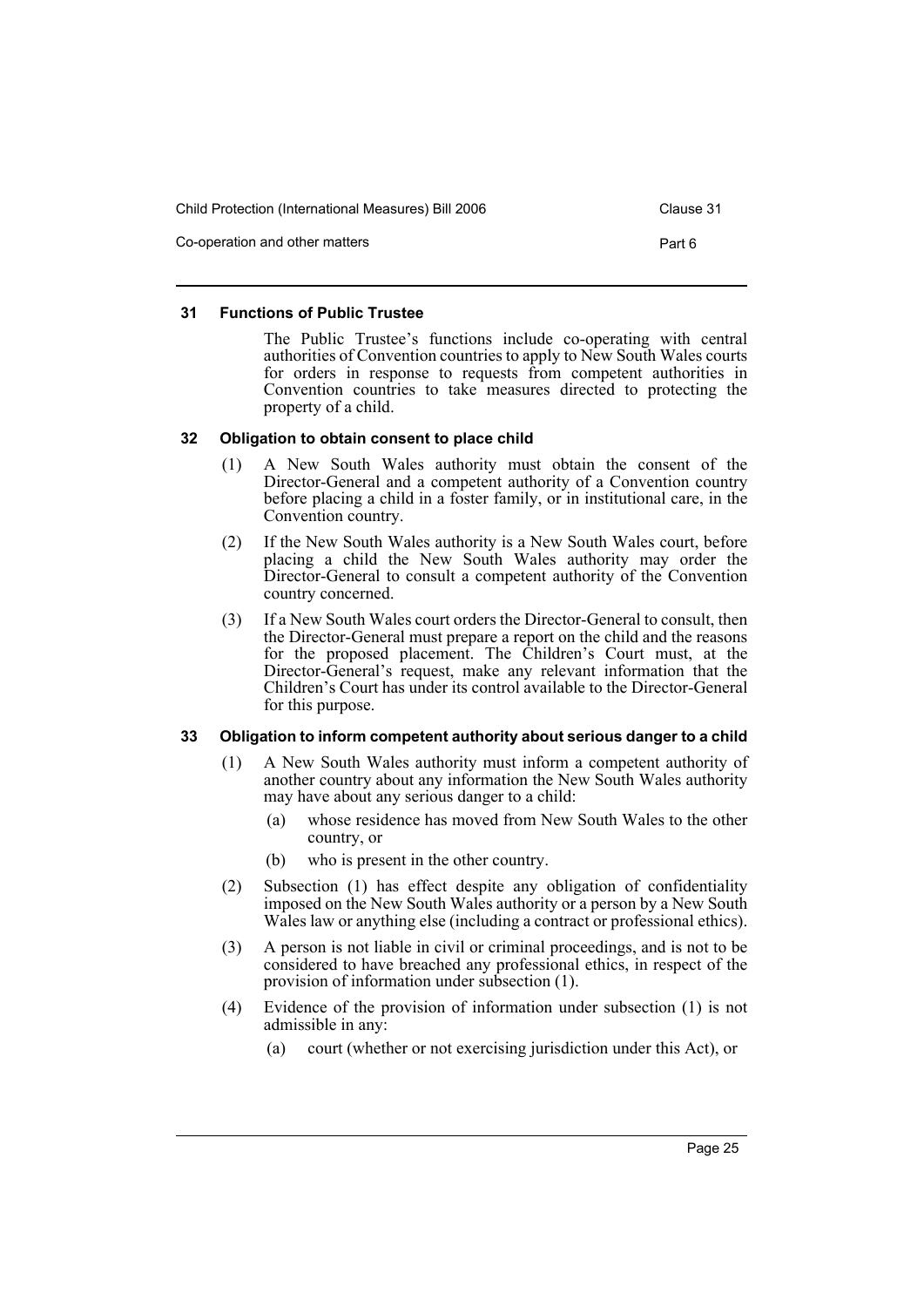Part 6 Co-operation and other matters

(b) tribunal or other body concerned with professional ethics, except where that evidence is given by the person who provided the information.

(5) In this section:

*New South Wales authority* includes a person carrying out duties, performing functions or exercising powers as:

- (a) a member of the court personnel, or
- (b) a member of staff of the Department or an agent of the Public Trustee appointed under section 10 of the *Public Trustee Act 1913*.

#### **34 Proceedings etc for contact**

- (1) A New South Wales court hearing proceedings concerning contact with a child must admit into evidence and consider the findings (if any) of a competent authority of a Convention country on the suitability of a parent to have contact with the child.
- (2) A New South Wales court may adjourn the proceedings concerning contact with a child pending the outcome of a request by a parent in relation to the child to a competent authority of a Convention country for a finding on the suitability of the parent to have contact with the child.
- (3) On the application of a parent who is an Australian resident seeking to obtain or keep contact with a child, a New South Wales court may:
	- (a) admit evidence, and
	- (b) make a finding on the suitability of that parent to have contact with the child, and
	- (c) specify conditions on which the contact is to be given.
- (4) In considering a matter concerning contact with a child, the Director-General:
	- (a) must consider evidence and the findings (if any) of a competent authority of a Convention country on the suitability of a parent to have contact with the child, and
	- (b) may postpone considering the matter pending the outcome of a request by a parent to a competent authority of a Convention country for a finding on the suitability of the parent to have contact with the child.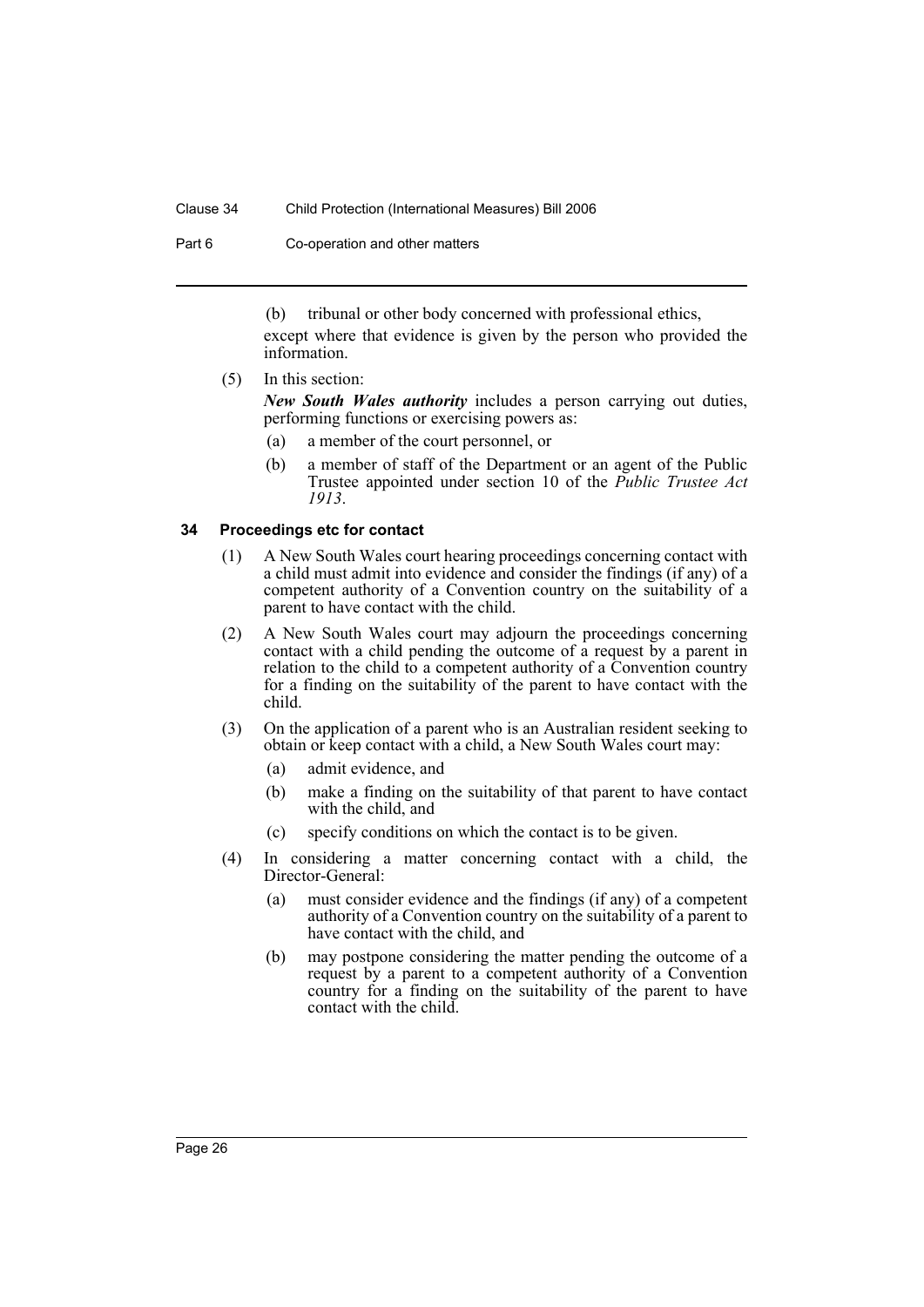| Child Protection (International Measures) Bill 2006 |  |
|-----------------------------------------------------|--|
|-----------------------------------------------------|--|

Co-operation and other matters **Part 6** 

#### **35 Giving information to central authorities and competent authorities in Convention countries**

- (1) This section applies to:
	- (a) a court, and
	- (b) the Commonwealth central authority, and
	- (c) central authorities of Australia appointed as mentioned in Article 29, paragraph 2, of the Child Protection Convention, and
	- (d) other competent authorities of Australia.
- (2) If it would be consistent with this Act or the Child Protection Convention to do so, a New South Wales authority may give information to:
	- (a) a court or an authority of Australia to which this section applies, or
	- (b) a central authority or other competent authority of a Convention country.
- (3) This section applies so as to permit the giving of information despite any provision of the following Acts that would prevent the giving of that information:
	- (a) the *Children and Young Persons (Care and Protection) Act 1998*,
	- (b) the *Community Welfare Act 1987*,
	- (c) the *Health Records and Information Privacy Act 2002*,
	- (d) the *Privacy and Personal Information Protection Act 1998*.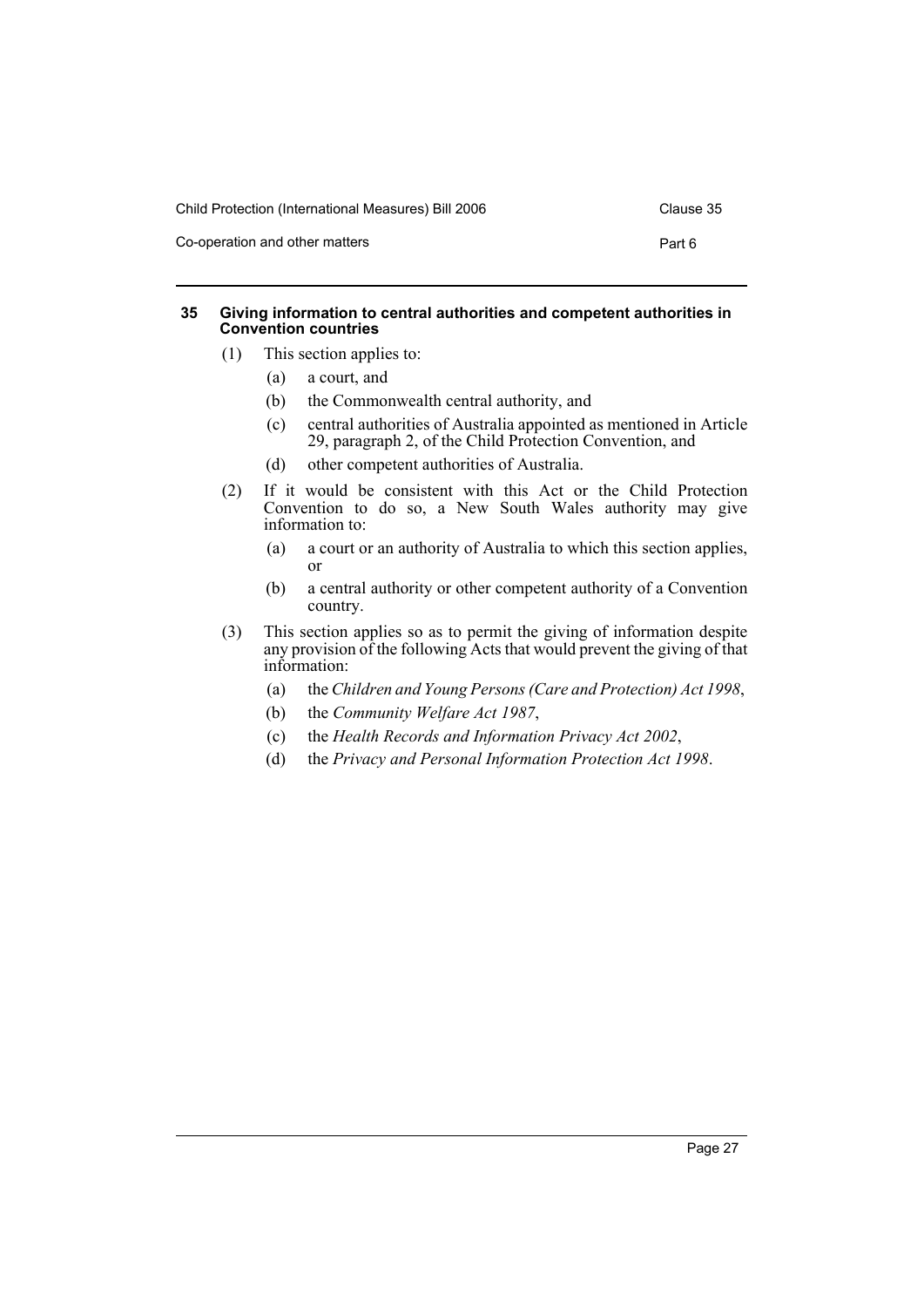Part 7 Miscellaneous

### **Part 7 Miscellaneous**

#### **36 Helping person in relation to New South Wales measure**

- (1) A person who is to exercise parental responsibilities under a New South Wales measure may apply to a New South Wales authority for information about the particular way in which the person may exercise the person's responsibilities under the New South Wales measure.
- (2) The New South Wales authority may, by written notice, give information to the person about the powers conferred on the person as a parent under the New South Wales measure.

#### **37 Helping person in relation to foreign measure**

- (1) An interested person who wants to ask a competent authority of another country to vary or cancel a foreign measure may apply to the Director-General or the Public Trustee for help in sending the request to the authority.
- (2) The Director-General or the Public Trustee may help the interested person in relation to sending the request.

#### **38 Delegation**

- (1) The Director-General may delegate the Director-General's powers (other than this power of delegation) to any person.
- (2) The Public Trustee may delegate the Public Trustee's powers (other than this power of delegation) to any person.
- (3) In this section:

*Director-General's powers* means the powers the Director-General must or may exercise under this Act.

*Public Trustee's powers* means the powers the Public Trustee must or may exercise under this Act.

#### **39 Regulations**

- (1) The Governor may make regulations, not inconsistent with this Act, for or with respect to any matter that by this Act is required or permitted to be prescribed or that is necessary or convenient to be prescribed for carrying out or giving effect to this Act.
- (2) Without limiting subsection (1), a regulation may prescribe:
	- (a) that a particular measure, or a particular type of measure, recognised by registration under section 25 has effect as a particular type of New South Wales measure, as mentioned in section 25 $(2)$  (a), and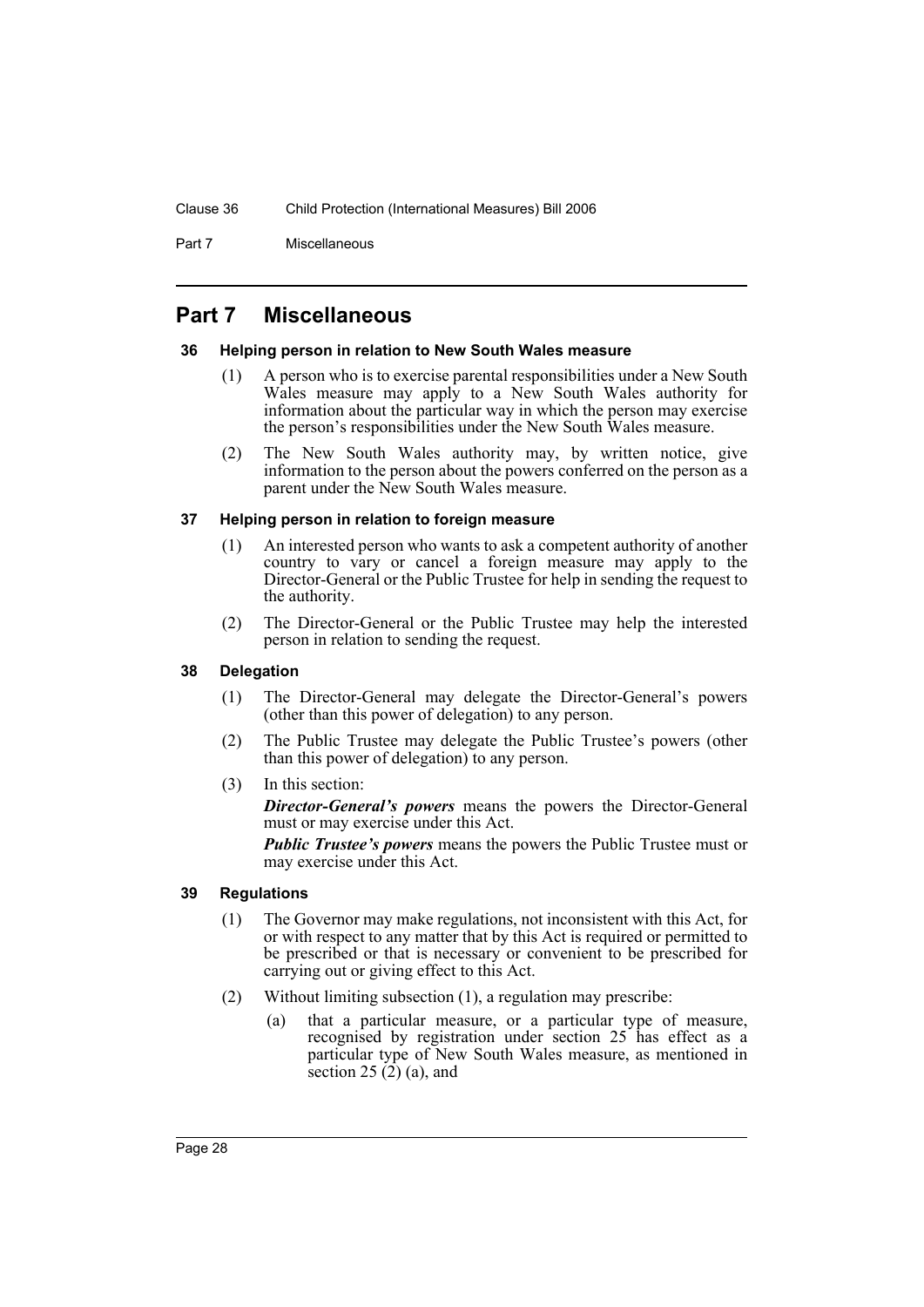Child Protection (International Measures) Bill 2006 Clause 40

Miscellaneous **Part 7** 

(b) the way the measure or the type of measure has effect as the particular type of New South Wales measure, including the way it may be varied or otherwise dealt with under an Act applying to that particular type of New South Wales measure.

#### **40 Review of Act**

- (1) The Minister is to review this Act to determine whether the policy objectives of the Act remain valid and whether the terms of the Act remain appropriate for securing those objectives.
- (2) The review is to be undertaken as soon as possible after the period of 5 years from the date of assent to this Act.
- (3) A report on the outcome of the review is to be tabled in each House of Parliament within 12 months after the end of the period of 5 years.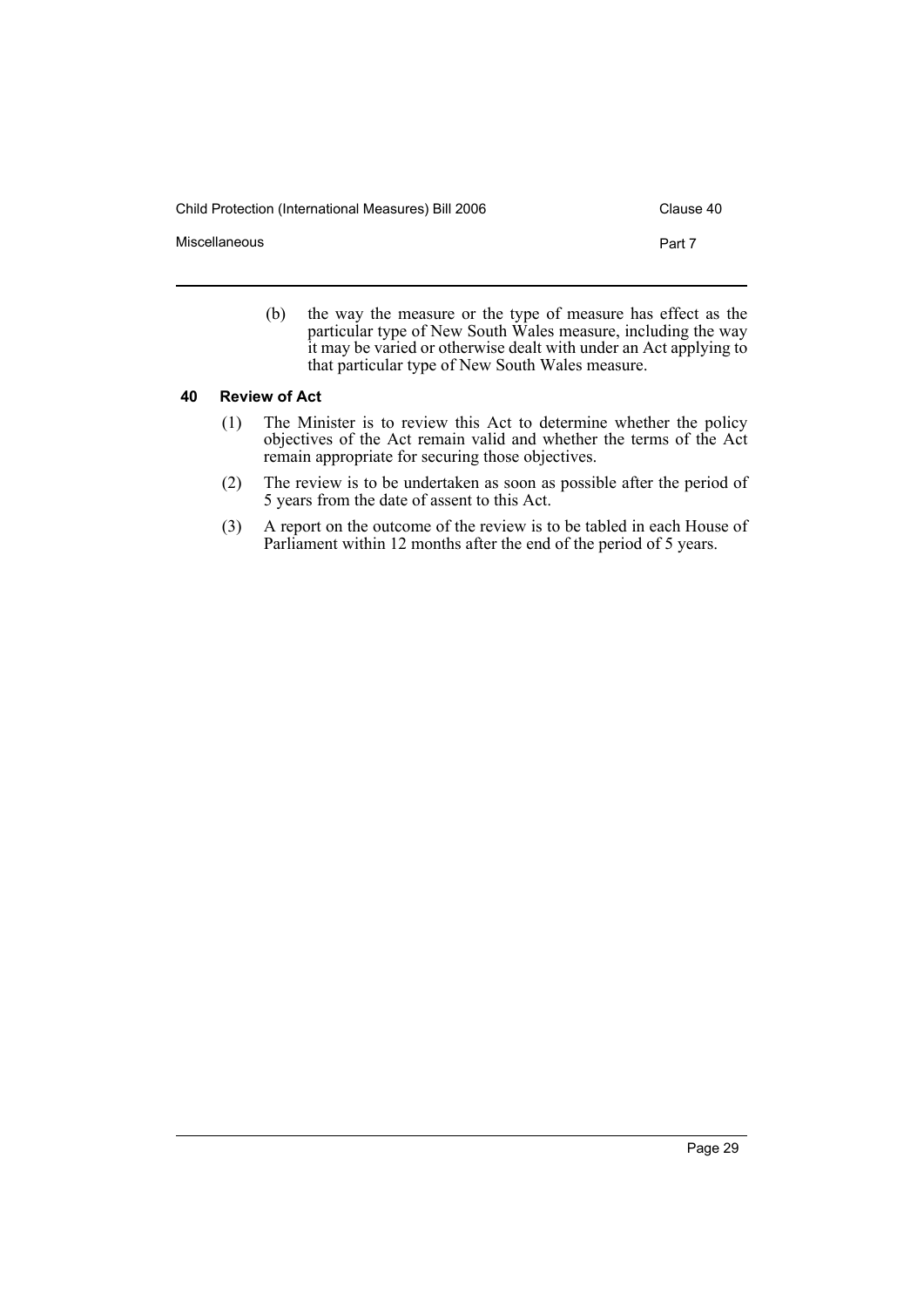Schedule 1 Child Protection Convention

### **Schedule 1 Child Protection Convention**

(Section 5 (1))

#### **CONVENTION ON JURISDICTION, APPLICABLE LAW, RECOGNITION, ENFORCEMENT AND CO-OPERATION IN RESPECT OF PARENTAL RESPONSIBILITY AND MEASURES FOR THE PROTECTION OF CHILDREN**

The States signatory to the present Convention,

Considering the need to improve the protection of children in international situations,

Wishing to avoid conflicts between their legal systems in respect of jurisdiction, applicable law, recognition and enforcement of measures for the protection of children,

Recalling the importance of international co-operation for the protection of children,

Confirming that the best interests of the child are to be a primary consideration,

Noting that the Convention of 5 October 1961 concerning the powers of authorities and the law applicable in respect of the protection of minors is in need of revision,

Desiring to establish common provisions to this effect, taking into account the United Nations Convention on the Rights of the Child of 20 November 1989,

Have agreed on the following provisions—

### **CHAPTER I—SCOPE OF THE CONVENTION**

- 1 The objects of the present Convention are
	- *a* to determine the State whose authorities have jurisdiction to take measures directed to the protection of the person or property of the child;
	- *b* to determine which law is to be applied by such authorities in exercising their jurisdiction:
	- *c* to determine the law applicable to parental responsibility;
	- *d* to provide for the recognition and enforcement of such measures of protection in all Contracting States;
	- *e* to establish such co-operation between the authorities of the Contracting States as may be necessary in order to achieve the purposes of this Convention.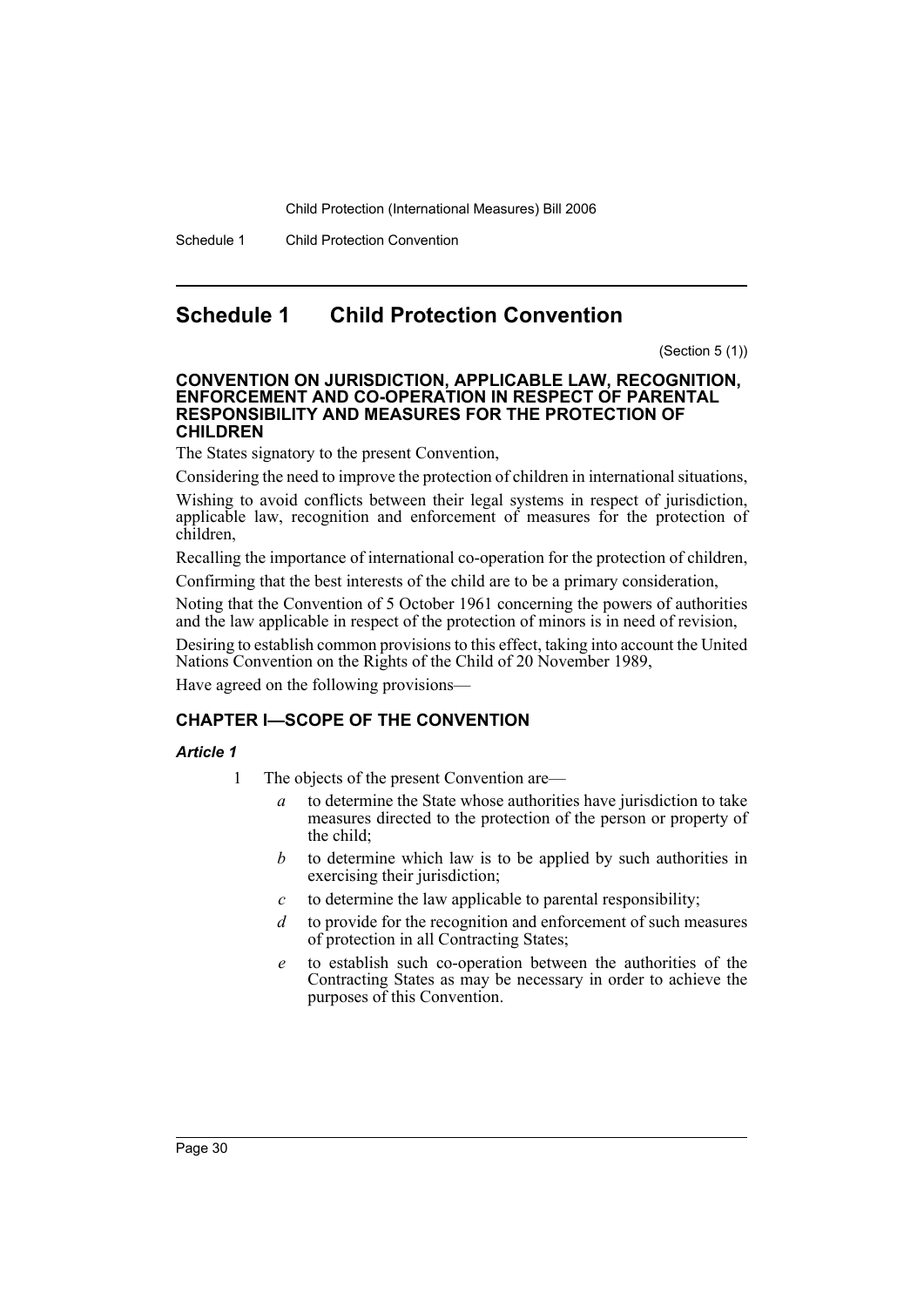Child Protection Convention Schedule 1 and Schedule 1 and Schedule 1 and Schedule 1 and Schedule 1 and Schedule 1

2 For the purposes of this Convention, the term 'parental responsibility' includes parental authority, or any analogous relationship of authority determining the rights, powers and responsibilities of parents, guardians or other legal representatives in relation to the person or the property of the child.

#### *Article 2*

The Convention applies to children from the moment of their birth until they reach the age of 18 years.

#### *Article 3*

The measures referred to in Article 1 may deal in particular with—

- *a* the attribution, exercise, termination or restriction of parental responsibility, as well as its delegation;
- *b* rights of custody, including rights relating to the care of the person of the child and, in particular, the right to determine the child's place of residence, as well as rights of access including the right to take a child for a limited period of time to a place other than the child's habitual residence;
- *c* guardianship, curatorship and analogous institutions;
- *d* the designation and functions of any person or body having charge of the child's person or property, representing or assisting the child;
- *e* the placement of the child in a foster family or in institutional care, or the provision of care by *kafala* or an analogous institution;
- *f* the supervision by a public authority of the care of a child by any person having charge of the child;
- *g* the administration, conservation or disposal of the child's property.

#### *Article 4*

The Convention does not apply to—

- *a* the establishment or contesting of a parent-child relationship;
- *b* decisions on adoption, measures preparatory to adoption, or the annulment or revocation of adoption;
- *c* the name and forenames of the child;
- *d* emancipation;
- *e* maintenance obligations;
- *f* trusts or succession;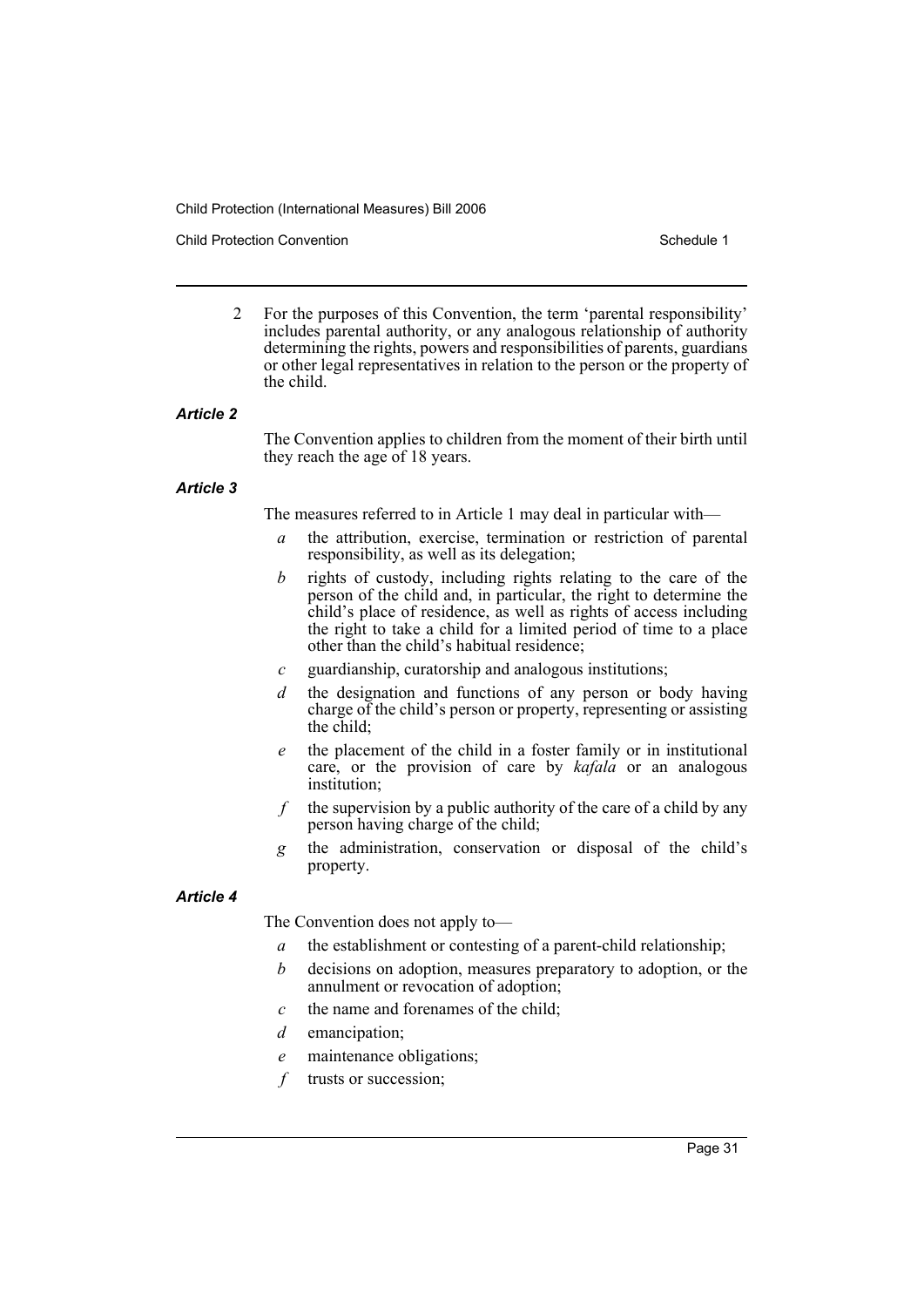Schedule 1 Child Protection Convention

- *g* social security;
- *h* public measures of a general nature in matters of education or health;
- *i* measures taken as a result of penal offences committed by children;
- *j* decisions on the right of asylum and on immigration.

#### **CHAPTER II—JURISDICTION**

#### *Article 5*

- 1 The judicial or administrative authorities of the Contracting State of the habitual residence of the child have jurisdiction to take measures directed to the protection of the child's person or property.
- 2 Subject to Article 7, in case of a change of the child's habitual residence to another Contracting State, the authorities of the State of the new habitual residence have jurisdiction.

#### *Article 6*

- 1 For refugee children and children who, due to disturbances occurring in their country, are internationally displaced, the authorities of the Contracting State on the territory of which these children are present as a result of their displacement have the jurisdiction provided for in paragraph 1 of Article 5.
- 2 The provisions of the preceding paragraph also apply to children whose habitual residence cannot be established.

- 1 In case of wrongful removal or retention of the child, the authorities of the Contracting State in which the child was habitually resident immediately before the removal or retention keep their jurisdiction until the child has acquired a habitual residence in another State, and
	- *a* each person, institution or other body having rights of custody has acquiesced in the removal or retention; or
	- *b* the child has resided in that other State for a period of at least one year after the person, institution or other body having rights of custody has or should have had knowledge of the whereabouts of the child, no request for return lodged within that period is still pending, and the child is settled in his or her new environment.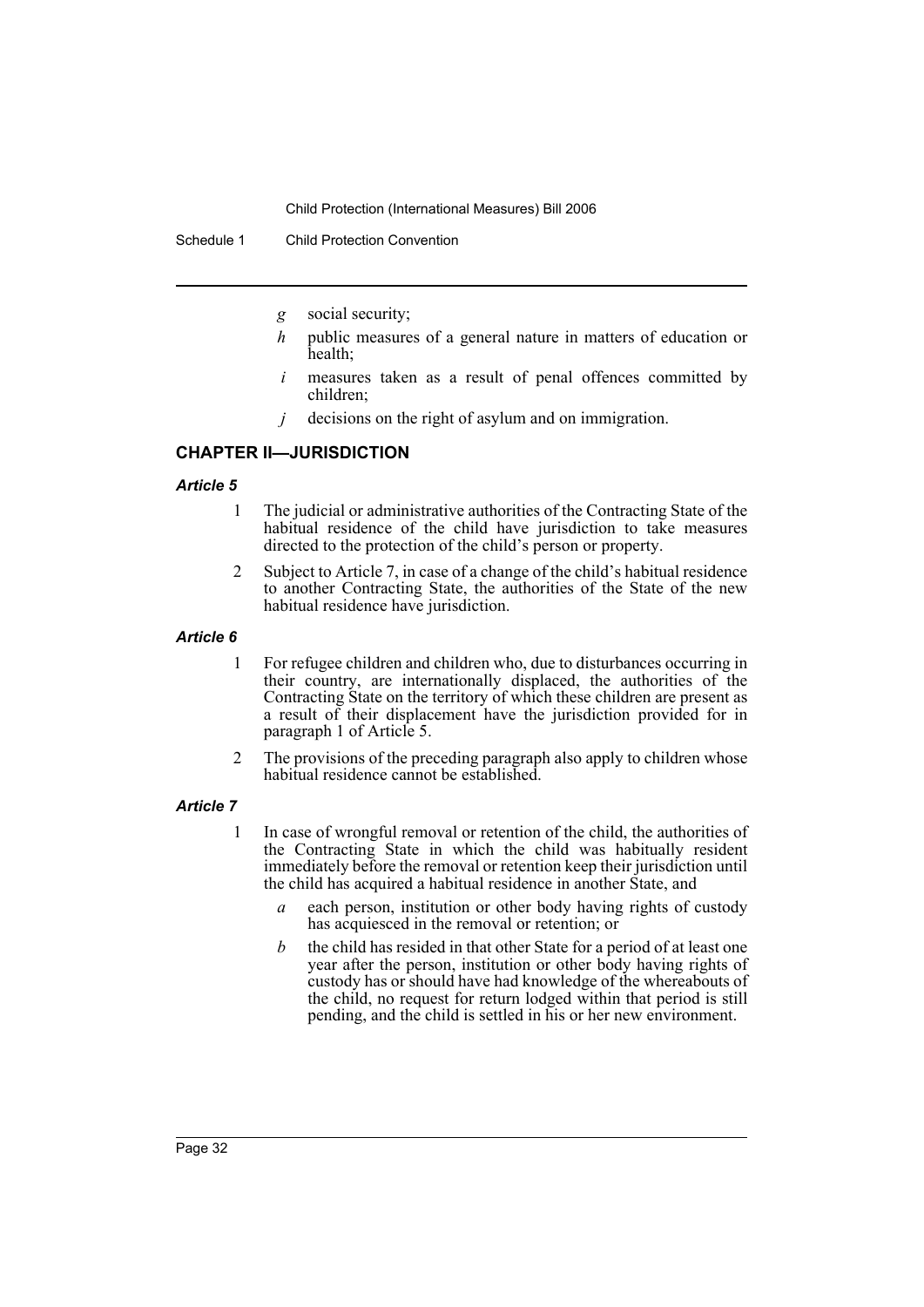Child Protection Convention Schedule 1 and Schedule 1 and Schedule 1 and Schedule 1 and Schedule 1 and Schedule 1

- 2 The removal or the retention of a child is to be considered wrongful where
	- *a* it is in breach of rights of custody attributed to a person, an institution or any other body, either jointly or alone, under the law of the State in which the child was habitually resident immediately before the removal or retention; and
	- *b* at the time of removal or retention those rights were actually exercised, either jointly or alone, or would have been so exercised but for the removal or retention.

The rights of custody mentioned in sub-paragraph *a* above, may arise in particular by operation of law or by reason of a judicial or administrative decision, or by reason of an agreement having legal effect under the law of that State.

3 So long as the authorities first mentioned in paragraph 1 keep their jurisdiction, the authorities of the Contracting State to which the child has been removed or in which he or she has been retained can take only such urgent measures under Article 11 as are necessary for the protection of the person or property of the child.

- 1 By way of exception, the authority of a Contracting State having jurisdiction under Article 5 or 6, if it considers that the authority of another Contracting State would be better placed in the particular case to assess the best interests of the child, may either
	- request that other authority, directly or with the assistance of the Central Authority of its State, to assume jurisdiction to take such measures of protection as it considers to be necessary, or
	- suspend consideration of the case and invite the parties to introduce such a request before the authority of that other State.
- 2 The Contracting States whose authorities may be addressed as provided in the preceding paragraph are
	- *a* a State of which the child is a national,
	- *b* a State in which property of the child is located,
	- *c* a State whose authorities are seised of an application for divorce or legal separation of the child's parents, or for annulment of their marriage,
	- *d* a State with which the child has a substantial connection.
- 3 The authorities concerned may proceed to an exchange of views.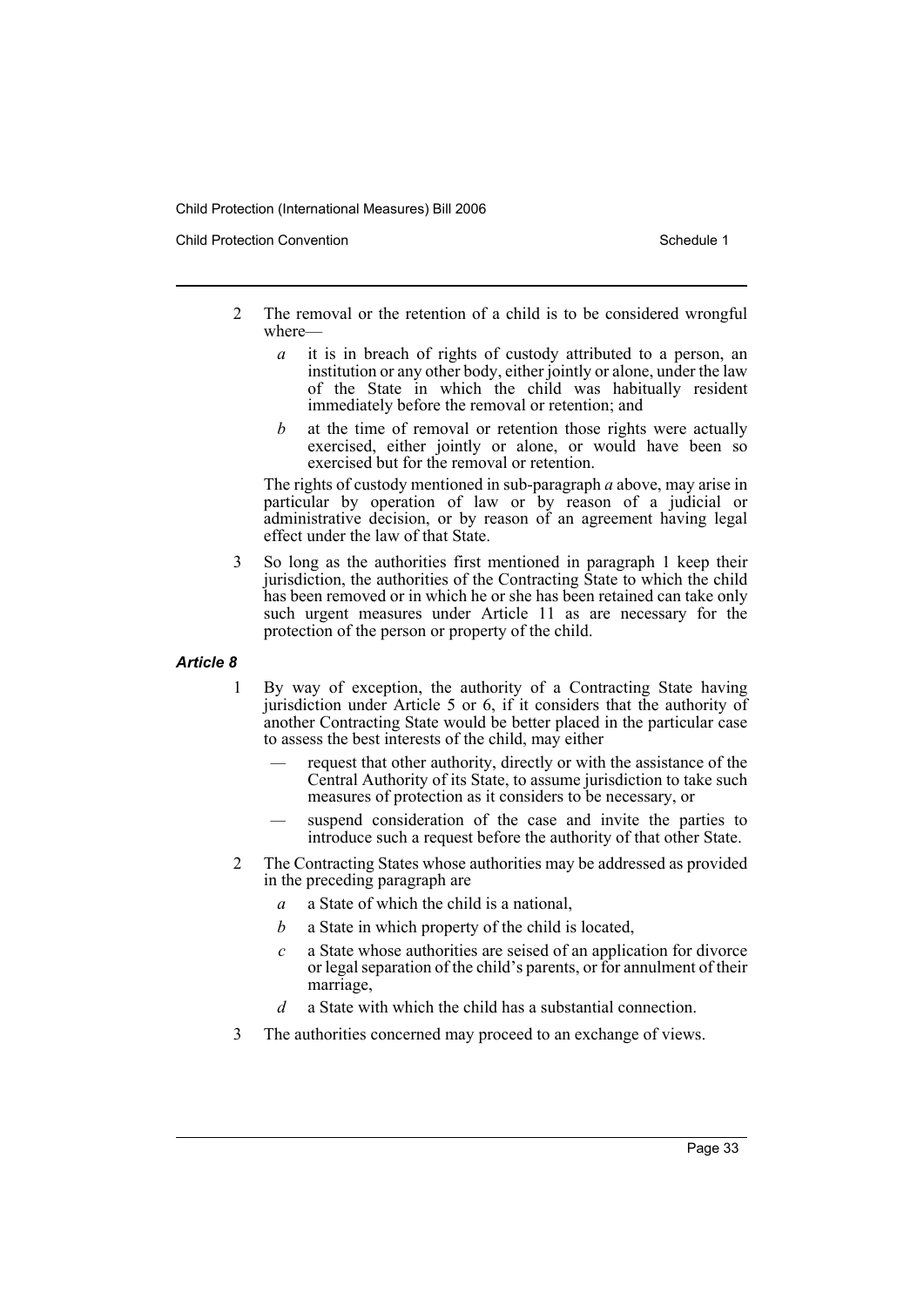Schedule 1 Child Protection Convention

4 The authority addressed as provided in paragraph 1 may assume jurisdiction, in place of the authority having jurisdiction under Article 5 or 6, if it considers that this is in the child's best interests.

#### *Article 9*

- 1 If the authorities of a Contracting State referred to in Article 8, paragraph 2, consider that they are better placed in the particular case to assess the child's best interests, they may either
	- request the competent authority of the Contracting State of the habitual residence of the child, directly or with the assistance of the Central Authority of that State, that they be authorised to exercise jurisdiction to take the measures of protection which they consider to be necessary, or
	- invite the parties to introduce such a request before the authority of the Contracting State of the habitual residence of the child.
- 2 The authorities concerned may proceed to an exchange of views.
- 3 The authority initiating the request may exercise jurisdiction in place of the authority of the Contracting State of the habitual residence of the child only if the latter authority has accepted the request.

- 1 Without prejudice to Articles 5 to 9, the authorities of a Contracting State exercising jurisdiction to decide upon an application for divorce or legal separation of the parents of a child habitually resident in another Contracting State, or for annulment of their marriage, may, if the law of their State so provides, take measures directed to the protection of the person or property of such child if
	- *a* at the time of commencement of the proceedings, one of his or her parents habitually resides in that State and one of them has parental responsibility in relation to the child, and
	- *b* the jurisdiction of these authorities to take such measures has been accepted by the parents, as well as by any other person who has parental responsibility in relation to the child, and is in the best interests of the child.
- 2 The jurisdiction provided for by paragraph 1 to take measures for the protection of the child ceases as soon as the decision allowing or refusing the application for divorce, legal separation or annulment of the marriage has become final, or the proceedings have come to an end for another reason.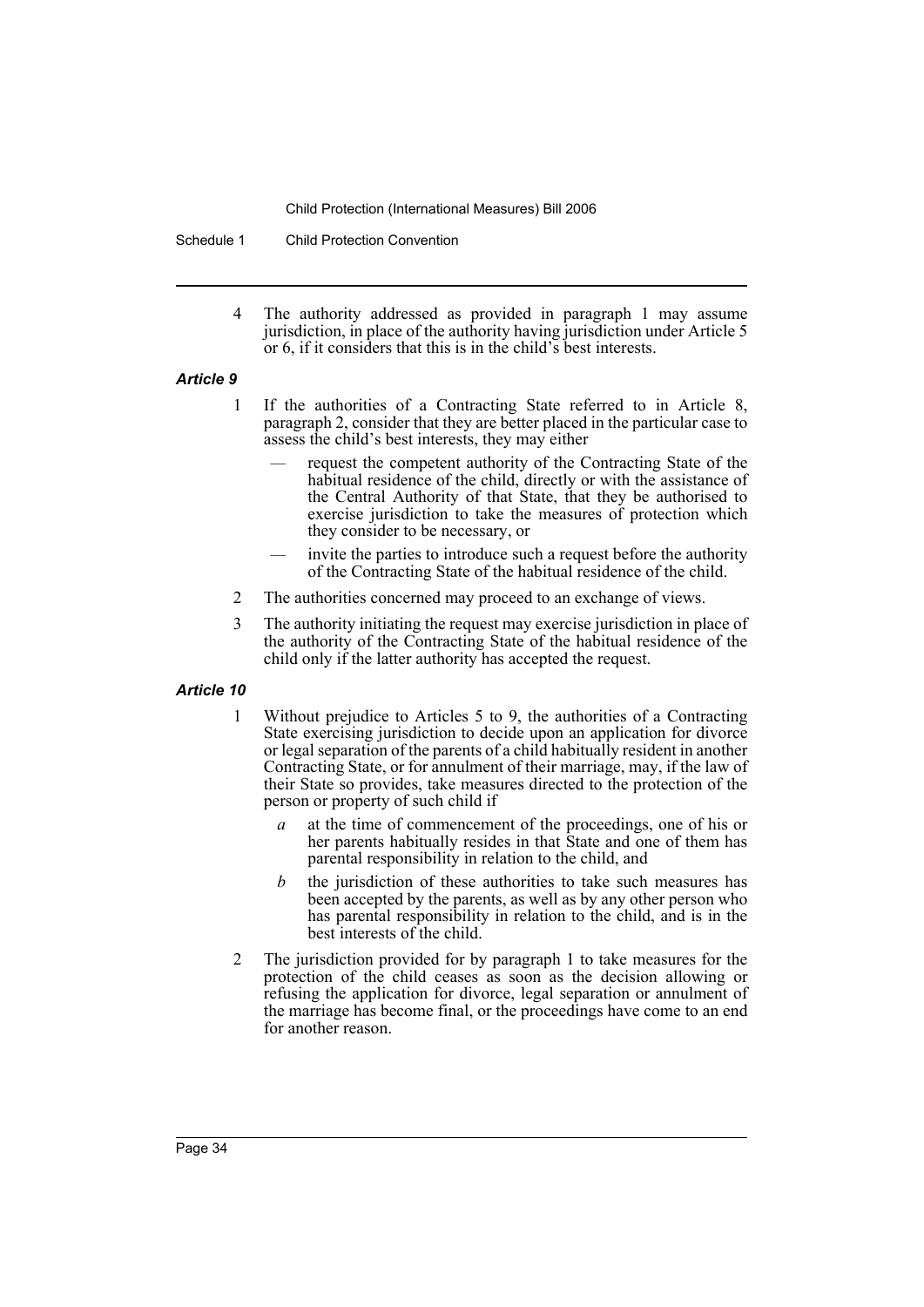Child Protection Convention Schedule 1 and Schedule 1 and Schedule 1 and Schedule 1 and Schedule 1 and Schedule 1

#### *Article 11*

- 1 In all cases of urgency, the authorities of any Contracting State in whose territory the child or property belonging to the child is present have jurisdiction to take any necessary measures of protection.
- 2 The measures taken under the preceding paragraph with regard to a child habitually resident in a Contracting State shall lapse as soon as the authorities which have jurisdiction under Articles 5 to 10 have taken the measures required by the situation.
- 3 The measures taken under paragraph 1 with regard to a child who is habitually resident in a non-Contracting State shall lapse in each Contracting State as soon as measures required by the situation and taken by the authorities of another State are recognised in the Contracting State in question.

#### *Article 12*

- 1 Subject to Article 7, the authorities of a Contracting State in whose territory the child or property belonging to the child is present have jurisdiction to take measures of a provisional character for the protection of the person or property of the child which have a territorial effect limited to the State in question, in so far as such measures are not incompatible with measures already taken by authorities which have jurisdiction under Articles 5 to 10.
- 2 The measures taken under the preceding paragraph with regard to a child habitually resident in a Contracting State shall lapse as soon as the authorities which have jurisdiction under Articles 5 to 10 have taken a decision in respect of the measures of protection which may be required by the situation.
- 3 The measures taken under paragraph 1 with regard to a child who is habitually resident in a non-Contracting State shall lapse in the Contracting State where the measures were taken as soon as measures required by the situation and taken by the authorities of another State are recognised in the Contracting State in question.

#### *Article 13*

1 The authorities of a Contracting State which have jurisdiction under Articles 5 to 10 to take measures for the protection of the person or property of the child must abstain from exercising this jurisdiction if, at the time of the commencement of the proceedings, corresponding measures have been requested from the authorities of another Contracting State having jurisdiction under Articles 5 to 10 at the time of the request and are still under consideration.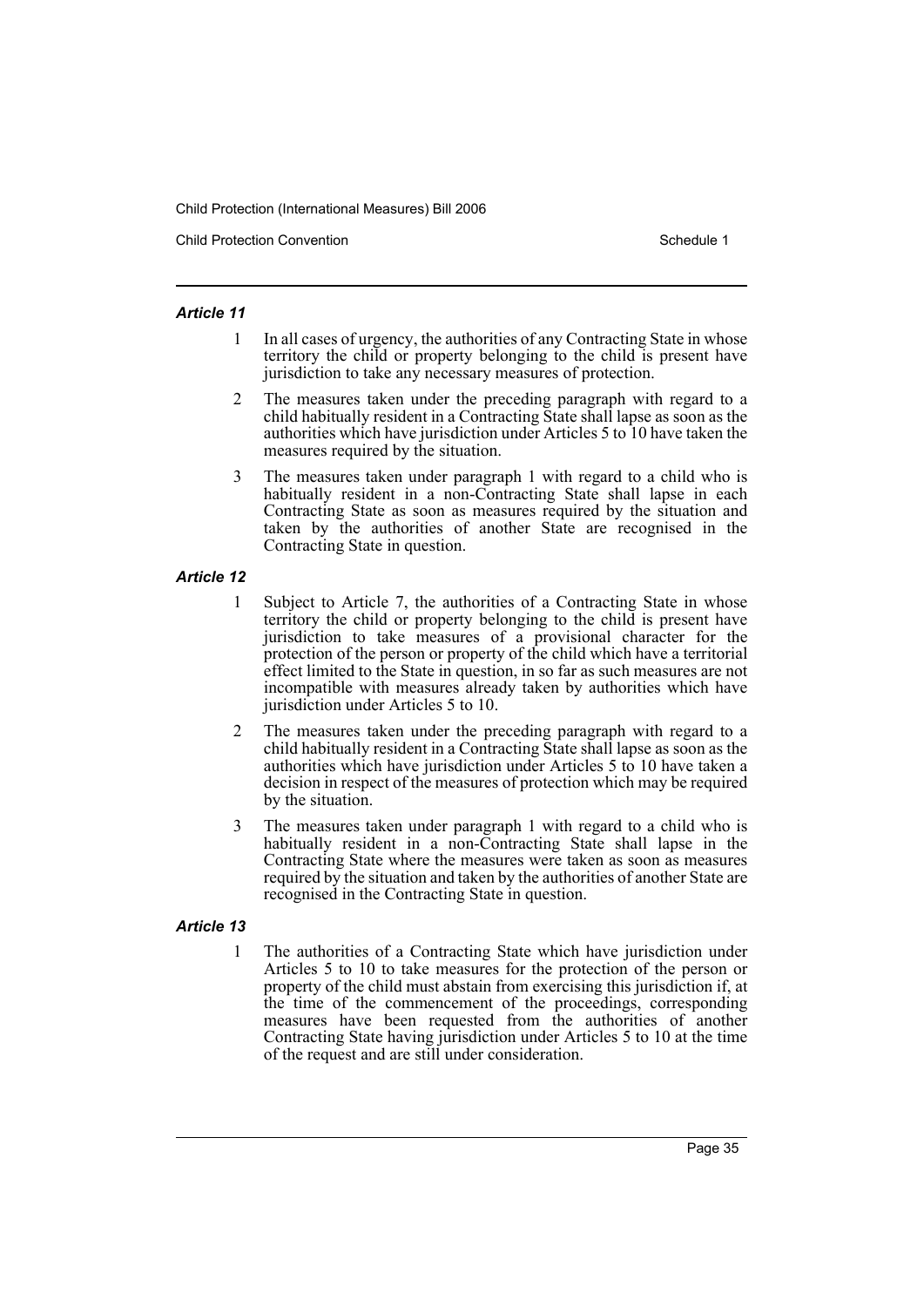Schedule 1 Child Protection Convention

2 The provisions of the preceding paragraph shall not apply if the authorities before whom the request for measures was initially introduced have declined jurisdiction.

#### *Article 14*

The measures taken in application of Articles 5 to 10 remain in force according to their terms, even if a change of circumstances has eliminated the basis upon which jurisdiction was founded, so long as the authorities which have jurisdiction under the Convention have not modified, replaced or terminated such measures.

#### **CHAPTER III—APPLICABLE LAW**

#### *Article 15*

- 1 In exercising their jurisdiction under the provisions of Chapter II, the authorities of the Contracting States shall apply their own law.
- 2 However, in so far as the protection of the person or the property of the child requires, they may exceptionally apply or take into consideration the law of another State with which the situation has a substantial connection.
- 3 If the child's habitual residence changes to another Contracting State, the law of that other State governs, from the time of the change, the conditions of application of the measures taken in the State of the former habitual residence.

- 1 The attribution or extinction of parental responsibility by operation of law, without the intervention of a judicial or administrative authority, is governed by the law of the State of the habitual residence of the child.
- 2 The attribution or extinction of parental responsibility by an agreement or a unilateral act, without intervention of a judicial or administrative authority, is governed by the law of the State of the child's habitual residence at the time when the agreement or unilateral act takes effect.
- 3 Parental responsibility which exists under the law of the State of the child's habitual residence subsists after a change of that habitual residence to another State.
- 4 If the child's habitual residence changes, the attribution of parental responsibility by operation of law to a person who does not already have such responsibility is governed by the law of the State of the new habitual residence.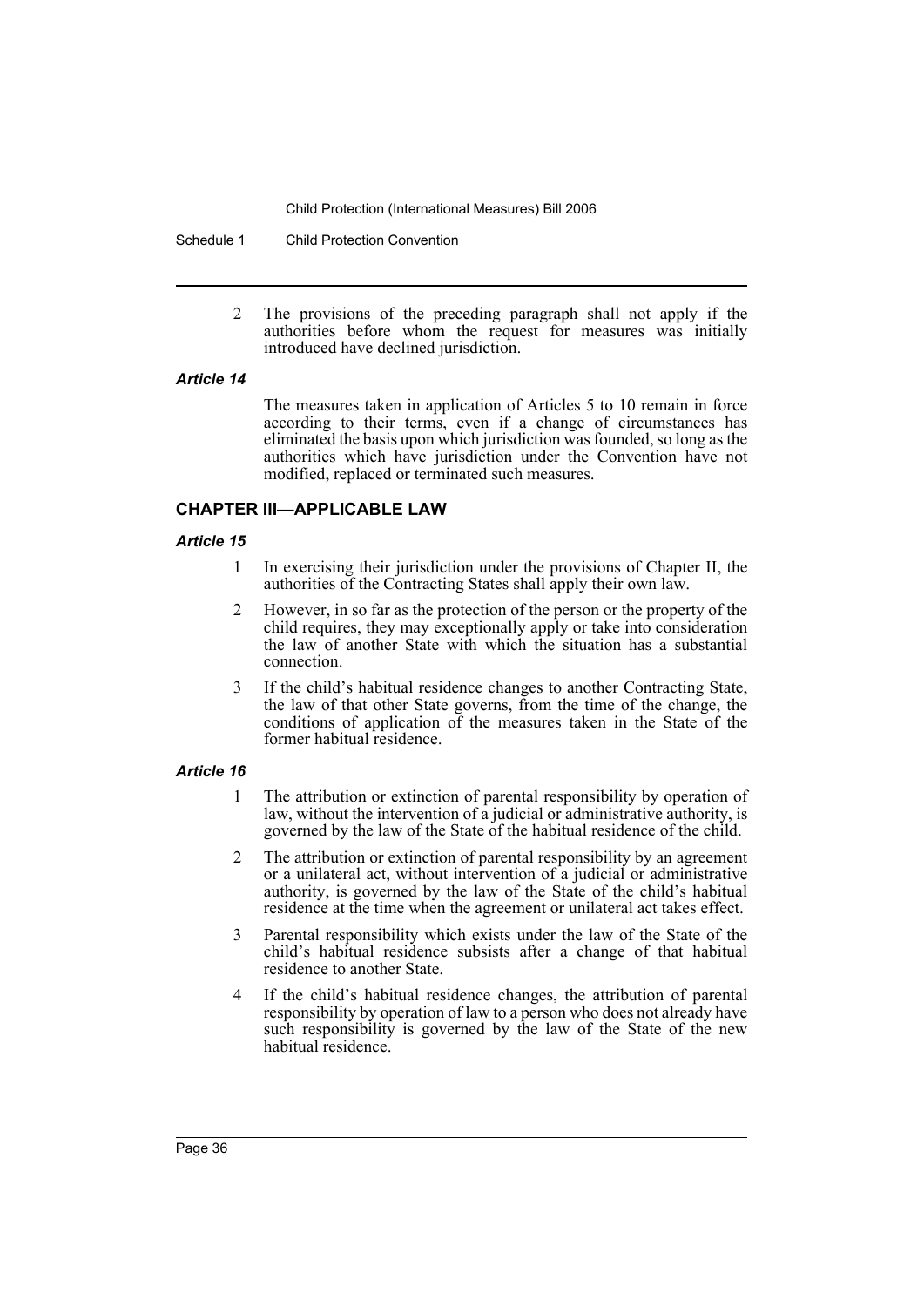Child Protection Convention Schedule 1 and Schedule 1 and Schedule 1 and Schedule 1 and Schedule 1 and Schedule 1

#### *Article 17*

The exercise of parental responsibility is governed by the law of the State of the child's habitual residence. If the child's habitual residence changes, it is governed by the law of the State of the new habitual residence.

#### *Article 18*

The parental responsibility referred to in Article 16 may be terminated, or the conditions of its exercise modified, by measures taken under this Convention.

#### *Article 19*

- 1 The validity of a transaction entered into between a third party and another person who would be entitled to act as the child's legal representative under the law of the State where the transaction was concluded cannot be contested, and the third party cannot be held liable, on the sole ground that the other person was not entitled to act as the child's legal representative under the law designated by the provisions of this Chapter, unless the third party knew or should have known that the parental responsibility was governed by the latter law.
- 2 The preceding paragraph applies only if the transaction was entered into between persons present on the territory of the same State.

#### *Article 20*

The provisions of this Chapter apply even if the law designated by them is the law of a non-Contracting State.

#### *Article 21*

- 1 In this Chapter the term "law" means the law in force in a State other than its choice of law rules.
- 2 However, if the law applicable according to Article 16 is that of a non-Contracting State and if the choice of law rules of that State designate the law of another non-Contracting State which would apply its own law, the law of the latter State applies. If that other non-Contracting State would not apply its own law, the applicable law is that designated by Article 16.

#### *Article 22*

The application of the law designated by the provisions of this Chapter can be refused only if this application would be manifestly contrary to public policy, taking into account the best interests of the child.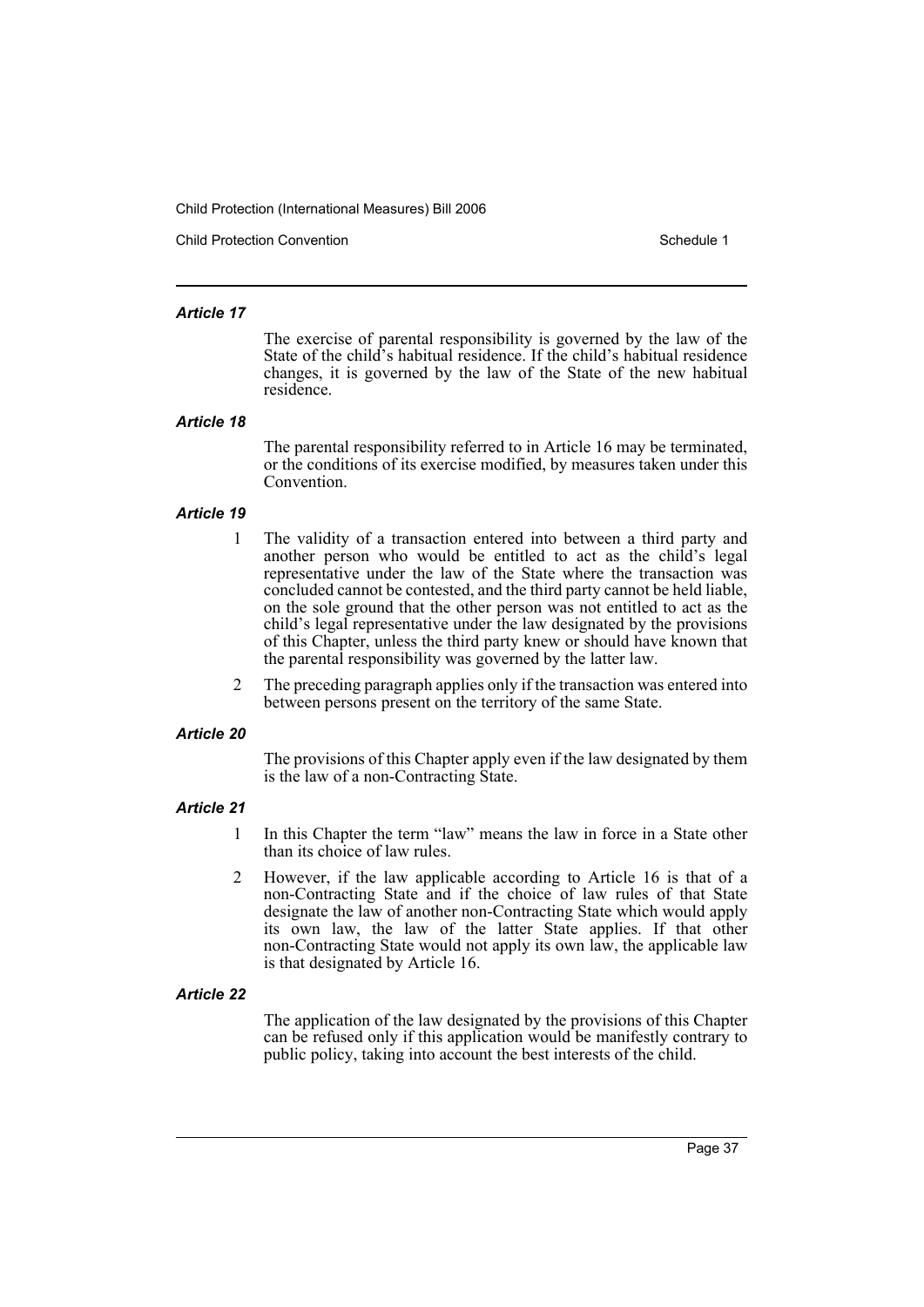Schedule 1 Child Protection Convention

#### **CHAPTER IV—RECOGNITION AND ENFORCEMENT**

#### *Article 23*

- 1 The measures taken by the authorities of a Contracting State shall be recognised by operation of law in all other Contracting States.
- 2 Recognition may however be refused
	- *a* if the measure was taken by an authority whose jurisdiction was not based on one of the grounds provided for in Chapter II;
	- *b* if the measure was taken, except in a case of urgency, in the context of a judicial or administrative proceeding, without the child having been provided the opportunity to be heard, in violation of fundamental principles of procedure of the requested State;
	- *c* on the request of any person claiming that the measure infringes his or her parental responsibility, if such measure was taken, except in a case of urgency, without such person having been given an opportunity to be heard;
	- *d* if such recognition is manifestly contrary to public policy of the requested State, taking into account the best interests of the child;
	- *e* if the measure is incompatible with a later measure taken in the non-Contracting State of the habitual residence of the child, where this later measure fulfils the requirements for recognition in the requested State;
	- *f* if the procedure provided in Article 33 has not been complied with.

#### *Article 24*

Without prejudice to Article 23, paragraph 1, any interested person may request from the competent authorities of a Contracting State that they decide on the recognition or non-recognition of a measure taken in another Contracting State. The procedure is governed by the law of the requested State.

#### *Article 25*

The authority of the requested State is bound by the findings of fact on which the authority of the State where the measure was taken based its jurisdiction.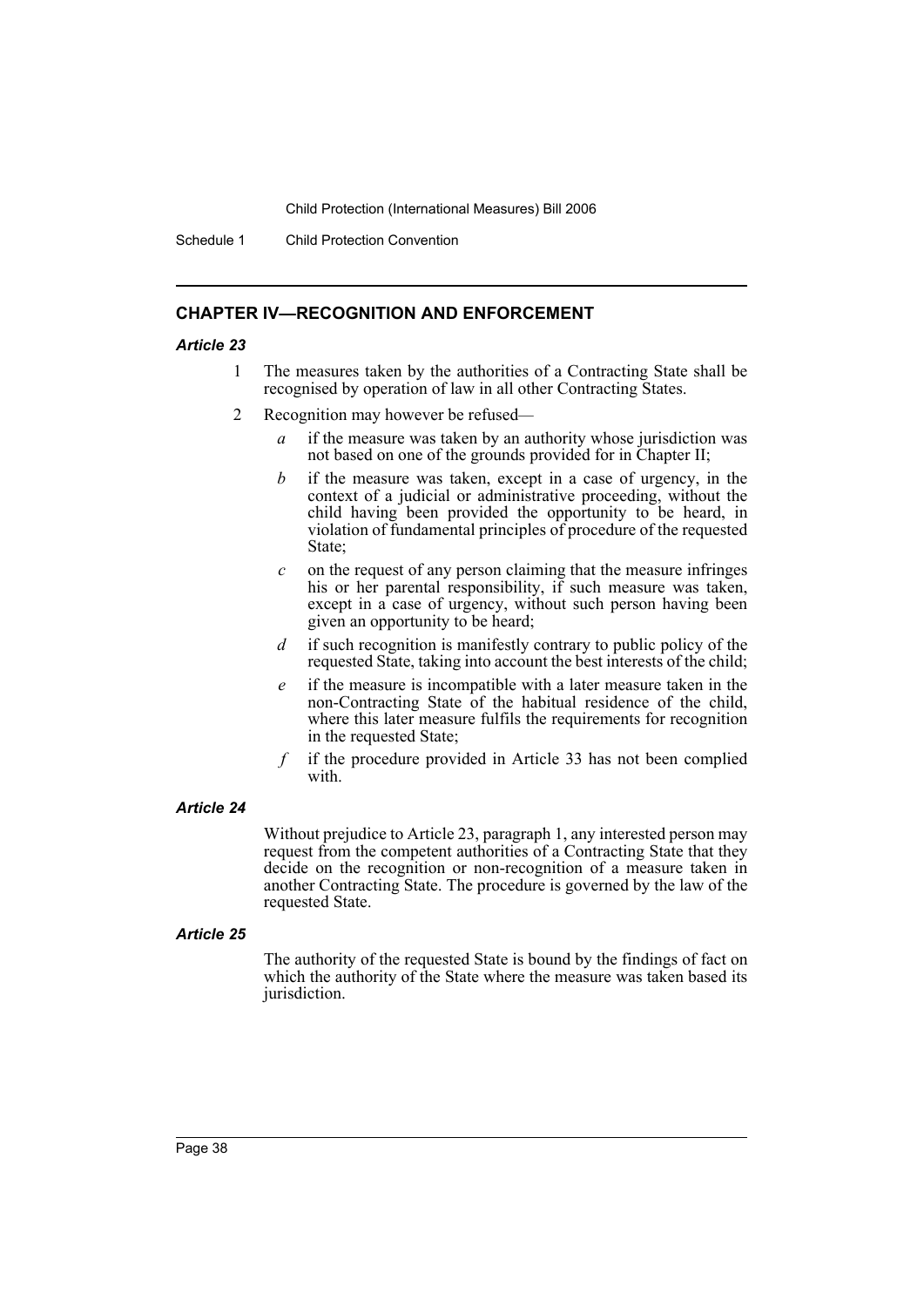Child Protection Convention Schedule 1 and Schedule 1 and Schedule 1 and Schedule 1 and Schedule 1 and Schedule 1

#### *Article 26*

- 1 If measures taken in one Contracting State and enforceable there require enforcement in another Contracting State, they shall, upon request by an interested party, be declared enforceable or registered for the purpose of enforcement in that other State according to the procedure provided in the law of the latter State.
- 2 Each Contracting State shall apply to the declaration of enforceability or registration a simple and rapid procedure.
- 3 The declaration of enforceability or registration may be refused only for one of the reasons set out in Article 23, paragraph 2.

#### *Article 27*

Without prejudice to such review as is necessary in the application of the preceding Articles, there shall be no review of the merits of the measure taken.

#### *Article 28*

Measures taken in one Contracting State and declared enforceable, or registered for the purpose of enforcement, in another Contracting State shall be enforced in the latter State as if they had been taken by the authorities of that State. Enforcement takes place in accordance with the law of the requested State to the extent provided by such law, taking into consideration the best interests of the child.

#### **CHAPTER V—CO-OPERATION**

#### *Article 29*

- 1 A Contracting State shall designate a Central Authority to discharge the duties which are imposed by the Convention on such authorities.
- 2 Federal States, States with more than one system of law or States having autonomous territorial units shall be free to appoint more than one Central Authority and to specify the territorial or personal extent of their functions. Where a State has appointed more than one Central Authority, it shall designate the Central Authority to which any communication may be addressed for transmission to the appropriate Central Authority within that State.

#### *Article 30*

1 Central Authorities shall co-operate with each other and promote co-operation amongst the competent authorities in their States to achieve the purposes of the Convention.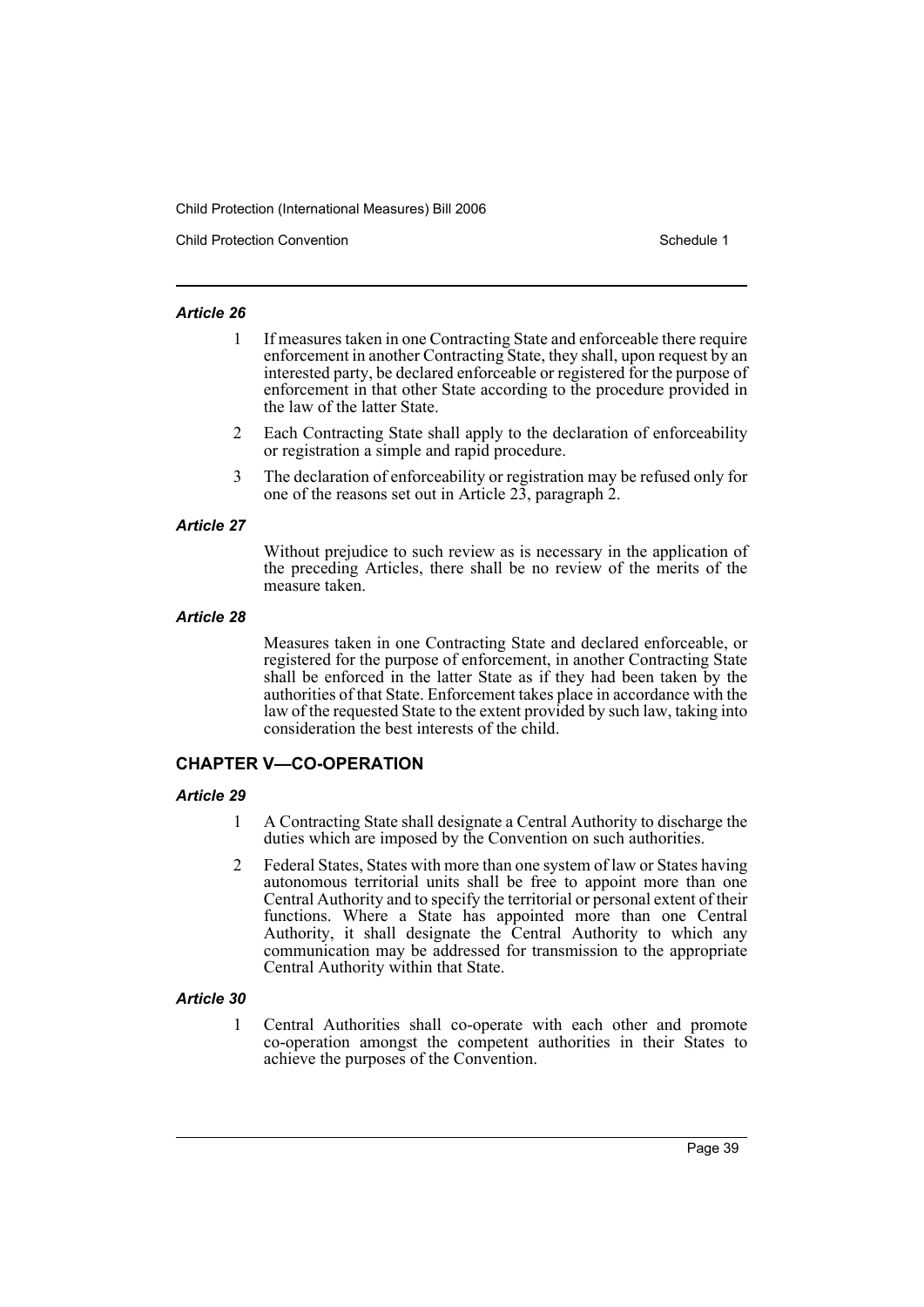Schedule 1 Child Protection Convention

2 They shall, in connection with the application of the Convention, take appropriate steps to provide information as to the laws of, and services available in, their States relating to the protection of children.

#### *Article 31*

The Central Authority of a Contracting State, either directly or through public authorities or other bodies, shall take all appropriate steps to*—*

- *a* facilitate the communications and offer the assistance provided for in Articles 8 and 9 and in this Chapter;
- *b* facilitate, by mediation, conciliation or similar means, agreed solutions for the protection of the person or property of the child in situations to which the Convention applies;
- *c* provide, on the request of a competent authority of another Contracting State, assistance in discovering the whereabouts of a child where it appears that the child may be present and in need of protection within the territory of the requested State.

#### *Article 32*

On a request made with supporting reasons by the Central Authority or other competent authority of any Contracting State with which the child has a substantial connection, the Central Authority of the Contracting State in which the child is habitually resident and present may, directly or through public authorities or other bodies,

- *a* provide a report on the situation of the child;
- *b* request the competent authority of its State to consider the need to take measures for the protection of the person or property of the child.

- 1 If an authority having jurisdiction under Articles 5 to 10 contemplates the placement of the child in a foster family or institutional care, or the provision of care by *kafala* or an analogous institution, and if such placement or such provision of care is to take place in another Contracting State, it shall first consult with the Central Authority or other competent authority of the latter State. To that effect it shall transmit a report on the child together with the reasons for the proposed placement or provision of care.
- 2 The decision on the placement or provision of care may be made in the requesting State only if the Central Authority or other competent authority of the requested State has consented to the placement or provision of care, taking into account the child's best interests.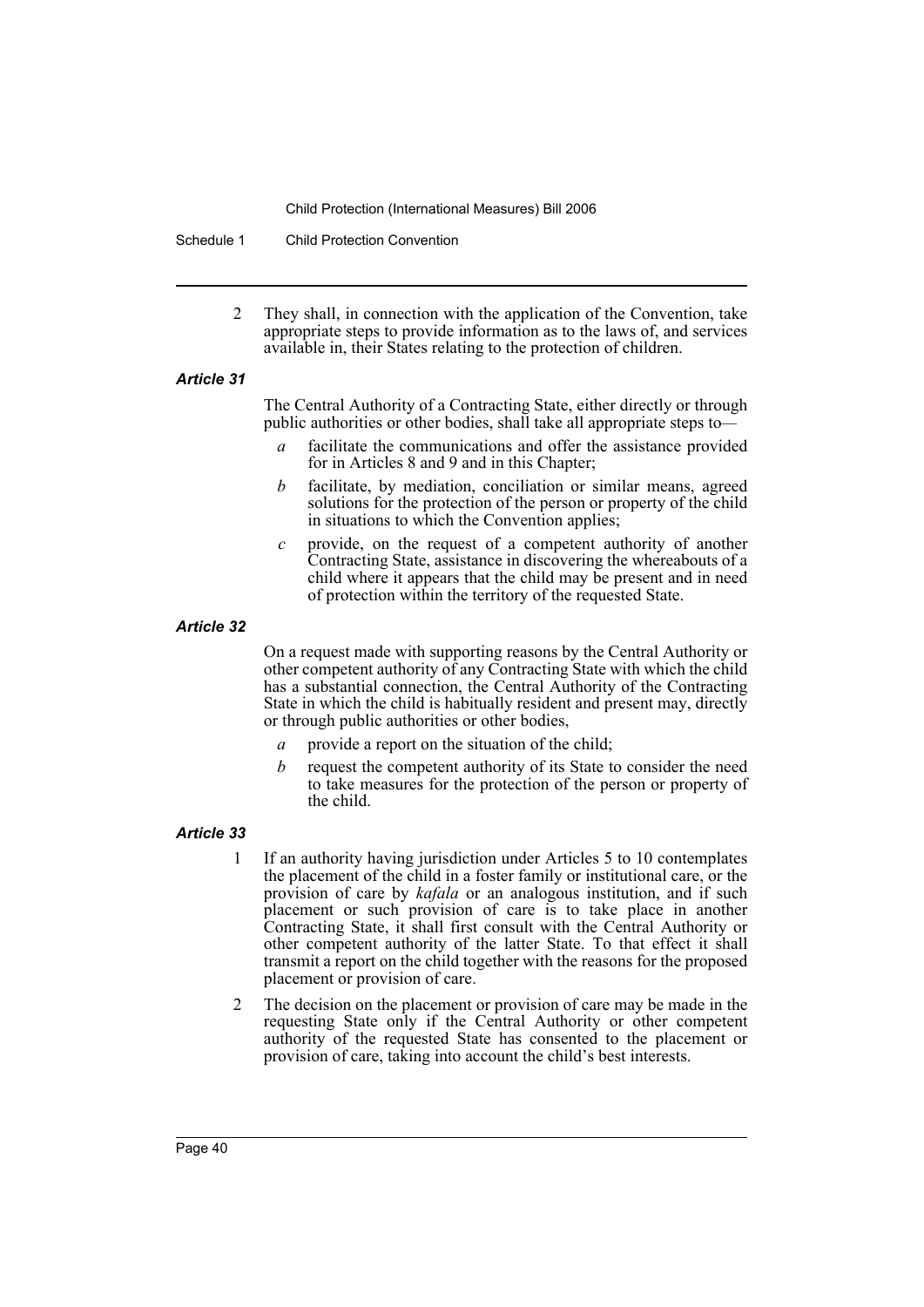Child Protection Convention Schedule 1 and Schedule 1 and Schedule 1 and Schedule 1 and Schedule 1 and Schedule 1

#### *Article 34*

- 1 Where a measure of protection is contemplated, the competent authorities under the Convention, if the situation of the child so requires, may request any authority of another Contracting State which has information relevant to the protection of the child to communicate such information.
- 2 A Contracting State may declare that requests under paragraph 1 shall be communicated to its authorities only through its Central Authority.

#### *Article 35*

- 1 The competent authorities of a Contracting State may request the authorities of another Contracting State to assist in the implementation of measures of protection taken under this Convention, especially in securing the effective exercise of rights of access as well as of the right to maintain direct contacts on a regular basis.
- 2 The authorities of a Contracting State in which the child does not habitually reside may, on the request of a parent residing in that State who is seeking to obtain or to maintain access to the child, gather information or evidence and may make a finding on the suitability of that parent to exercise access and on the conditions under which access is to be exercised. An authority exercising jurisdiction under Articles 5 to 10 to determine an application concerning access to the child, shall admit and consider such information, evidence and finding before reaching its decision.
- 3 An authority having jurisdiction under Articles 5 to 10 to decide on access may adjourn a proceeding pending the outcome of a request made under paragraph 2, in particular, when it is considering an application to restrict or terminate access rights granted in the State of the child's former habitual residence.
- 4 Nothing in this Article shall prevent an authority having jurisdiction under Articles 5 to 10 from taking provisional measures pending the outcome of the request made under paragraph 2.

#### *Article 36*

In any case where the child is exposed to a serious danger, the competent authorities of the Contracting State where measures for the protection of the child have been taken or are under consideration, if they are informed that the child's residence has changed to, or that the child is present in another State, shall inform the authorities of that other State about the danger involved and the measures taken or under consideration.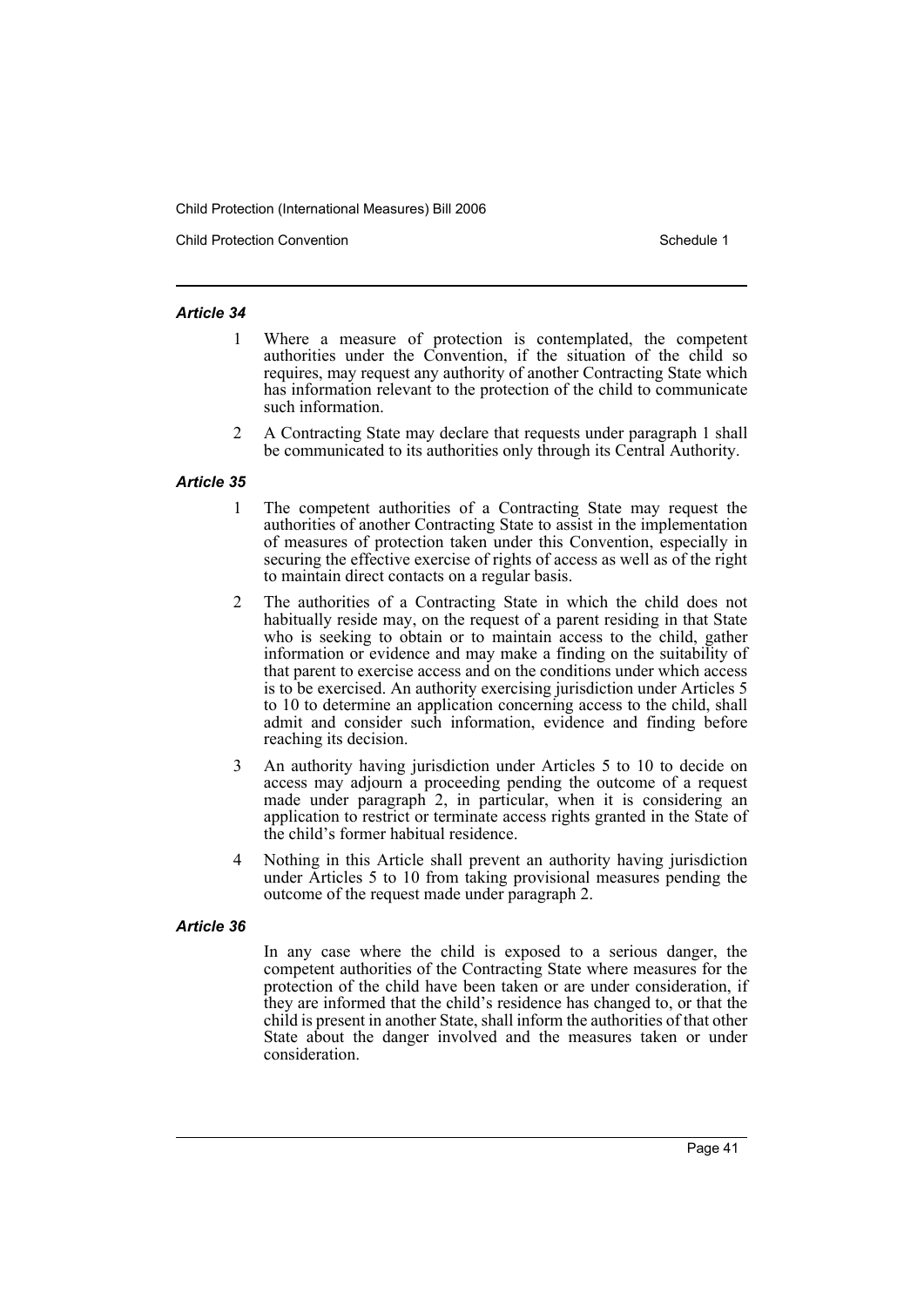Schedule 1 Child Protection Convention

#### *Article 37*

An authority shall not request or transmit any information under this Chapter if to do so would, in its opinion, be likely to place the child's person or property in danger, or constitute a serious threat to the liberty or life of a member of the child's family.

#### *Article 38*

- 1 Without prejudice to the possibility of imposing reasonable charges for the provision of services, Central Authorities and other public authorities of Contracting States shall bear their own costs in applying the provisions of this Chapter.
- 2 Any Contracting State may enter into agreements with one or more other Contracting States concerning the allocation of charges.

#### *Article 39*

Any Contracting State may enter into agreements with one or more other Contracting States with a view to improving the application of this Chapter in their mutual relations. The States which have concluded such an agreement shall transmit a copy to the depositary of the Convention.

#### **CHAPTER VI—GENERAL PROVISIONS**

#### *Article 40*

- 1 The authorities of the Contracting State of the child's habitual residence, or of the Contracting State where a measure of protection has been taken, may deliver to the person having parental responsibility or to the person entrusted with protection of the child's person or property, at his or her request, a certificate indicating the capacity in which that person is entitled to act and the powers conferred upon him or her.
- 2 The capacity and powers indicated in the certificate are presumed to be vested in that person, in the absence of proof to the contrary.
- 3 Each Contracting State shall designate the authorities competent to draw up the certificate.

### *Article 41*

Personal data gathered or transmitted under the Convention shall be used only for the purposes for which they were gathered or transmitted.

#### *Article 42*

The authorities to whom information is transmitted shall ensure its confidentiality, in accordance with the law of their State.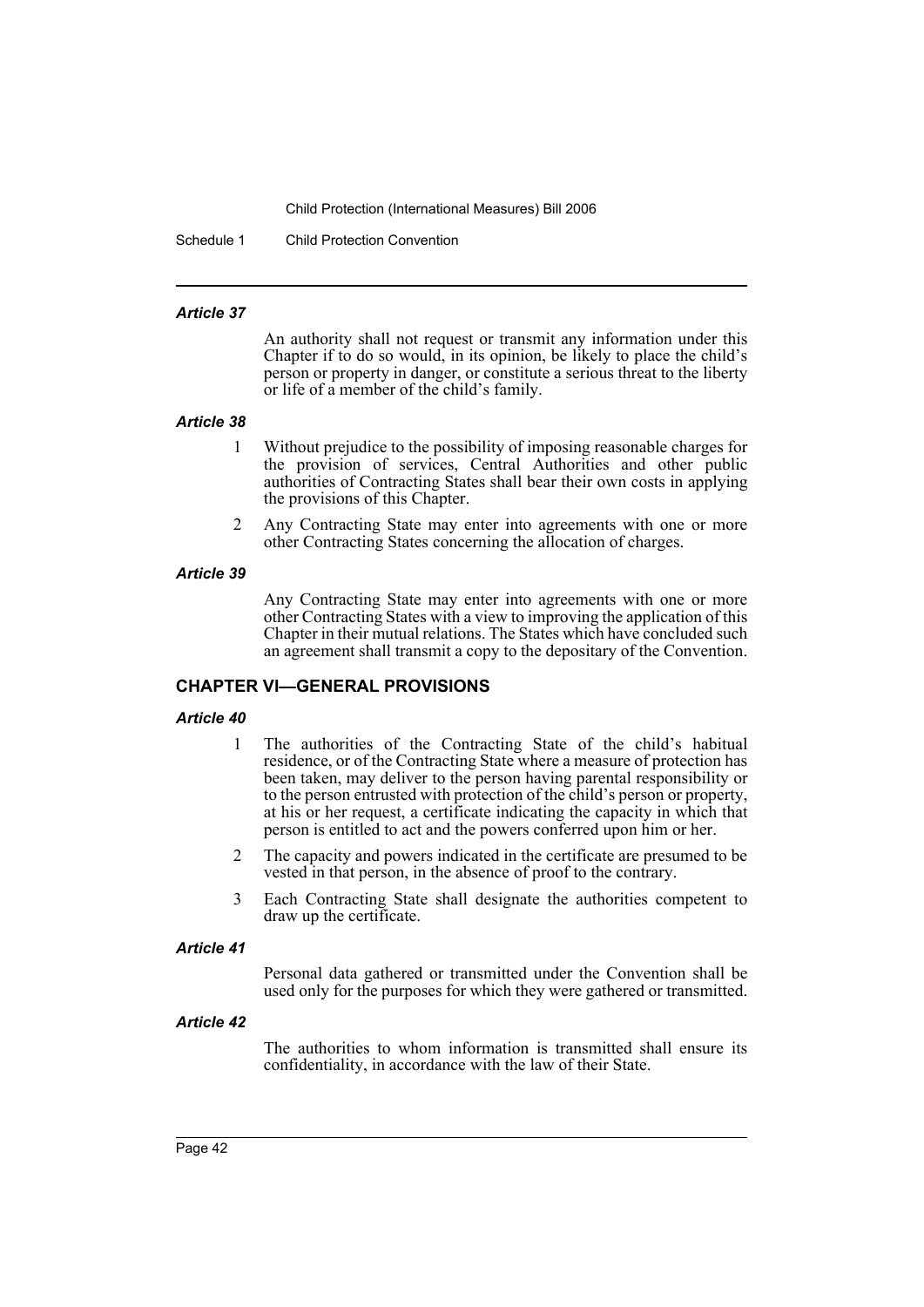Child Protection Convention Schedule 1 and Schedule 1 and Schedule 1 and Schedule 1 and Schedule 1 and Schedule 1

#### *Article 43*

All documents forwarded or delivered under this Convention shall be exempt from legalisation or any analogous formality.

#### *Article 44*

Each Contracting State may designate the authorities to which requests under Articles 8, 9 and 33 are to be addressed.

#### *Article 45*

- 1 The designations referred to in Articles 29 and 44 shall be communicated to the Permanent Bureau of the Hague Conference on Private International Law.
- 2 The declaration referred to in Article 34, paragraph 2, shall be made to the depositary of the Convention.

#### *Article 46*

A Contracting State in which different systems of law or sets of rules of law apply to the protection of the child and his or her property shall not be bound to apply the rules of the Convention to conflicts solely between such different systems or sets of rules of law.

#### *Article 47*

In relation to a State in which two or more systems of law or sets of rules of law with regard to any matter dealt with in this Convention apply in different territorial units*—*

- 1 any reference to habitual residence in that State shall be construed as referring to habitual residence in a territorial unit;
- 2 any reference to the presence of the child in that State shall be construed as referring to presence in a territorial unit;
- 3 any reference to the location of property of the child in that State shall be construed as referring to location of property of the child in a territorial unit;
- 4 any reference to the State of which the child is a national shall be construed as referring to the territorial unit designated by the law of that State or, in the absence of relevant rules, to the territorial unit with which the child has the closest connection;
- 5 any reference to the State whose authorities are seised of an application for divorce or legal separation of the child's parents, or for annulment of their marriage, shall be construed as referring to the territorial unit whose authorities are seised of such application;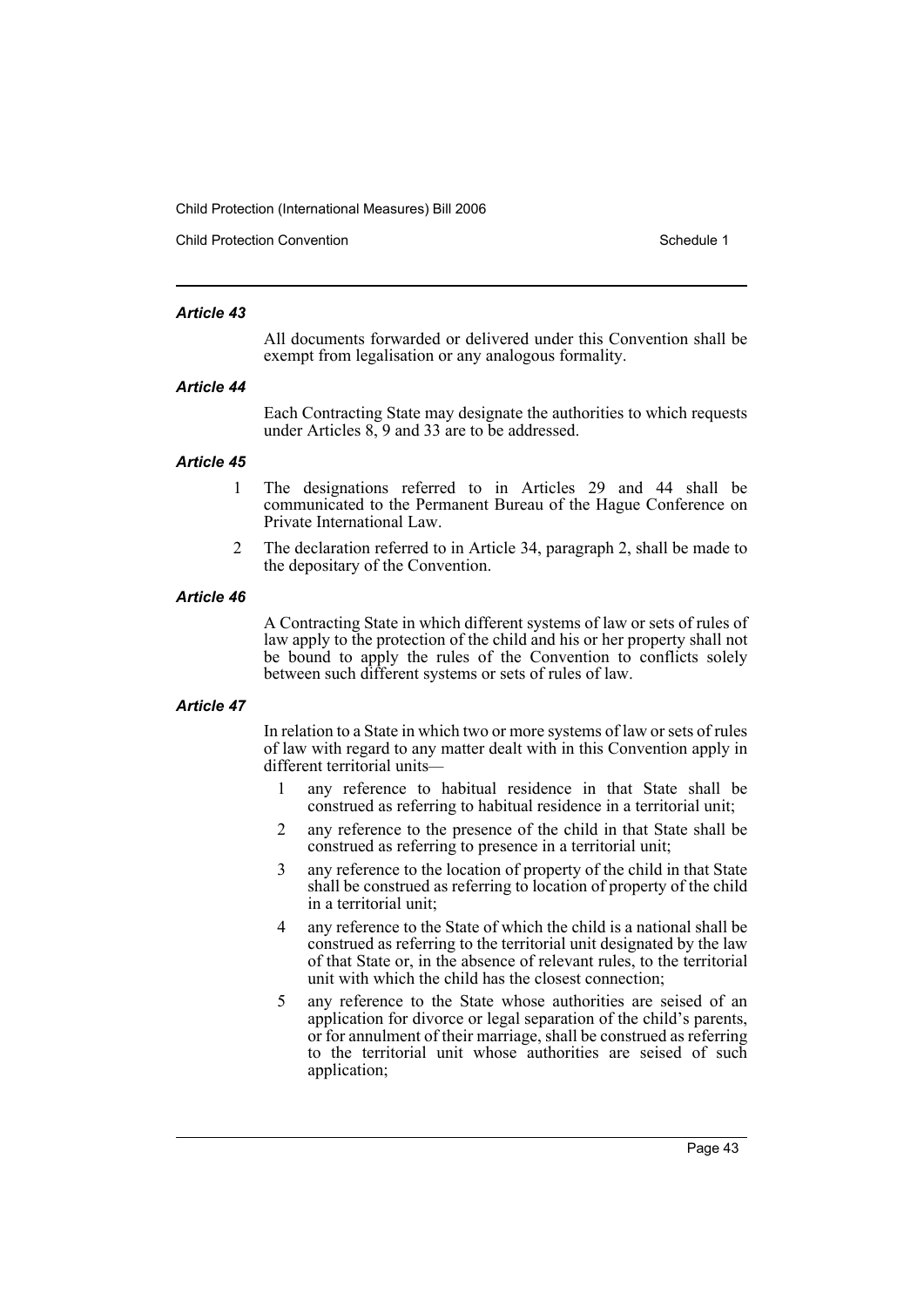Schedule 1 Child Protection Convention

- 6 any reference to the State with which the child has a substantial connection shall be construed as referring to the territorial unit with which the child has such connection;
- 7 any reference to the State to which the child has been removed or in which he or she has been retained shall be construed as referring to the relevant territorial unit to which the child has been removed or in which he or she has been retained;
- 8 any reference to bodies or authorities of that State, other than Central Authorities, shall be construed as referring to those authorised to act in the relevant territorial unit;
- 9 any reference to the law or procedure or authority of the State in which a measure has been taken shall be construed as referring to the law or procedure or authority of the territorial unit in which such measure was taken;
- 10 any reference to the law or procedure or authority of the requested State shall be construed as referring to the law or procedure or authority of the territorial unit in which recognition or enforcement is sought.

#### *Article 48*

For the purpose of identifying the applicable law under Chapter III, in relation to a State which comprises two or more territorial units each of which has its own system of law or set of rules of law in respect of matters covered by this Convention, the following rules apply*—*

- *a* if there are rules in force in such a State identifying which territorial unit's law is applicable, the law of that unit applies;
- *b* in the absence of such rules, the law of the relevant territorial unit as defined in Article 47 applies.

#### *Article 49*

For the purpose of identifying the applicable law under Chapter III, in relation to a State which has two or more systems of law or sets of rules of law applicable to different categories of persons in respect of matters covered by this Convention, the following rules apply*—*

- *a* if there are rules in force in such a State identifying which among such laws applies, that law applies;
- *b* in the absence of such rules, the law of the system or the set of rules of law with which the child has the closest connection applies.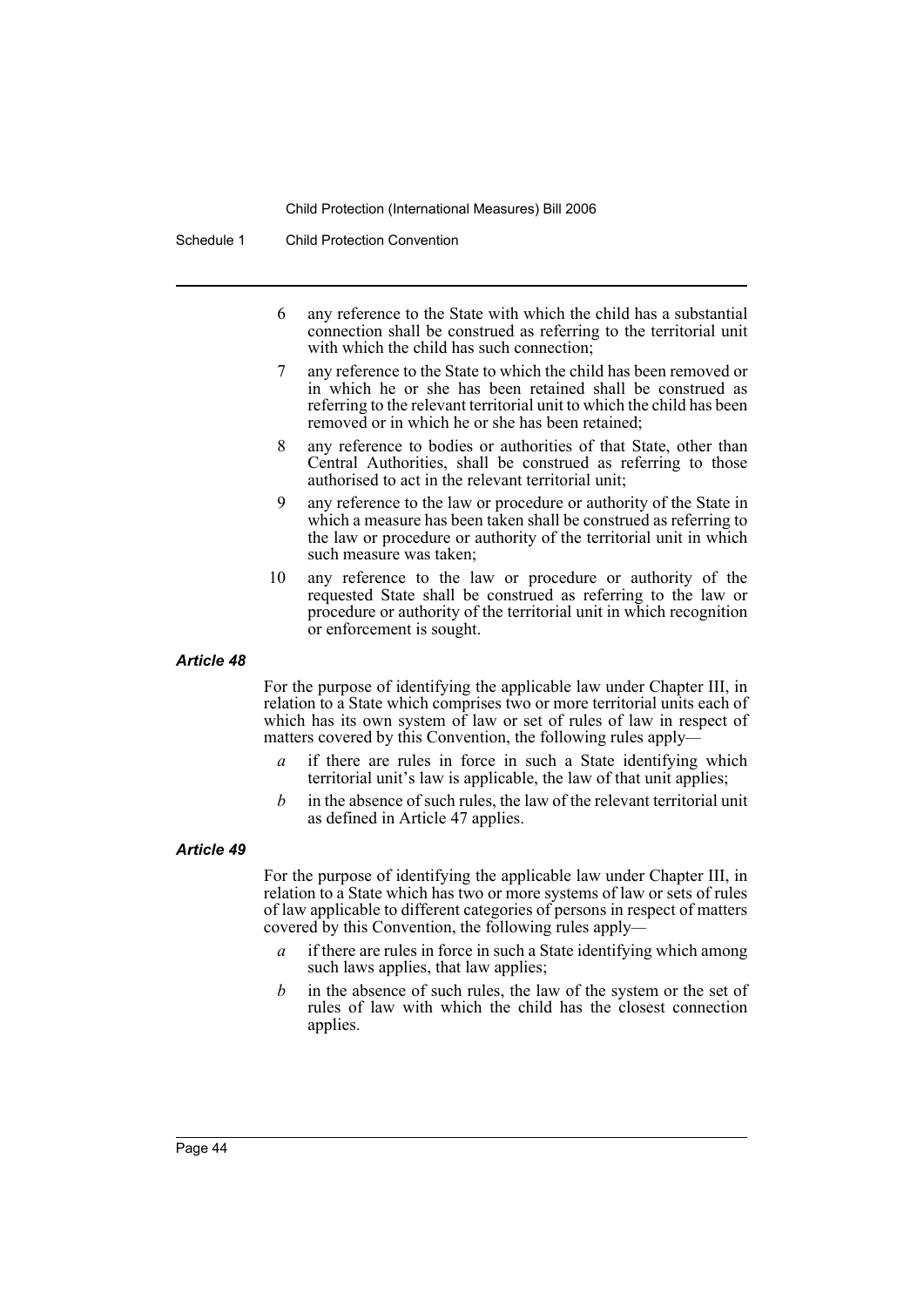Child Protection Convention Schedule 1 and Schedule 1 and Schedule 1 and Schedule 1 and Schedule 1 and Schedule 1

#### *Article 50*

This Convention shall not affect the application of the *Convention of 25 October 1980 on the Civil Aspects of International Child Abduction*, as between Parties to both Conventions. Nothing, however, precludes provisions of this Convention from being invoked for the purposes of obtaining the return of a child who has been wrongfully removed or retained or of organising access rights.

#### *Article 51*

In relations between the Contracting States this Convention replaces the *Convention of 5 October 1961 concerning the powers of authorities and the law applicable in respect of the protection of minors*, and the *Convention governing the guardianship of minors*, signed at The Hague 12 June 1902, without prejudice to the recognition of measures taken under the Convention of 5 October 1961 mentioned above.

#### *Article 52*

- 1 This Convention does not affect any international instrument to which Contracting States are Parties and which contains provisions on matters governed by the Convention, unless a contrary declaration is made by the States Parties to such instrument.
- 2 This Convention does not affect the possibility for one or more Contracting States to conclude agreements which contain, in respect of children habitually resident in any of the States Parties to such agreements, provisions on matters governed by this Convention.
- 3 Agreements to be concluded by one or more Contracting States on matters within the scope of this Convention do not affect, in the relationship of such States with other Contracting States, the application of the provisions of this Convention.
- 4 The preceding paragraphs also apply to uniform laws based on special ties of a regional or other nature between the States concerned.

- 1 The Convention shall apply to measures only if they are taken in a State after the Convention has entered into force for that State.
- 2 The Convention shall apply to the recognition and enforcement of measures taken after its entry into force as between the State where the measures have been taken and the requested State.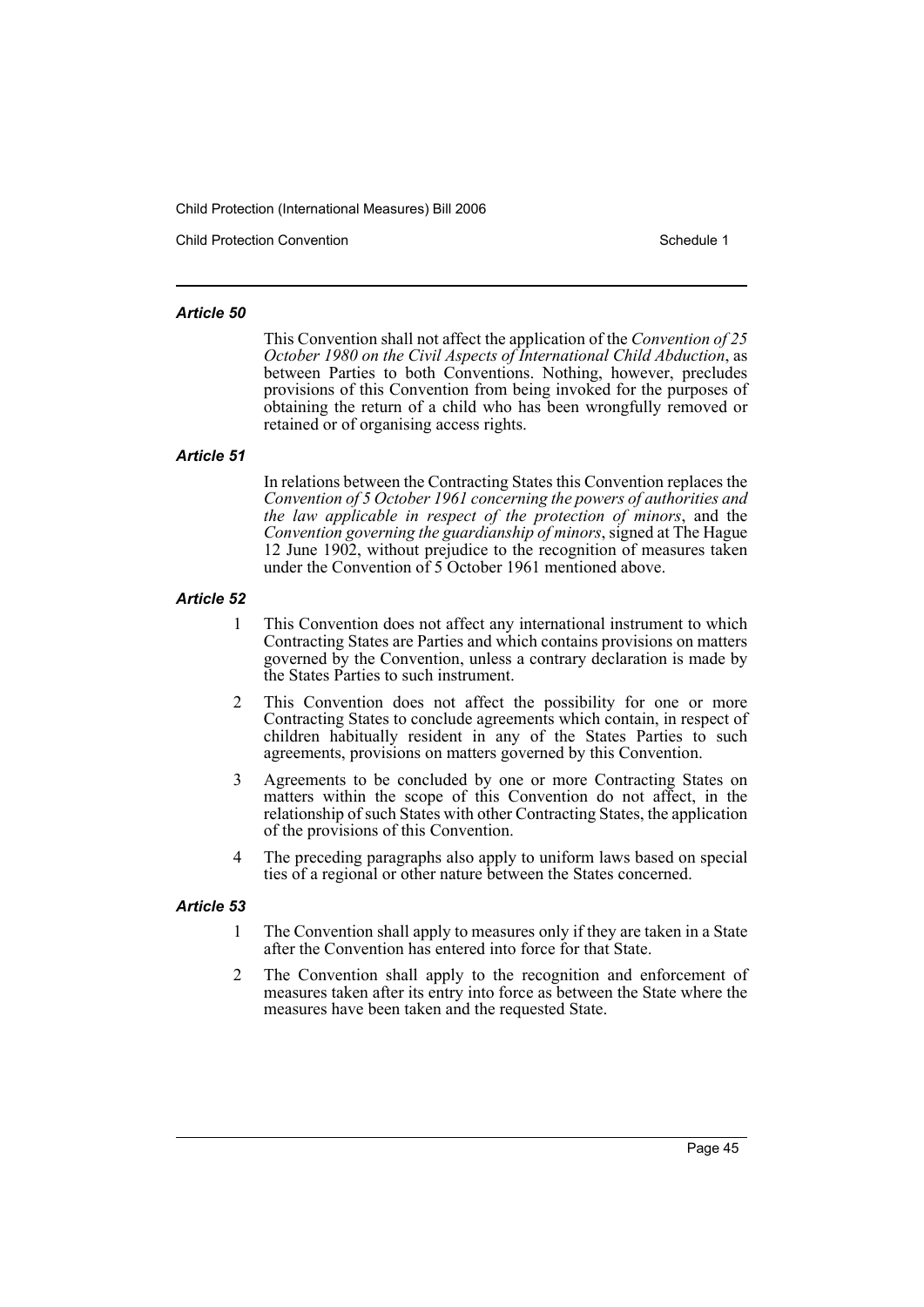Schedule 1 Child Protection Convention

#### *Article 54*

- 1 Any communication sent to the Central Authority or to another authority of a Contracting State shall be in the original language, and shall be accompanied by a translation into the official language or one of the official languages of the other State or, where that is not feasible, a translation into French or English.
- 2 However, a Contracting State may, by making a reservation in accordance with Article 60, object to the use of either French or English, but not both.

#### *Article 55*

- 1 A Contracting State may, in accordance with Article 60,
	- *a* reserve the jurisdiction of its authorities to take measures directed to the protection of property of a child situated on its territory;
	- *b* reserve the right not to recognise any parental responsibility or measure in so far as it is incompatible with any measure taken by its authorities in relation to that property.
- 2 The reservation may be restricted to certain categories of property.

#### *Article 56*

The Secretary General of the Hague Conference on Private International Law shall at regular intervals convoke a Special Commission in order to review the practical operation of the Convention.

#### **CHAPTER VII—FINAL CLAUSES**

- 1 The Convention shall be open for signature by the States which were Members of the Hague Conference on Private International Law at the time of its Eighteenth Session.
- 2 It shall be ratified, accepted or approved and the instruments of ratification, acceptance or approval shall be deposited with the Ministry of Foreign Affairs of the Kingdom of the Netherlands, depositary of the Convention.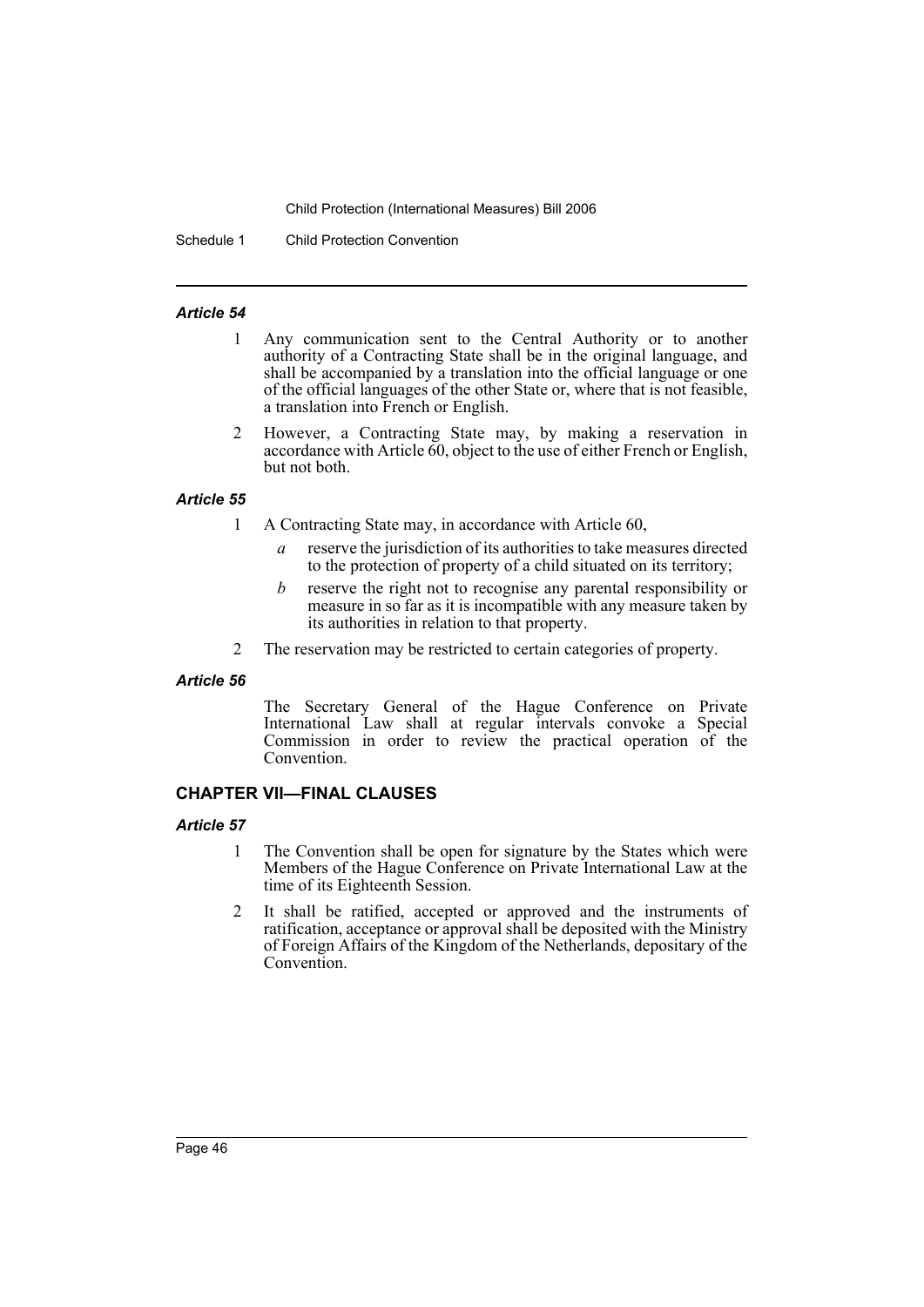Child Protection Convention Schedule 1 and Schedule 1 and Schedule 1 and Schedule 1 and Schedule 1 and Schedule 1

#### *Article 58*

- 1 Any other State may accede to the Convention after it has entered into force in accordance with Article 61, paragraph 1.
- 2 The instrument of accession shall be deposited with the depositary.
- 3 Such accession shall have effect only as regards the relations between the acceding State and those Contracting States which have not raised an objection to its accession in the six months after the receipt of the notification referred to in sub-paragraph *b* of Article 63. Such an objection may also be raised by States at the time when they ratify, accept or approve the Convention after an accession. Any such objection shall be notified to the depositary.

#### *Article 59*

- 1 If a State has two or more territorial units in which different systems of law are applicable in relation to matters dealt with in this Convention, it may at the time of signature, ratification, acceptance, approval or accession declare that the Convention shall extend to all its territorial units or only to one or more of them and may modify this declaration by submitting another declaration at any time.
- 2 Any such declaration shall be notified to the depositary and shall state expressly the territorial units to which the Convention applies.
- 3 If a State makes no declaration under this Article, the Convention is to extend to all territorial units of that State.

- 1 Any State may, not later than the time of ratification, acceptance, approval or accession, or at the time of making a declaration in terms of Article 59, make one or both of the reservations provided for in Articles 54, paragraph 2, and 55. No other reservation shall be permitted.
- 2 Any State may at any time withdraw a reservation it has made. The withdrawal shall be notified to the depositary.
- 3 The reservation shall cease to have effect on the first day of the third calendar month after the notification referred to in the preceding paragraph.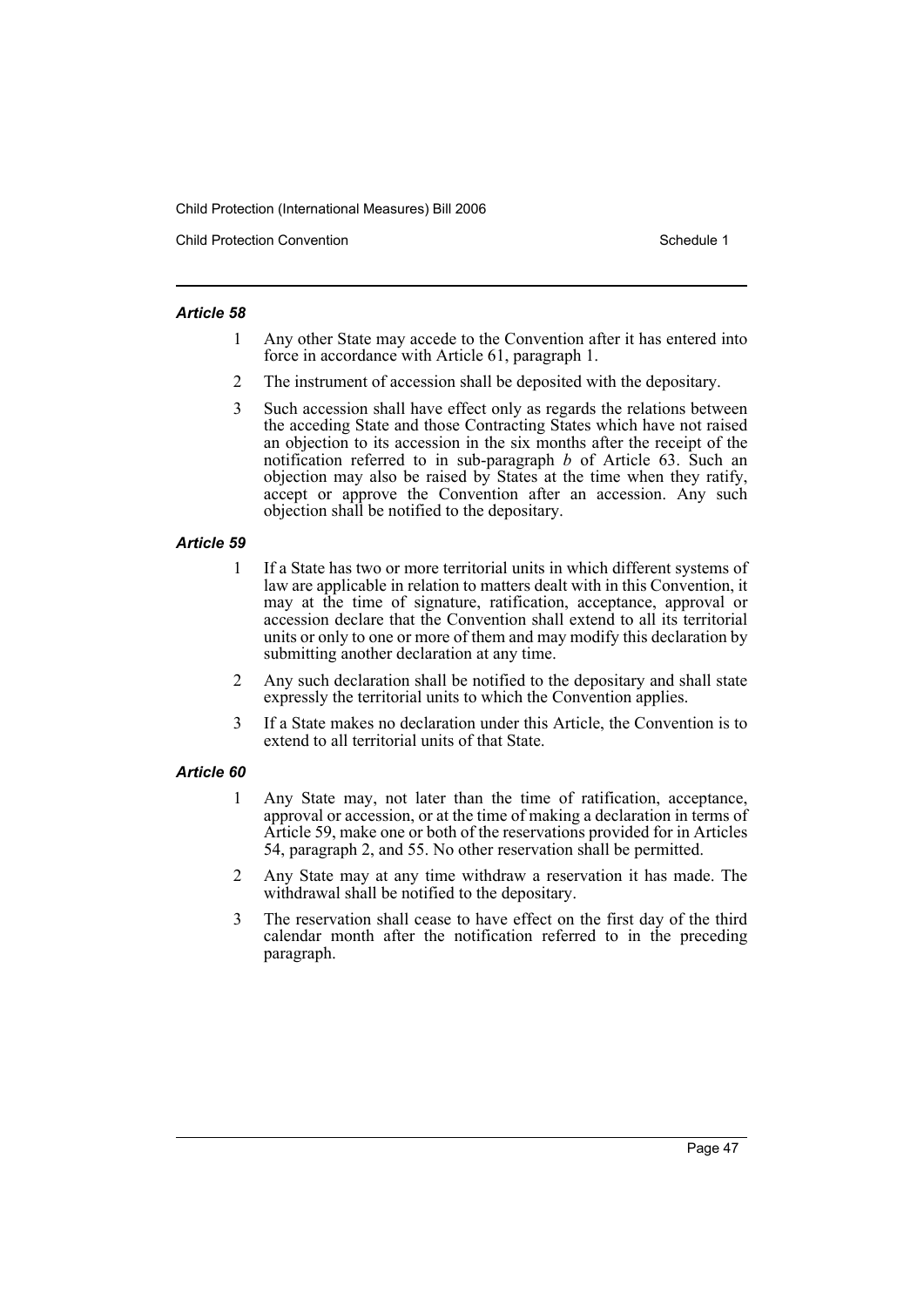Schedule 1 Child Protection Convention

#### *Article 61*

- 1 The Convention shall enter into force on the first day of the month following the expiration of three months after the deposit of the third instrument of ratification, acceptance or approval referred to in Article 57.
- 2 Thereafter the Convention shall enter into force
	- *a* for each State ratifying, accepting or approving it subsequently, on the first day of the month following the expiration of three months after the deposit of its instrument of ratification, acceptance, approval or accession;
	- *b* for each State acceding, on the first day of the month following the expiration of three months after the expiration of the period of six months provided in Article 58, paragraph 3;
	- *c* for a territorial unit to which the Convention has been extended in conformity with Article 59, on the first day of the month following the expiration of three months after the notification referred to in that Article.

#### *Article 62*

- 1 A State Party to the Convention may denounce it by a notification in writing addressed to the depositary. The denunciation may be limited to certain territorial units to which the Convention applies.
- 2 The denunciation takes effect on the first day of the month following the expiration of twelve months after the notification is received by the depositary. Where a longer period for the denunciation to take effect is specified in the notification, the denunciation takes effect upon the expiration of such longer period.

#### *Article 63*

The depositary shall notify the States Members of the Hague Conference on Private International Law and the States which have acceded in accordance with Article 58 of the following*—*

- *a* the signatures, ratifications, acceptances and approvals referred to in Article 57;
- *b* the accessions and objections raised to accessions referred to in Article 58;
- *c* the date on which the Convention enters into force in accordance with Article 61;
- *d* the declarations referred to in Articles 34, paragraph 2, and 59;
- *e* the agreements referred to in Article 39;